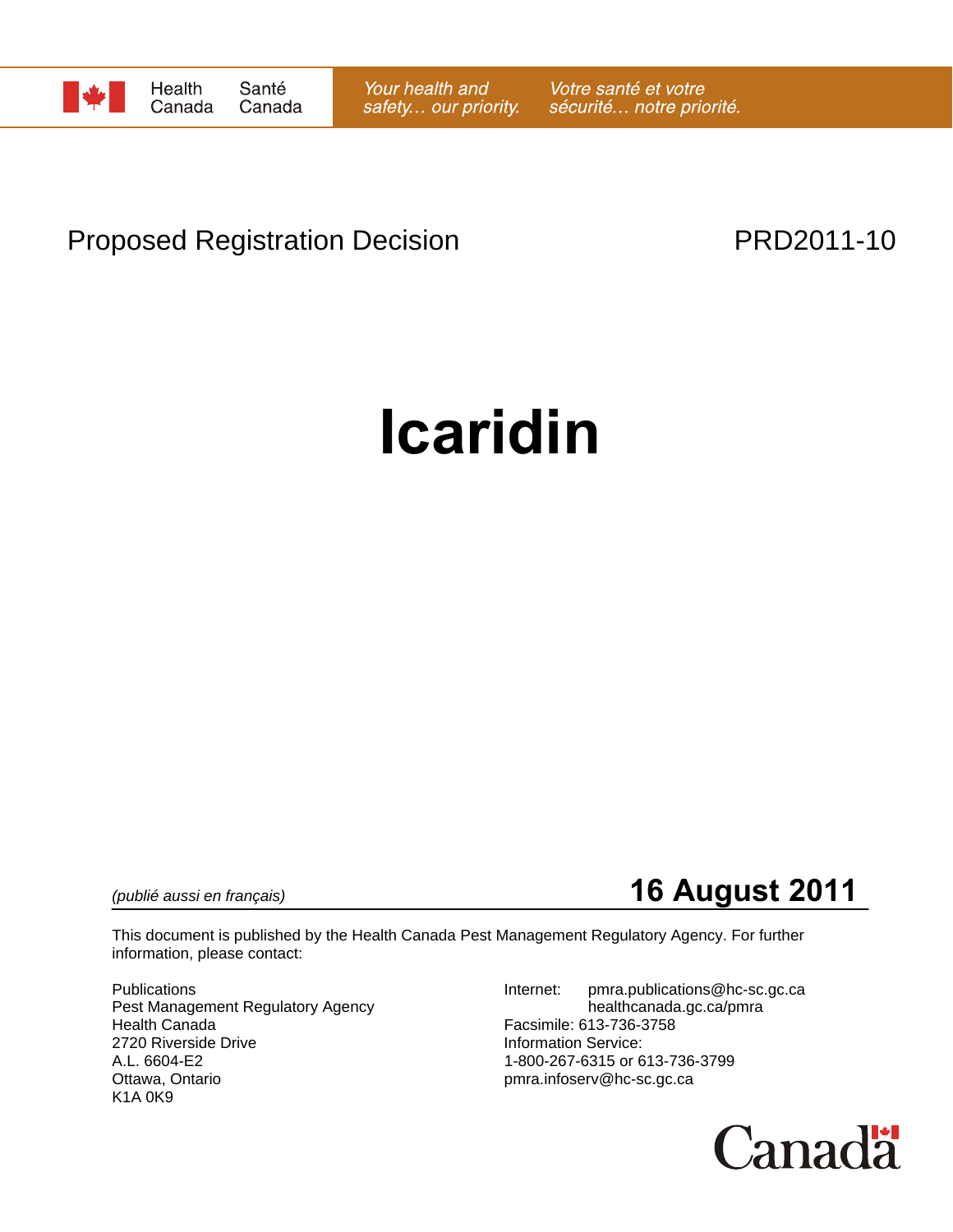ISSN: 1925-0878 (print) 1925-0886 (online)

Catalogue number: H113-9/2011-10E (print version) H113-9/2011-10E-PDF (PDF version)

#### **© Her Majesty the Queen in Right of Canada, represented by the Minister of Health Canada, 2011**

All rights reserved. No part of this information (publication or product) may be reproduced or transmitted in any form or by any means, electronic, mechanical, photocopying, recording or otherwise, or stored in a retrieval system, without prior written permission of the Minister of Public Works and Government Services Canada, Ottawa, Ontario K1A 0S5.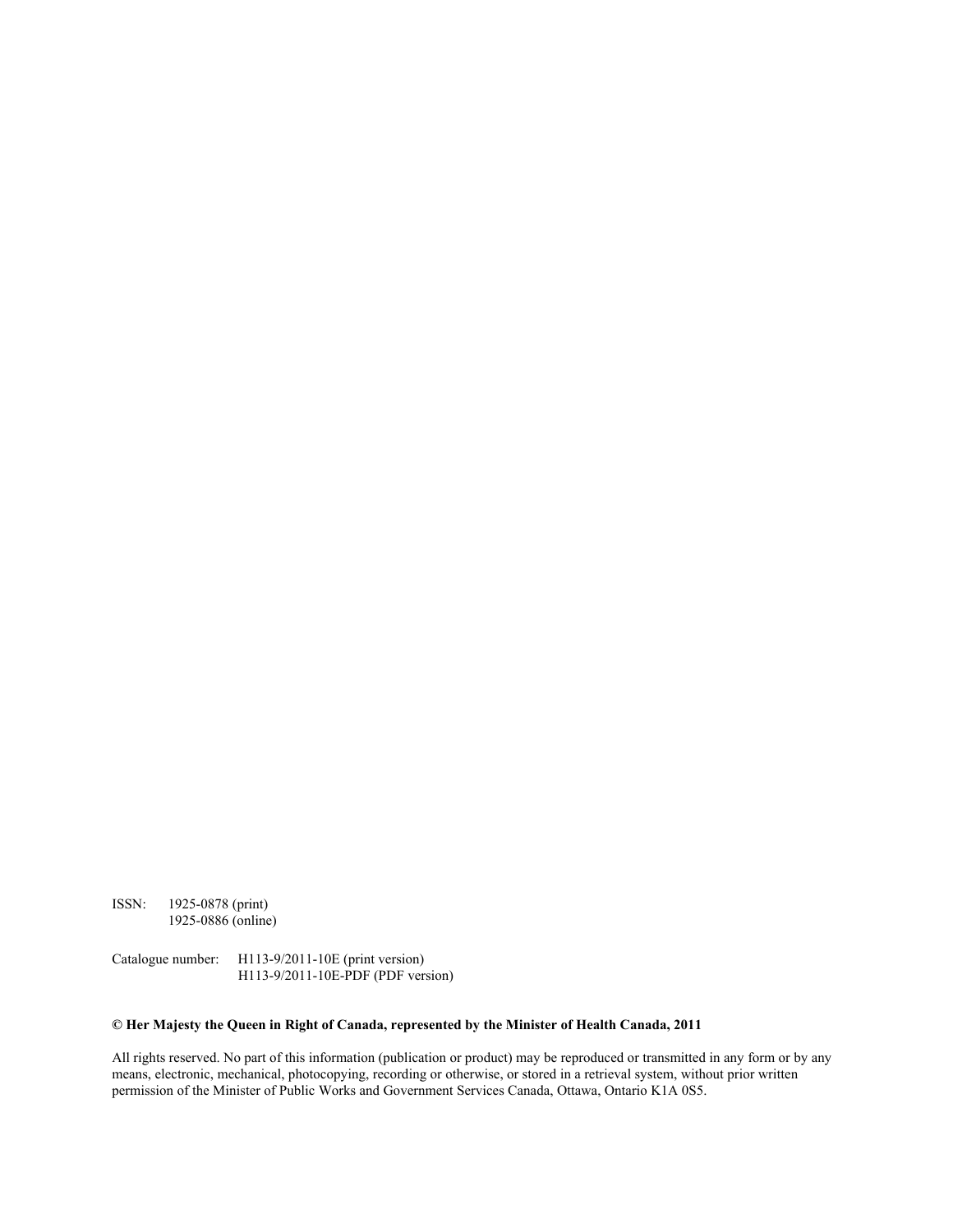## **Table of Contents**

| What Does Health Canada Consider When Making a Registration Decision? 1                |    |
|----------------------------------------------------------------------------------------|----|
|                                                                                        |    |
|                                                                                        |    |
|                                                                                        |    |
|                                                                                        |    |
|                                                                                        |    |
|                                                                                        |    |
|                                                                                        |    |
| 1.0                                                                                    |    |
| 1.1                                                                                    |    |
| Physical and Chemical Properties of the Active Ingredient and End-Use Product 8<br>1.2 |    |
| 1.3                                                                                    |    |
| 1.4                                                                                    |    |
| 2.0                                                                                    |    |
| 2.1                                                                                    |    |
| 2.2                                                                                    |    |
| 3.0                                                                                    |    |
| 3.1                                                                                    |    |
| 3.1.1                                                                                  |    |
| 3.2                                                                                    |    |
| 3.3                                                                                    |    |
| 3.4                                                                                    |    |
| 3.4.1                                                                                  |    |
| 3.4.2                                                                                  |    |
| 4.0                                                                                    |    |
| 4.1                                                                                    |    |
| 4.1.1                                                                                  |    |
| 4.2                                                                                    |    |
| 4.3                                                                                    |    |
| 4.3.1                                                                                  |    |
| Compatibility with Current Management Practices Including Integrated Pest<br>4.3.2     |    |
|                                                                                        | 21 |
| Information on the Occurrence or Possible Occurrence of the Development of<br>4.3.3    |    |
|                                                                                        |    |
| 5.0                                                                                    |    |
| 5.1                                                                                    |    |
| 5.2                                                                                    |    |
| 5.2.1                                                                                  |    |
| 6.0                                                                                    |    |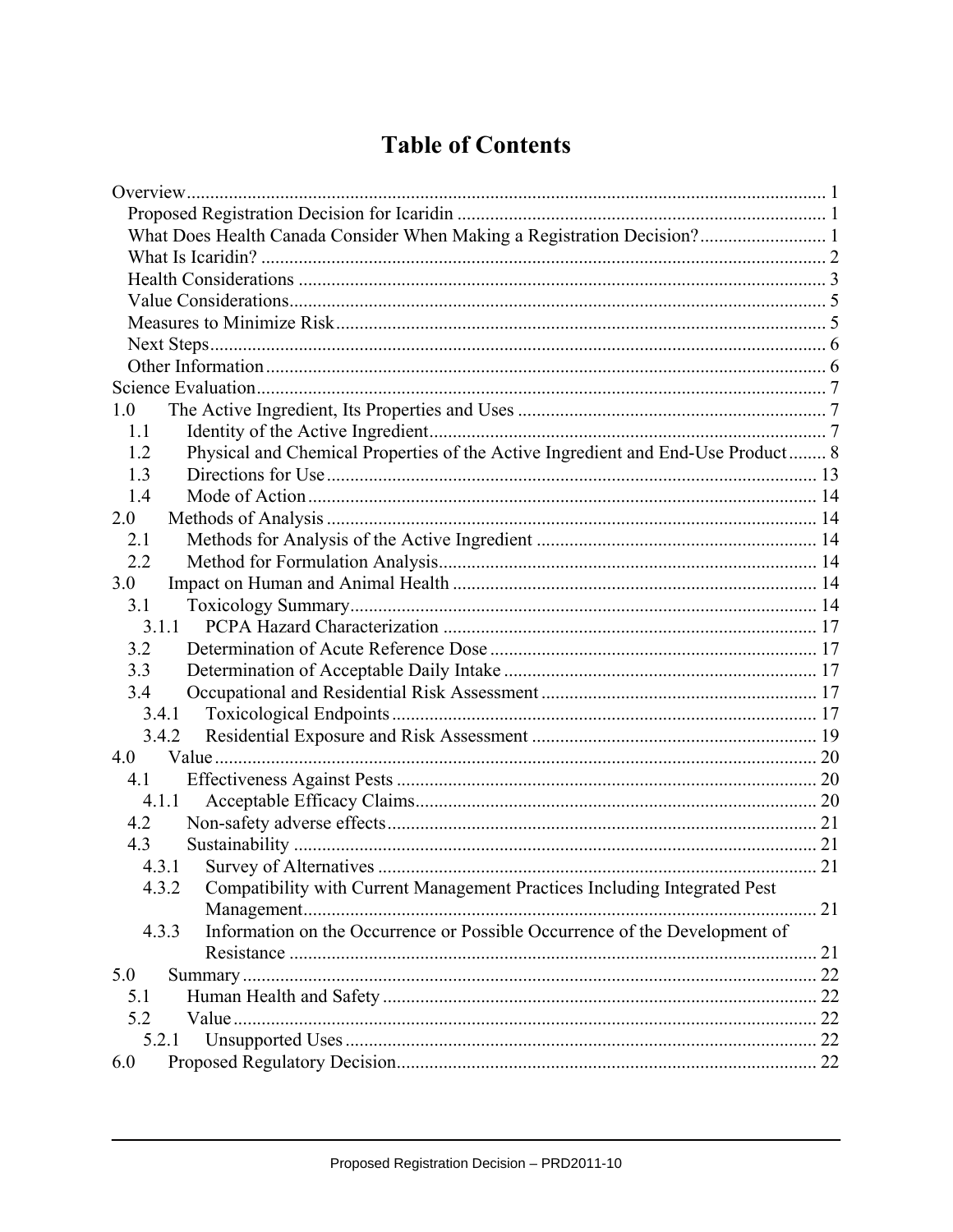|            |                                                                                | 25 |
|------------|--------------------------------------------------------------------------------|----|
| Appendix I |                                                                                | 27 |
| Table 1a   | Toxicity Profile of OFF! Family Care Clean Feel Insect Repellent Towelettes    |    |
|            | Containing Icaridin (Effects are known or assumed to occur in both sexes       |    |
|            |                                                                                | 27 |
| Table 1b   | Toxicity Profile of OFF! Deep Woods Pump Spray Insect Repellent Clean          |    |
|            | Feel Containing Icaridin (Effects are known or assumed to occur in both sexes  |    |
|            | unless otherwise noted)                                                        | 28 |
| Table 1c   | Toxicity Profile of OFF! Active Insect Repellent Clean Feel Containing         |    |
|            | Icaridin (Effects are known or assumed to occur in both sexes unless otherwise |    |
|            |                                                                                | 29 |
| Table 1d   | Toxicity Profile of All Family Insect Repellent Spray Containing Icaridin 30   |    |
| Table 1e   | Toxicity Profile of Avon Skin-So-Soft SSS Bug Guard Plus Icaridin Insect       |    |
|            | Repellent Spray I and Avon Skin-So-Soft SSS Bug Guard Plus Icaridin Insect     |    |
|            | Repellent Spray II Containing Icaridin (Effects are known or assumed to occur  |    |
|            |                                                                                |    |
| Table 2    |                                                                                |    |
| Table 3    | Toxicology Endpoints for Use in Health Risk Assessment for Icaridin 40         |    |
| Table 4    |                                                                                |    |
| Table 5    |                                                                                |    |
| Table 6    | Post-Application Exposure Estimates for Mosquito Control Formulations  41      |    |
| Table 7    |                                                                                |    |
| Table 8    | Use (label) Claims Proposed by Applicant and Whether Acceptable or             |    |
|            |                                                                                |    |
|            |                                                                                |    |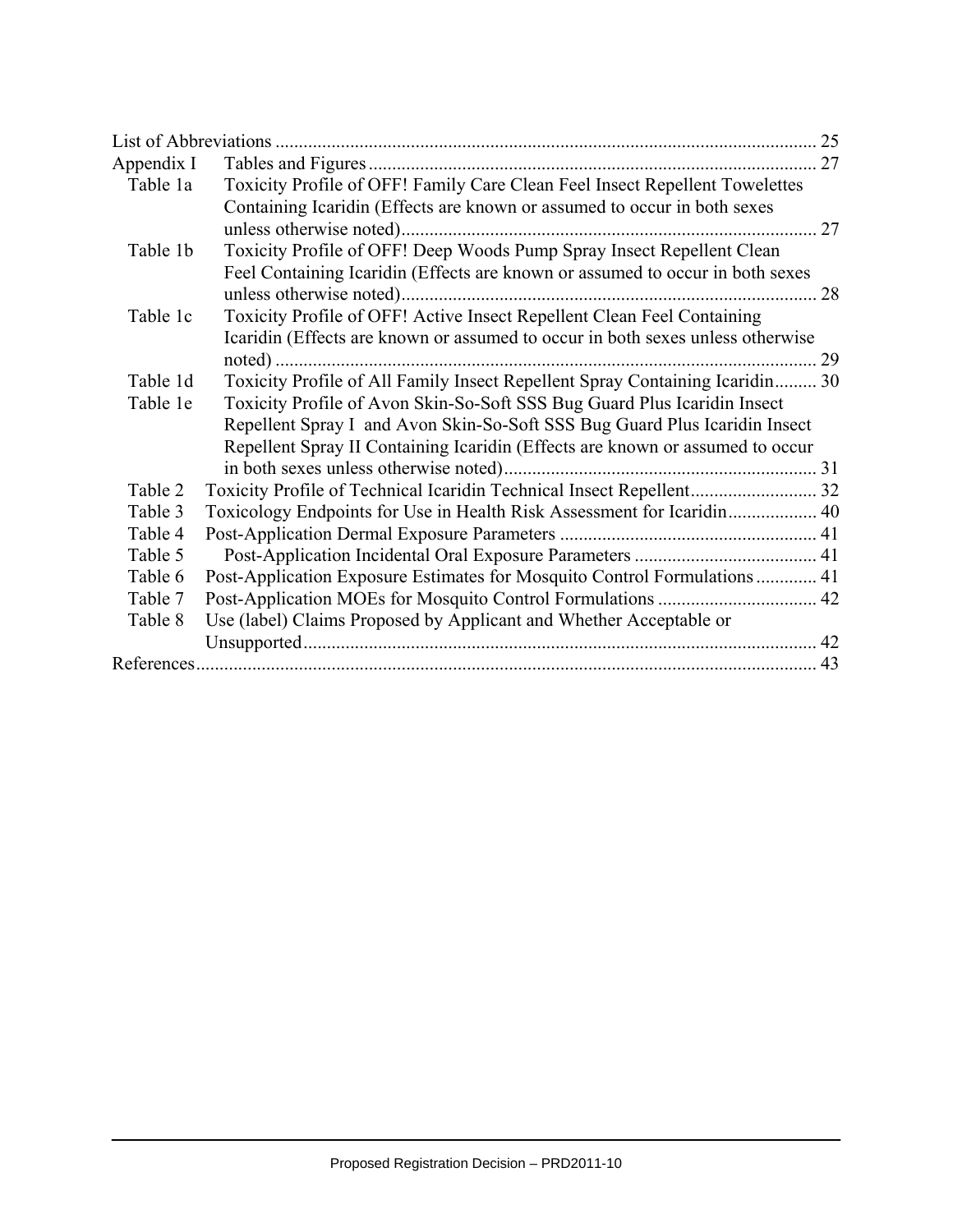## **Overview**

## **Proposed Registration Decision for Icaridin**

Health Canada's Pest Management Regulatory Agency (PMRA), under the authority of the *Pest Control Products Act* and Regulations, is proposing full registration for the sale and use of Icaridin Technical Insect Repellent, All-Family Insect Repellent Spray, Avon Skin-So-Soft SSS Bug Guard Plus Icaridin Insect Repellent Spray I, Avon Skin-So-Soft SSS Bug Guard Plus Icaridin Insect Repellent Spray II, OFF! Active Insect Repellent Clean Feel, OFF! Family Care Clean Feel Insect Repellent Towelettes and OFF! Deep Woods Pump Spray Insect Repellent Clean Feel, containing the technical grade active ingredient icaridin, as a personal insect repellent against mosquitoes and various pests as indicated on the label.

An evaluation of available scientific information found that, under the approved conditions of use, these products have value and do not present an unacceptable risk to human health or the environment.

This Overview describes the key points of the evaluation, while the Science Evaluation sections provide detailed technical information on the human health and value assessments of icaridin and All-Family Insect Repellent Spray, Avon Skin-So-Soft SSS Bug Guard Plus Icaridin Insect Repellent Spray I, Avon Skin-So-Soft SSS Bug Guard Plus Icaridin Insect Repellent Spray II, OFF! Active Insect Repellent Clean Feel, OFF! Family Care Clean Feel Insect Repellent Towelettes and OFF! Deep Woods Pump Spray Insect Repellent Clean Feel.

## **What Does Health Canada Consider When Making a Registration Decision?**

The key objective of the *Pest Control Products Act* is to prevent unacceptable risks to people and the environment from the use of pest control products. Health or environmental risk is considered acceptable<sup>1</sup> if there is reasonable certainty that no harm to human health, future generations or the environment will result from use or exposure to the product under its proposed conditions of registration. The Act also requires that products have value<sup>2</sup> when used according to the label directions. Conditions of registration may include special precautionary measures on the product label to further reduce risk.

 $\overline{a}$ 

<sup>1</sup> "Acceptable risks" as defined by subsection 2(2) of the *Pest Control Products Act.*

<sup>2</sup> "Value" as defined by subsection 2(1) of the *Pest Control Products Act*: "the product's actual or potential contribution to pest management, taking into account its conditions or proposed conditions of registration, and includes the product's (a) efficacy; (b) effect on host organisms in connection with which it is intended to be used; and (c) health, safety and environmental benefits and social and economic impact."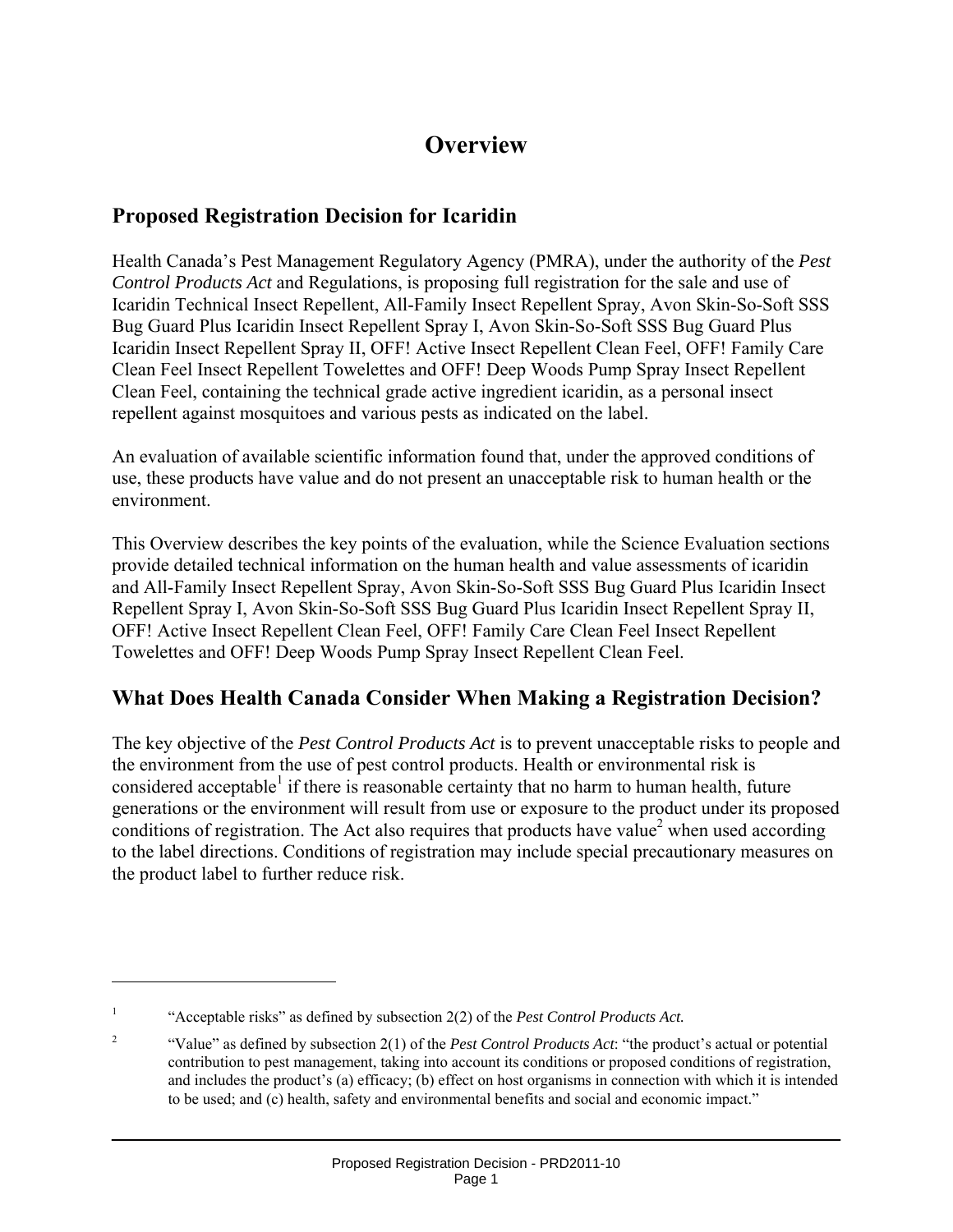To reach its decisions, the PMRA applies modern, rigorous risk-assessment methods and policies. These methods consider the unique characteristics of sensitive subpopulations in humans (e.g. children) as well as organisms in the environment (e.g. those most sensitive to environmental contaminants). These methods and policies also consider the nature of the effects observed and the uncertainties when predicting the impact of pesticides. For more information on how the PMRA regulates pesticides, the assessment process and risk-reduction programs, please visit the PMRA's website at healthcanada.gc.ca/pmra.

Before making a final registration decision on icaridin, the PMRA will consider all comments received from the public in response to this consultation document<sup>3</sup>. The PMRA will then publish a Registration Decision<sup>4</sup> on icaridin, which will include the decision, the reasons for it, a summary of comments received on the proposed final registration decision and the PMRA's response to these comments.

For more details on the information presented in this Overview, please refer to the Science Evaluation of this consultation document.

## **What Is Icaridin?**

 $\overline{a}$ 

Icaridin is the active ingredient contained in All-Family Insect Repellent Spray, Avon Skin-So-Soft SSS Bug Guard Plus Icaridin Insect Repellent I, Avon Skin-So-Soft SSS Bug Guard Plus Icaridin Insect Repellent II, OFF! Active Insect Repellent Clean Feel, OFF! Deep Woods Pump Spray Insect Repellent Clean Feel and OFF! Family Care Clean Feel Insect Repellent Towelettes. It is a personal insect repellent for application on human skin. Its mode of action is not fully understood. One hypothesis is that icaridin affects arthropod olfactory neurons, resulting in their inability to detect host attractants. Another is that the repellent evaporates from the skin into the air, forming a layer of scent that camouflages the attractants (carbon dioxide and lactate) emitted by the human host, and therefore the arthropod cannot find the host.

<sup>3</sup> "Consultation statement" as required by subsection 28(2) of the *Pest Control Products Act*.

<sup>4</sup> "Decision statement" as required by subsection 28(5) of the *Pest Control Products Act*.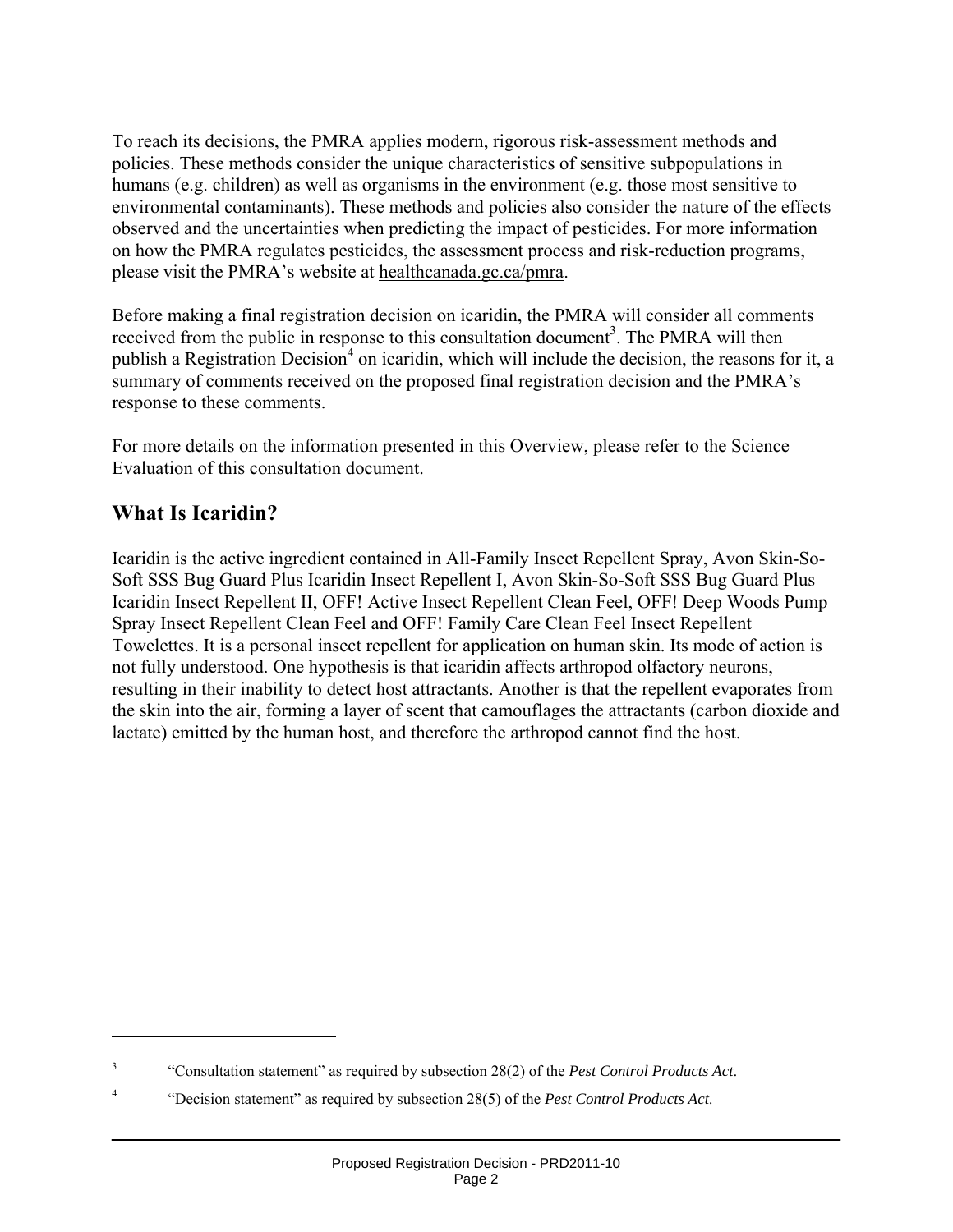## **Health Considerations**

#### **Can Approved Uses of Icaridin Affect Human Health?**

#### **Products containing icaridin are unlikely to affect your health when used according to label directions.**

Exposure to icaridin will occur through the application of insect repellent products containing this active ingredient to human skin. When assessing health risks, two key factors are considered: the levels where no health effects occur and the levels to which people may be exposed. The dose levels used to assess risks are established to protect the most sensitive human population (e.g., children and nursing mothers). Only uses for which the exposure is well below levels that cause no effects in animal testing are considered acceptable for registration.

Toxicology studies in laboratory animals describe potential health effects from varying levels of exposure to a chemical and identify the dose where no effects are observed. The health effects noted in animals occur at doses more than 100-times higher (and often much higher) than levels to which humans are normally exposed when icaridin-containing insect repellent products are used according to label directions.

In laboratory animals, technical grade active ingredient icaridin was of low acute toxicity by the oral, dermal and inhalation routes of exposure. It was moderately irritating to the eyes of rabbits, and as such the hazard statement "Warning Eye Irritant" is required on the label. Icaridin was not irritating to the skin and did not cause an allergic skin reaction.

All of the end-use repellent products containing icaridin were of low acute toxicity via the oral, dermal, and inhalation routes of exposure. None of the products were irritating to the skin and none caused an allergic skin reaction. All products were moderately irritating to the eyes, and consequently the hazard statement "Warning- Eye Irritant" is required on the product labels.

Health effects in animals given repeated doses of icaridin included effects on the liver and kidney. Icaridin did not cause cancer in animals and did not damage genetic material. There was no indication that icaridin caused damage to the nervous system or immune system.

Icaridin did not have an effect on the ability to reproduce. When icaridin was given to pregnant or nursing animals, no effects on the developing fetus or juvenile animal were observed, indicating that the young do not appear to be more sensitive to icaridin than the adult animal.

The risk assessment protects against the effects of icaridin by ensuring that the level of human exposure is well below the lowest dose at which these effects occurred in animal tests.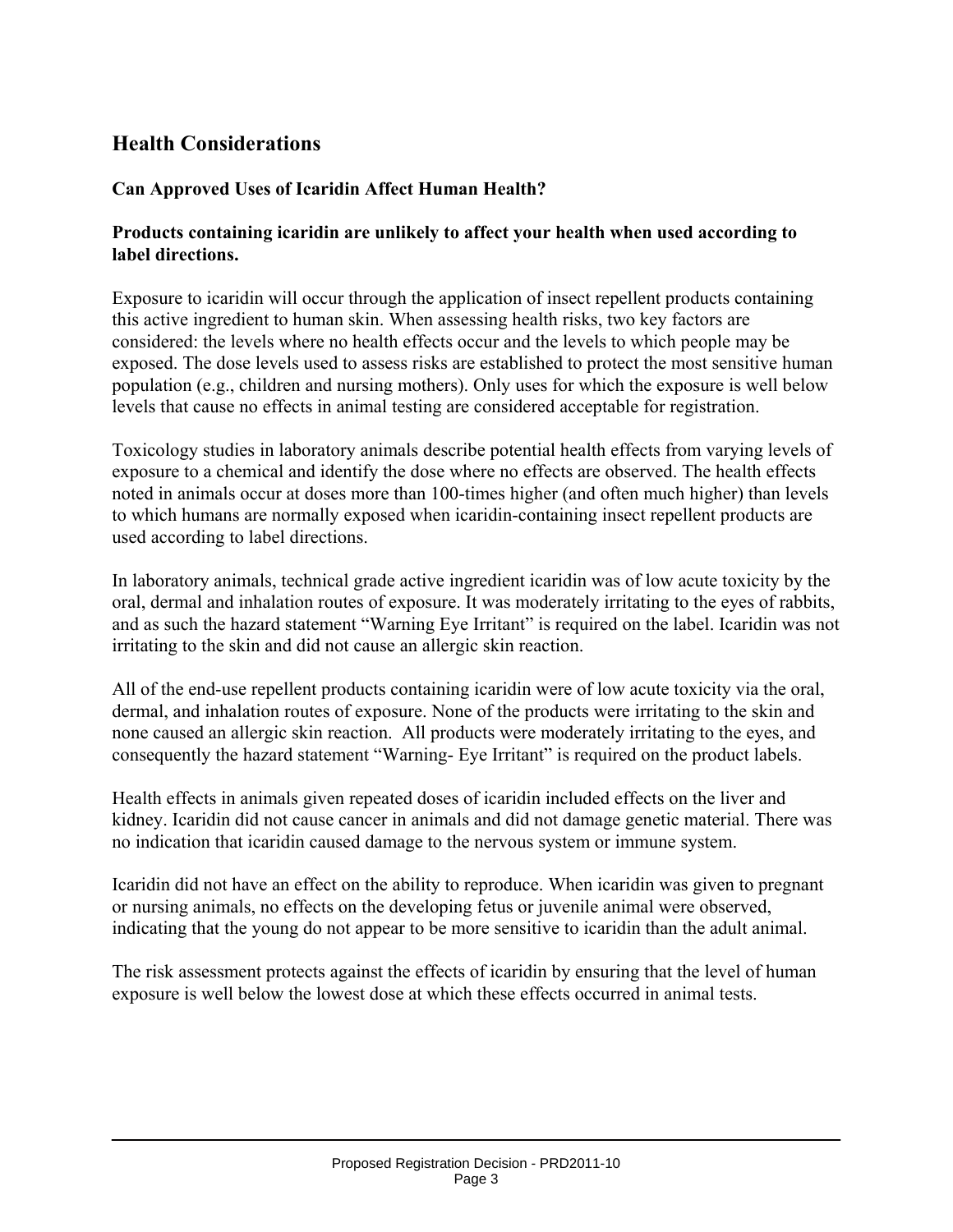**Risks in Residential and Other Non-Occupational Environments** 

**Residential and other non-occupational bystander risks are not of concern when All-Family Insect Repellent Spray, Avon Skin-So-Soft SSS Bug Guard Plus Icaridin Insect Repellent Spray I and II, OFF! Active Insect Repellent Clean Feel, OFF! Deep Woods Pump Spray Insect Repellent Clean Feel, and OFF! Family Care Clean Feel Insect Repellent Towelettes are used according to label directions.** 

People who apply the products to themselves as well as people who have the products applied to them, come in direct contact with icaridin residues on the skin. Therefore, the domestic uses of the 10% and 20% icaridin pump spray, the 10% icaridin aerosol and the 20% icaridin towelettes as personal insect repellents are considered acceptable for adults, youth, children, toddlers and infants  $($  > 6 months).

Taking into consideration the product specific application rates, the number of applications, the protection time and the exposure duration, it was determined that the risks to these individuals are not a concern.

For bystanders, exposure was not quantified, as it is expected to be minimal in comparison to the exposure to users. Therefore, health risks to bystanders are not of concern.

#### **Occupational Risks From Handling All-Family Insect Repellent Spray, Avon Skin-So-Soft SSS Bug Guard Plus Icaridin Insect Repellent Spray I and II, OFF! Active Insect Repellent Clean Feel, OFF! Deep Woods Pump Spray Insect Repellent Clean Feel, and OFF! Family Care Clean Feel Insect Repellent Towelettes**

Occupational risks from handling the icaridin products were not quantified, as it is expected that workers will not use these products in greater quantities than residential users. Therefore, health risks to workers are addressed by those of residential users.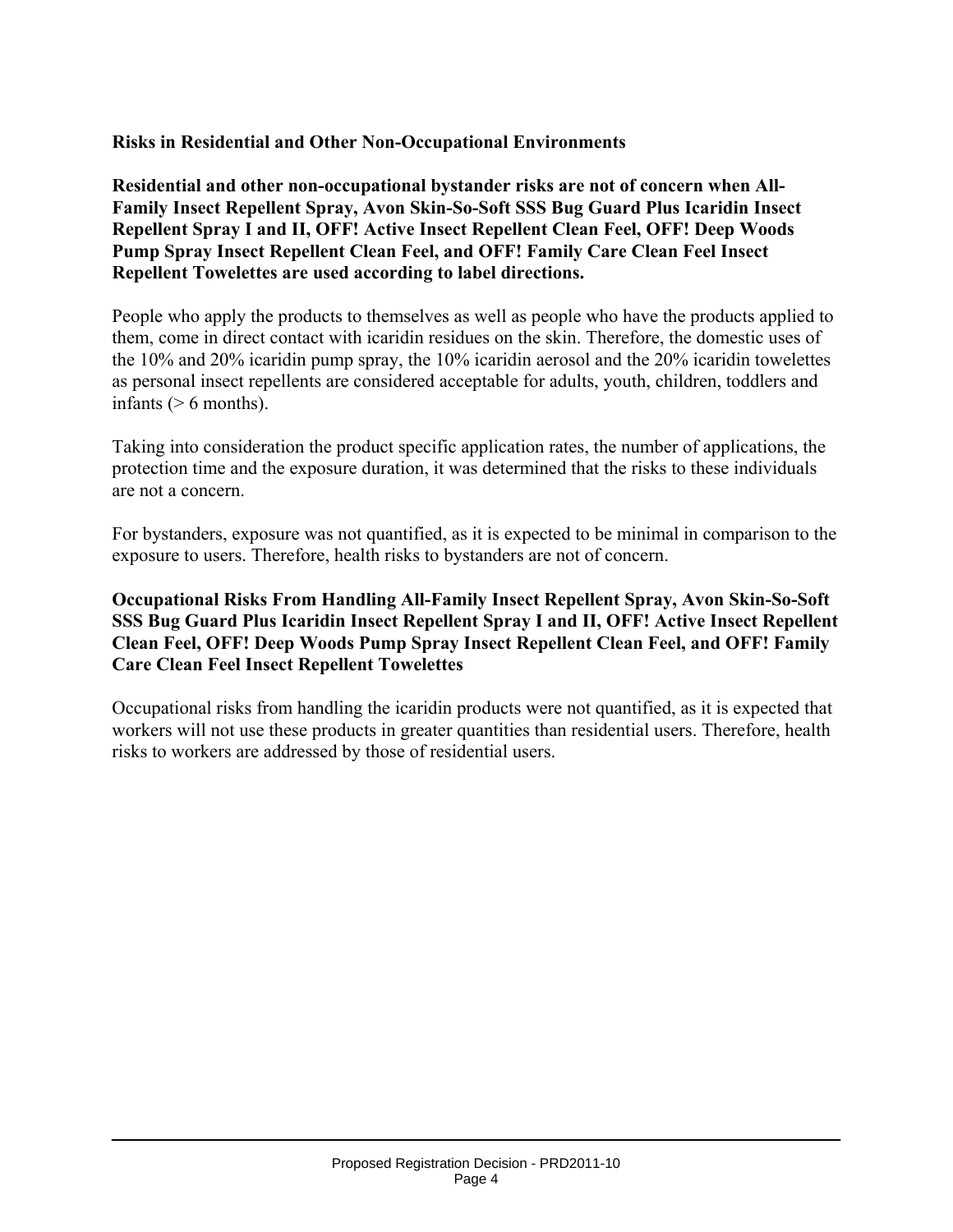## **Value Considerations**

**What Is the Value of All-Family Insect Repellent Spray, Avon Skin-So-Soft SSS Bug Guard Plus Icaridin Insect Repellent I, Avon Skin-So-Soft SSS Bug Guard Plus Icaridin Insect Repellent II, OFF! Active Insect Repellent Clean Feel, OFF! Deep Woods Pump Spray Insect Repellent Clean Feel and OFF! Family Care Clean Feel Insect Repellent Towelettes?** 

#### **These end-use products repel mosquitoes, ticks and black flies, which are important bloodfeeding pest arthropods.**

Sufficient efficacy data were provided to support the following uses:

- All-Family Insect Repellent Spray (containing 20% icaridin) for seven hours of protection from mosquitoes and eight hours of protection from ticks. Use of these products to provide eight hours of protection from black flies was conditionally supported.
- Avon Skin-So-Soft SSS Bug Guard Plus Icaridin Insect Repellent I and Avon Skin-So-Soft SSS Bug Guard Plus Icaridin Insect Repellent II (containing 10% icaridin) for five hours of protection from mosquitoes. Use of these products to provide seven hours of protection from ticks was conditionally supported.
- OFF! Active Insect Repellent Clean Feel (containing 10% icaridin) for five hours of protection from mosquitoes.
- OFF! Deep Woods Pump Spray Insect Repellent Clean Feel and OFF! Family Care Clean Feel Insect Repellent Towelettes (containing 20% icaridin) for seven hours of protection from mosquitoes and eight hours of protection from ticks.

## **Measures to Minimize Risk**

Labels of registered pesticide products include specific instructions for use. Directions include risk-reduction measures to protect human and environmental health. These directions must be followed by law.

The key risk-reduction measures being proposed on the label of All-Family Insect Repellent Spray, Avon Skin-So-Soft SSS Bug Guard Plus Icaridin Insect Repellent Spray I, Avon Skin-So-Soft SSS Bug Guard Plus Icaridin Insect Repellent Spray II, OFF! Active Insect Repellent Clean Feel, OFF! Family Care Clean Feel Insect Repellent Towelettes and OFF! Deep Woods Pump Spray Insect Repellent Clean Feel, to address the potential risks identified in this assessment are as follows.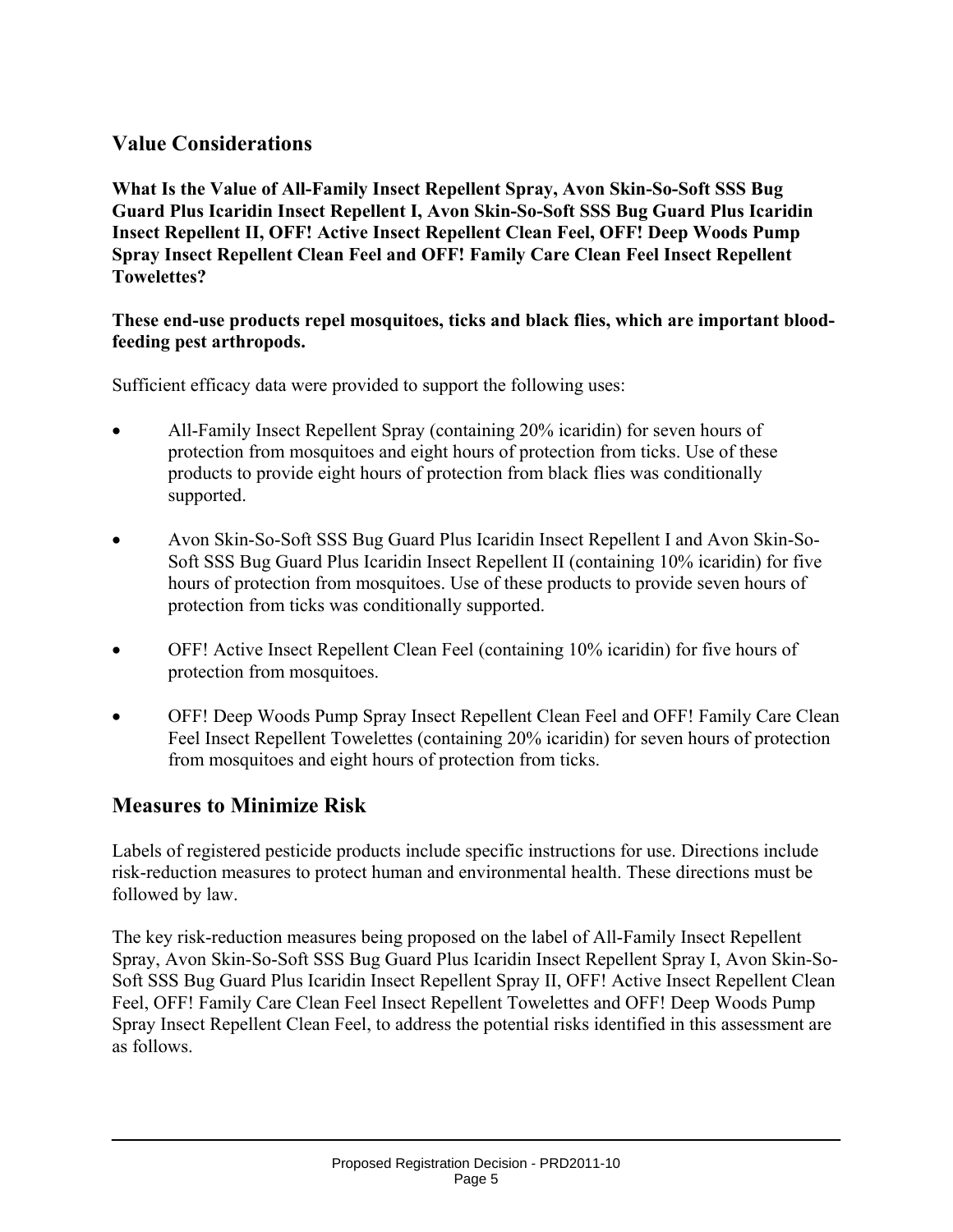#### **Key Risk-Reduction Measures**

#### **Human Health**

A risk assessment was not performed for infants under six months of age since it is assumed that non-chemical measures can be utilized to protect this population from biting pressures. Therefore, all products carry the statement: "Do not use on infants under 6 months of age".

## **Next Steps**

Before making a final registration decision on icaridin, the PMRA will consider all comments received from the public in response to this consultation document. The PMRA will accept written comments on this proposal up to 45 days from the date of publication of this document. Please forward all comments to Publications (contact information on the cover page of this document). The PMRA will then publish a Registration Decision, which will include its decision, the reasons for it, a summary of comments received on the proposed final decision and the Agency's response to these comments.

## **Other Information**

When the PMRA makes its registration decision, it will publish a Registration Decision on icaridin (based on the Science Evaluation of this consultation document). In addition, the test data referenced in this consultation document will be available for public inspection, upon application, in the PMRA's Reading Room (located in Ottawa).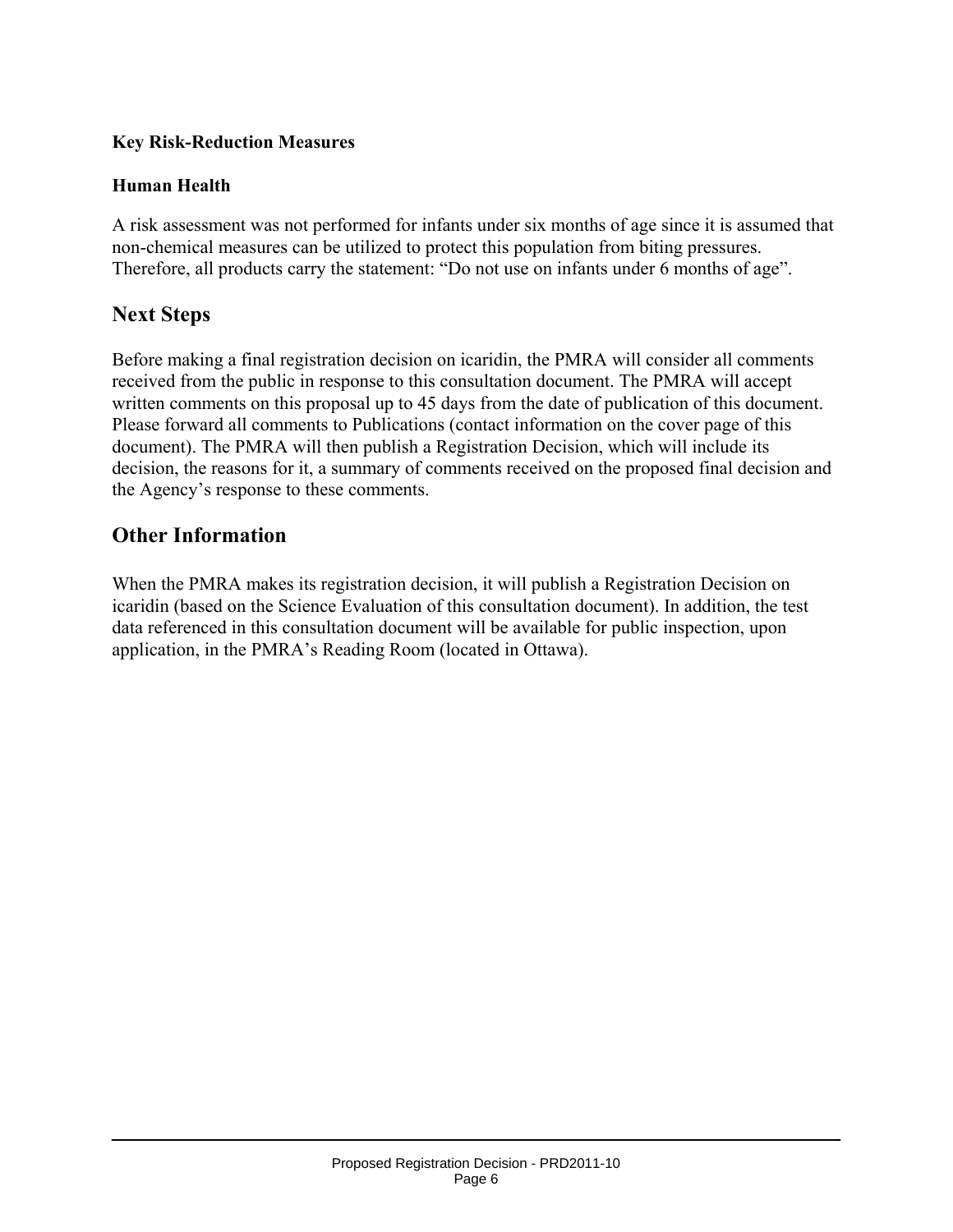## **Science Evaluation**

## **Icaridin**

## **1.0 The Active Ingredient, Its Properties and Uses**

## **1.1 Identity of the Active Ingredient**

| <b>Active substance</b>                                     | Icaridin                                                                                                 |
|-------------------------------------------------------------|----------------------------------------------------------------------------------------------------------|
| <b>Function</b>                                             | Insect repellent                                                                                         |
| <b>Chemical name</b>                                        |                                                                                                          |
| of Pure and Applied carboxylate<br><b>Chemistry (IUPAC)</b> | <b>1.</b> International Union (RS)-sec-butyl (RS)-2-(2-hydroxyethyl)piperidine-1-                        |
| <b>Service (CAS)</b>                                        | <b>2.</b> Chemical Abstracts 1-piperidinecarboxylic acid, 2-(2-hydroxylethyl)-, 1-<br>methylpropyl ester |
| <b>CAS</b> number                                           | 119515-38-7                                                                                              |
| Molecular formula                                           | $C_{12}H_{23}NO_3$                                                                                       |
| Molecular weight                                            | 229.32                                                                                                   |
| <b>Structural formula</b>                                   | CH <sub>2</sub> CH <sub>2</sub> OH                                                                       |

**Purity of the active ingredient** 

98.7%

Proposed Registration Decision - PRD2011-10 Page 7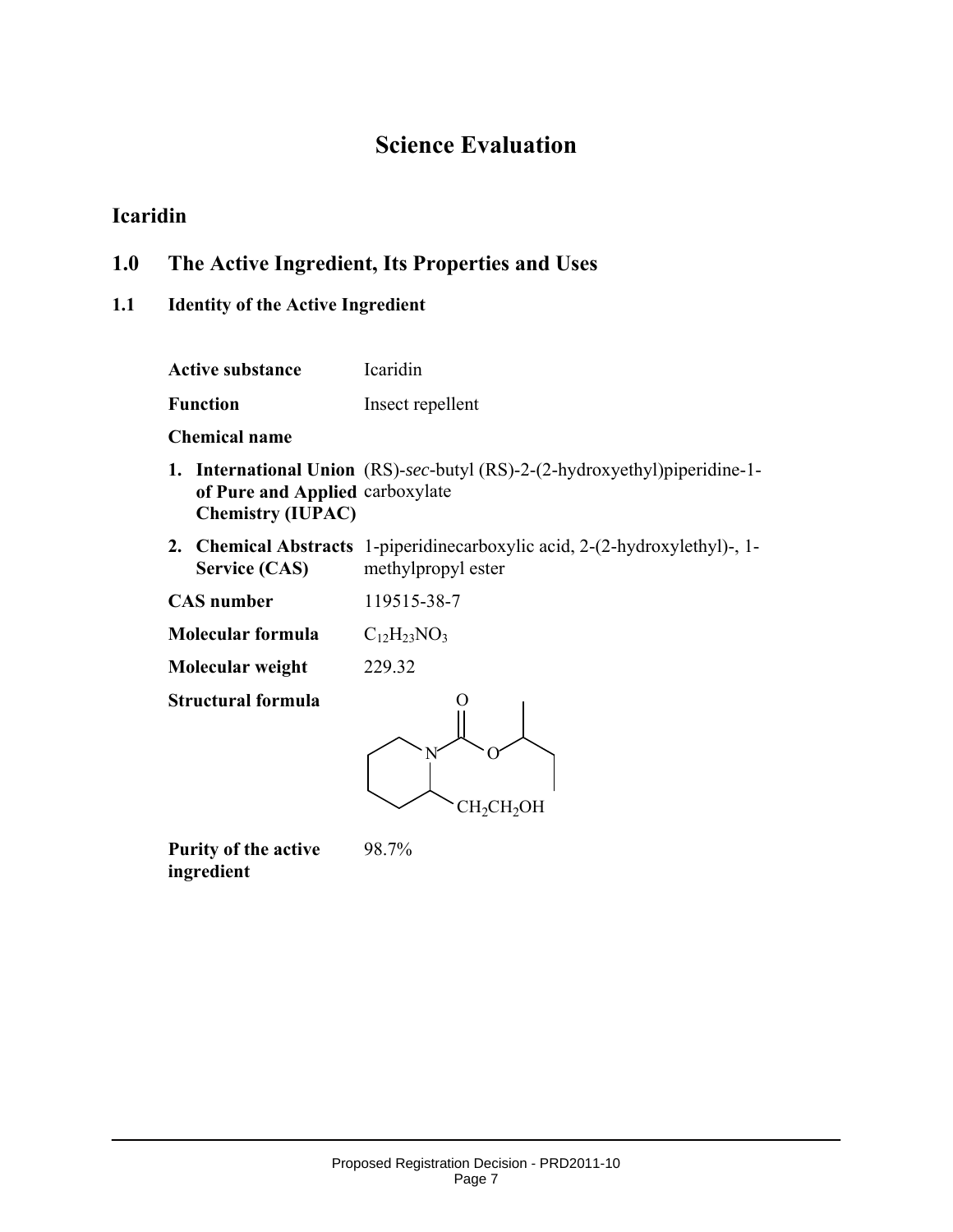#### **1.2 Physical and Chemical Properties of the Active Ingredient and End-Use Product**

#### **Technical Product—Icaridin Technical**

| <b>Property</b>                                               |                                                                                                                                                                    | <b>Result</b>                                                                                                          |
|---------------------------------------------------------------|--------------------------------------------------------------------------------------------------------------------------------------------------------------------|------------------------------------------------------------------------------------------------------------------------|
| Colour and physical state                                     | Colourless liquid                                                                                                                                                  |                                                                                                                        |
| Odour                                                         | Odourless                                                                                                                                                          |                                                                                                                        |
| Melting range                                                 | $<170^{\circ}$ C                                                                                                                                                   |                                                                                                                        |
| Boiling point                                                 | $296^{\circ}$ C                                                                                                                                                    |                                                                                                                        |
| Density at 20°C                                               | $1.07$ g/mL                                                                                                                                                        |                                                                                                                        |
| Vapour pressure at 20°C                                       | $3.4 \times 10^{-2}$ Pa at 20°C<br>5.9 x $10^{-2}$ Pa at 25°C                                                                                                      |                                                                                                                        |
| Ultraviolet (UV)-visible<br>spectrum                          | pH<br>$\lambda_{\text{max}}$ (nm)<br>198<br>4<br>204<br>7<br>207<br>9                                                                                              | $\varepsilon$ (cm <sup>-1</sup> mol <sup>-1</sup> L)<br>$3.44 \times 10^3$<br>$1.91 \times 10^3$<br>$3.44 \times 10^3$ |
| Solubility in water at 20°C                                   | 8.2 g/L (pH 4-9)<br>8.6 g/L (unbuffered water)                                                                                                                     |                                                                                                                        |
| Solubility in organic solvents<br>at 20°C                     | Solvent<br>n-heptane<br>xylene<br>dichloromethane<br>2-propanol<br>1-octanol<br>polyethlene glycol<br>acetone<br>ethylacetate<br>acetonitrile<br>dimethylsulfoxide | Solubility $(g/L)$<br>>250<br>>250<br>>250<br>>250<br>>250<br>>250<br>>250<br>>250<br>>250<br>>250                     |
| $n$ -Octanol-water partition<br>coefficient $(K_{\text{OW}})$ | log Kow<br>pH<br>$4-9$<br>2.23<br>unbuffered<br>2.11                                                                                                               |                                                                                                                        |
| Dissociation constant $(pK_a)$                                | N/A                                                                                                                                                                |                                                                                                                        |
| Stability<br>(temperature, metal)                             | Stable up to $160^{\circ}$ C                                                                                                                                       |                                                                                                                        |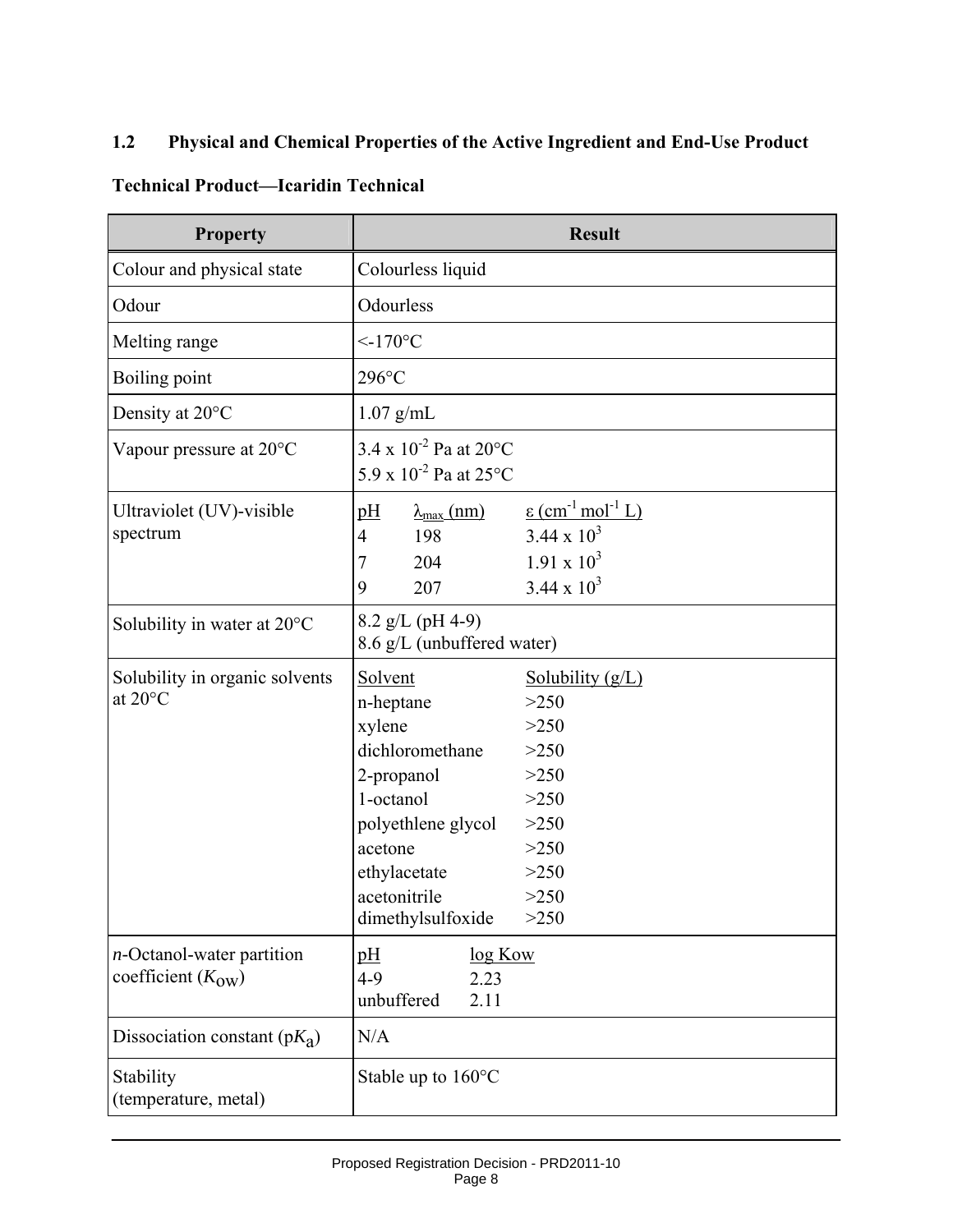#### **End-Use Product—All-Family Insect Repellent Spray**

| <b>Property</b>                       | <b>Result</b>                                                                                                                        |
|---------------------------------------|--------------------------------------------------------------------------------------------------------------------------------------|
| Colour                                | Colourless                                                                                                                           |
| Odour                                 | Perfumed odour $-$ it is assumed that the alternate formulation<br>of this end-use product without fragrance would have no<br>odour. |
| Physical state                        | Liquid                                                                                                                               |
| Formulation type                      | SN (solution)                                                                                                                        |
| Guarantee                             | 20%                                                                                                                                  |
| Container material and<br>description | $10 \text{ mL} - 1L$ plastic bottle                                                                                                  |
| Density                               | $0.977 - 0.987$ g/mL                                                                                                                 |
| pH of 1% dispersion in water          | $7-9$                                                                                                                                |
| Oxidizing or reducing action          | The product does not contain any oxidizing or reducing agents.                                                                       |
| Storage stability                     | Stable in HDPE under commercial storage conditions (25°C,<br>60% RH) for one year                                                    |
| Corrosion characteristics             | No corrosion to HDPE bottle was observed in 12 months.                                                                               |
| Explodability                         | Not explosive                                                                                                                        |

#### **End-Use Product—OFF! Deep Woods Pump Spray Insect Repellent Clean Feel**

| <b>Property</b>                       | <b>Result</b>            |
|---------------------------------------|--------------------------|
| Colour                                | Colourless               |
| Odour                                 | Characteristic alcohol   |
| Physical state                        | Liquid                   |
| Formulation type                      | SN (solution)            |
| Guarantee                             | 20%                      |
| Container material and<br>description | 50-350 mL plastic bottle |
| Density                               | $0.95$ g/mL              |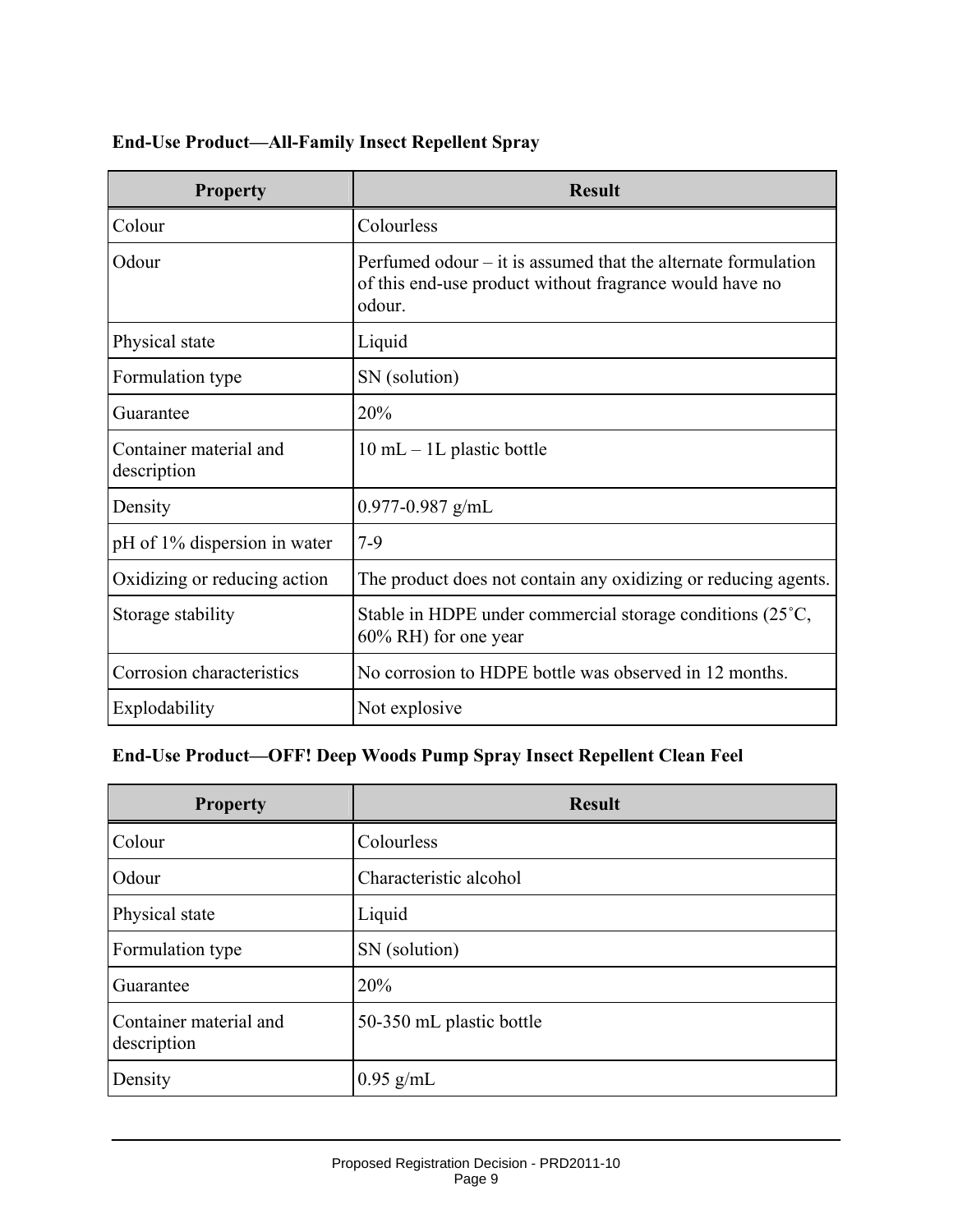| <b>Property</b>              | <b>Result</b>                                                                                      |
|------------------------------|----------------------------------------------------------------------------------------------------|
| pH of 1% dispersion in water | 5.6                                                                                                |
| Oxidizing or reducing action | The product is neither an oxidizing nor a reducing agent.                                          |
| Storage stability            | Stable for one year stored in plastic containers at ambient<br>temperature                         |
| Corrosion characteristics    | No corrosion to plastic containers was observed during one<br>year storage at ambient temperature. |
| Explodability                | Not expected to be explosive based on the chemical nature of<br>the formulation ingredients.       |

#### **End-Use Product—OFF! Active Insect Repellent Clean Feel**

| <b>Property</b>                       | <b>Result</b>                                                                                                                                                                               |
|---------------------------------------|---------------------------------------------------------------------------------------------------------------------------------------------------------------------------------------------|
| Colour                                | N/A                                                                                                                                                                                         |
| Odour                                 | N/A                                                                                                                                                                                         |
| Physical state                        | Liquid                                                                                                                                                                                      |
| Formulation type                      | PP (pressurized product)                                                                                                                                                                    |
| Guarantee                             | 10%                                                                                                                                                                                         |
| Container material and<br>description | Metal, 100-500 g                                                                                                                                                                            |
| Density at 20°C                       | $0.85$ g/mL                                                                                                                                                                                 |
| pH of 1% dispersion in water          | 8.5                                                                                                                                                                                         |
| Oxidizing or reducing action          | The product is neither an oxidizing nor a reducing agent.                                                                                                                                   |
| Storage stability                     | Stable for one year commercial storage                                                                                                                                                      |
| Corrosion characteristics             | No corrosion to the metal can was observed during one year<br>storage.                                                                                                                      |
| Explodability                         | Not expected to be explosive based on the chemical nature of<br>the formulation ingredients. However, like all pressurized<br>products, the label bears the explosive precautionary symbol. |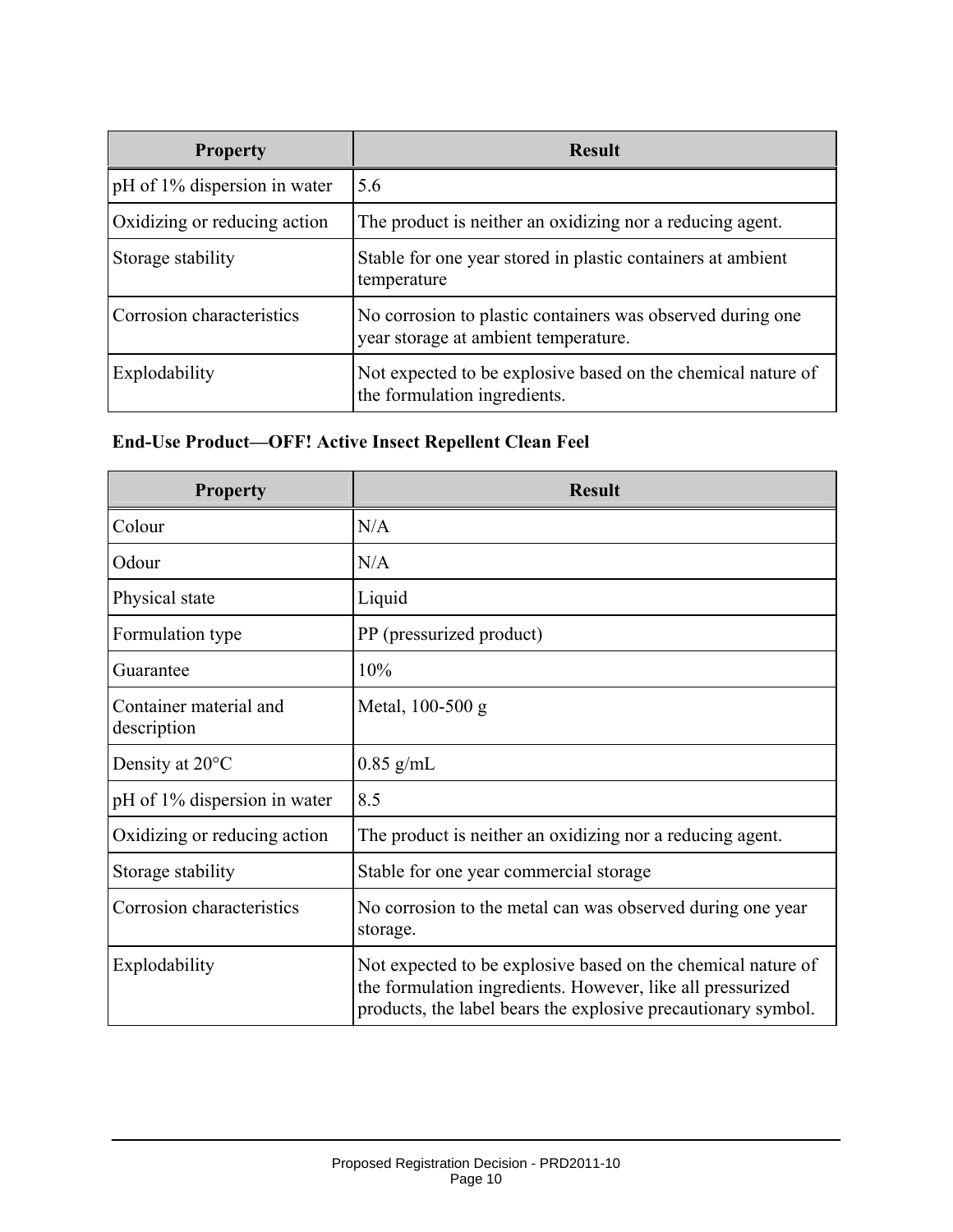#### **End-Use Product—Avon Skin-So-Soft SSS Bug Guard Plus Icaridin Insect Repellent Spray I**

| <b>Property</b>                       | <b>Result</b>                                                                                                                                                                         |
|---------------------------------------|---------------------------------------------------------------------------------------------------------------------------------------------------------------------------------------|
| Colour                                | Water white to straw coloured                                                                                                                                                         |
| Odour                                 | Fragrance                                                                                                                                                                             |
| Physical state                        | Liquid                                                                                                                                                                                |
| Formulation type                      | PP (pressurized product)                                                                                                                                                              |
| Guarantee                             | 10.0%                                                                                                                                                                                 |
| Container material and<br>description | Aerosol package is a monobloc aluminum metal with PAM<br>(polyamideimide) 8460 internal lining and the aerosol valve is<br>Seaquist VX-86 aluminum mounting cup with an epoxy lining. |
| Specific gravity at $25^{\circ}$ C    | 0.87-0.93 (without propellant)                                                                                                                                                        |
| pH of 1% dispersion in water          | 7.5-8.5 at $25^{\circ}$ C (without propellant)                                                                                                                                        |
| Oxidizing or reducing action          | The product is neither an oxidizing nor a reducing agent.                                                                                                                             |
| Storage stability                     | Stable for one year at ambient temperature in the commercial<br>package                                                                                                               |
| Corrosion characteristics             | No corrosion to the packaging material was observed during<br>one year storage.                                                                                                       |
| Explodability                         | Not explosive (formulation only)<br>The label has a Caution - explosive symbol because it is a<br>pressurized product.                                                                |

## **End-Use Product—Avon Skin So Soft SSS Bug Guard Plus Insect Repellent Spray II**

| <b>Property</b>  | <b>Result</b>    |
|------------------|------------------|
| Colour           | Hazy water white |
| Odour            | Fragrance        |
| Physical state   | Liquid           |
| Formulation type | SN (solution)    |
| Guarantee        | 10.0%            |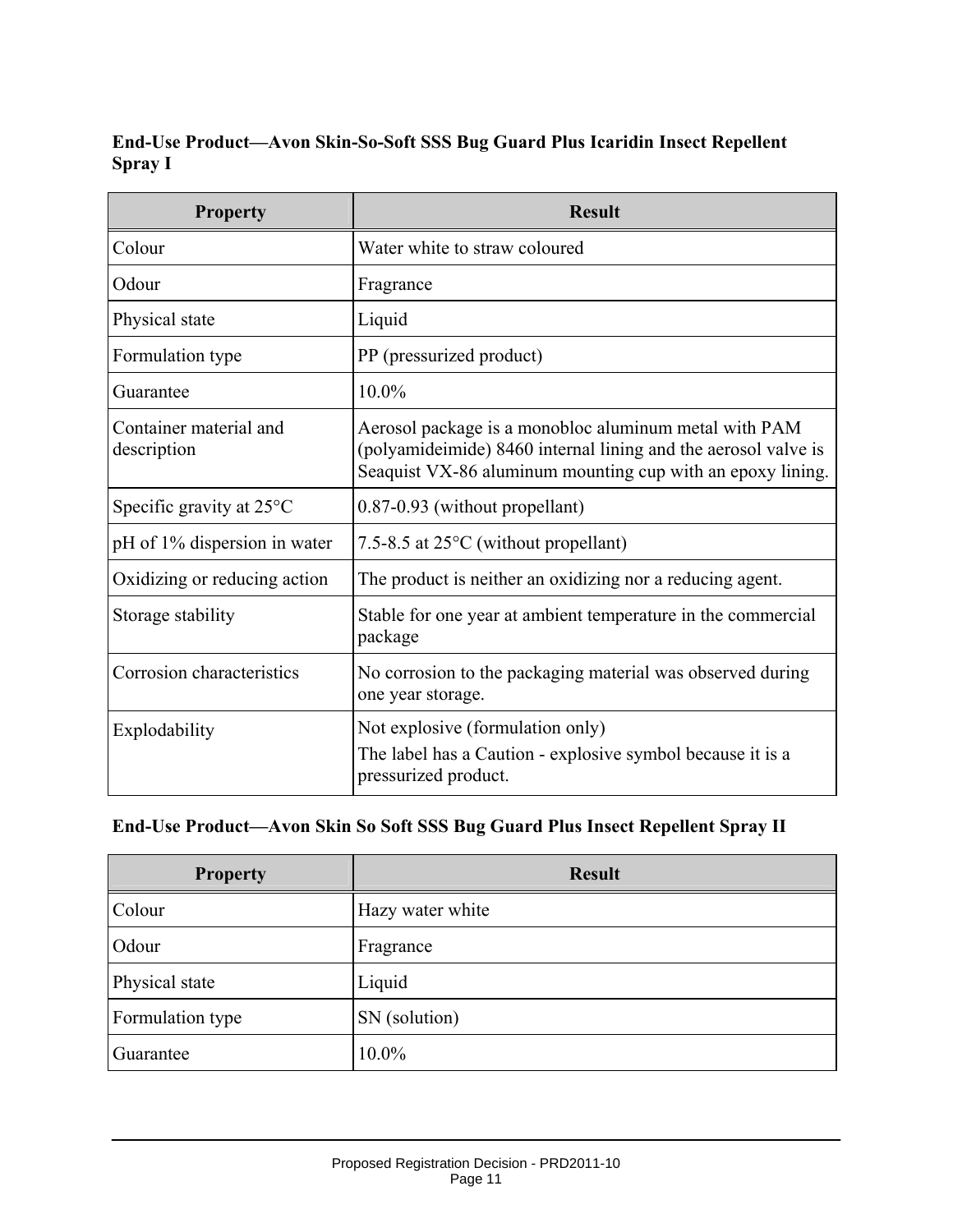| <b>Property</b>                       | <b>Result</b>                                                                 |
|---------------------------------------|-------------------------------------------------------------------------------|
| Container material and<br>description | <b>HDPE</b> bottles                                                           |
| Specific gravity at $25^{\circ}$ C    | 0.87-0.93                                                                     |
| pH                                    | $6.75$ -7.75 at 25 $^{\circ}$ C (10% in demineralised water)                  |
| Oxidizing or reducing action          | The product does not contain any oxidizing or reducing agents.                |
| Storage stability                     | Stable for one year at ambient temperature in the commercial<br>package       |
| Corrosion characteristics             | No corrosion to the HDPE container was observed during 56<br>days of storage. |
| Explodability                         | The product does not contain explosive components.                            |

## **End-Use Product—OFF! Family Care Clean Feel Insect Repellent Towelettes**

| <b>Property</b>                       | <b>Result</b>                                                                                |
|---------------------------------------|----------------------------------------------------------------------------------------------|
| Colour                                | White                                                                                        |
| Odour                                 | Alcoholic odour                                                                              |
| Physical state                        | Liquid                                                                                       |
| Formulation type                      | IF (impregnated fabric) for the towelette                                                    |
| Guarantee                             | 20%                                                                                          |
| Container material and<br>description | <b>HDPE</b> bottles                                                                          |
| Density at $20^{\circ}$ C             | $0.95$ g/mL                                                                                  |
| pH                                    | 5.6                                                                                          |
| Oxidizing or reducing action          | The product is neither an oxidizing nor a reducing agent.                                    |
| Storage stability                     | The product is stable over 12 month storage at room<br>temperature.                          |
| Corrosion characteristics             | The product was shown not to be corrosive over 12 months at<br>room temperature.             |
| Explodability                         | Not expected to be explosive based on the chemical nature of<br>the formulation ingredients. |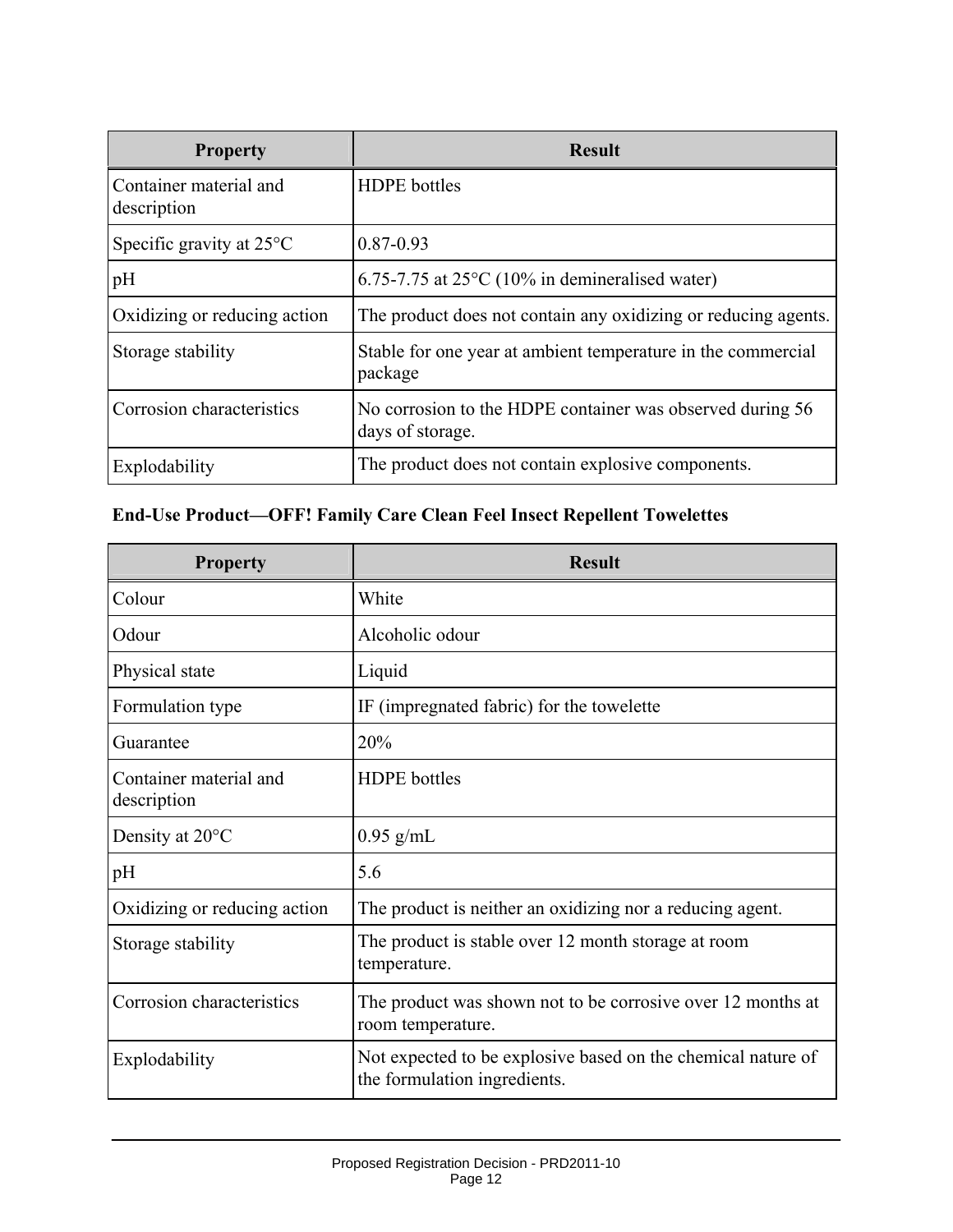#### **1.3 Directions for Use**

#### All-Family Insect Repellent Spray

Hold 15 to 20 cm from skin while spraying, keeping nozzle pointed away from face. Slightly moisten skin with a slow sweeping motion. Apply on face by first spraying small amounts in palms of hands and spreading on face and neck. Apply sparingly around ears, do not apply under clothing. Reapply if necessary every seven hours for protection from mosquitoes and eight hours for protection from ticks. Do not apply more than two times a day.

#### Avon Skin-So-Soft SSS Bug Guard Plus Icaridin Insect Repellent Spray I

Hold container 15 to 20 cm from skin or clothing and spray with a slow sweeping motion liberally and evenly.

TO APPLY TO FACE: Spray palm of hand and rub on, avoiding the eye and lip area. Use just enough repellent to cover exposed skin.

FOR CONTINUED PROTECTION from mosquitoes reapply if necessary after five hours and for ticks reapply if necessary after seven hours. Do not exceed four applications per day.

#### Avon Skin-So-Soft SSS Bug Guard Plus Icaridin Insect Repellent Spray II

Hold container 15 to 20 cm from skin or clothing and spray liberally and evenly. TO APPLY TO FACE: Spray palm of hand and rub on, avoiding the eye and lip area. FOR CONTINUED PROTECTION from mosquitoes reapply if necessary after five hours and for ticks reapply after if necessary seven hours. Do not exceed four applications per day.

#### OFF! Active Insect Repellent Clean Feel

Apply sparingly and only when necessary. Reapply after five hours if necessary. TO APPLY TO FACE: Spray hand and apply sparingly avoiding eyes and mouth. Do not spray in enclosed spaces. Do not use under clothing.

#### OFF! Deep Woods Pump Spray Insect Repellent Clean Feel

Apply sparingly and only when necessary. Reapply after seven hours if necessary for protection from mosquitoes and eight hours if necessary for protection from ticks. TO APPLY TO FACE: Spray hand and apply sparingly avoiding eyes and mouth. Do not spray in enclosed spaces. Do not use under clothing.

#### OFF! Family Care Clean Feel Insect Repellent Towelettes

Unfold towelette and apply evenly over all exposed skin except eyes and mouth. Apply sparingly, not under clothing and only when necessary. Reapply after seven hours if necessary for protection from mosquitoes and eight hours if necessary for protection from ticks.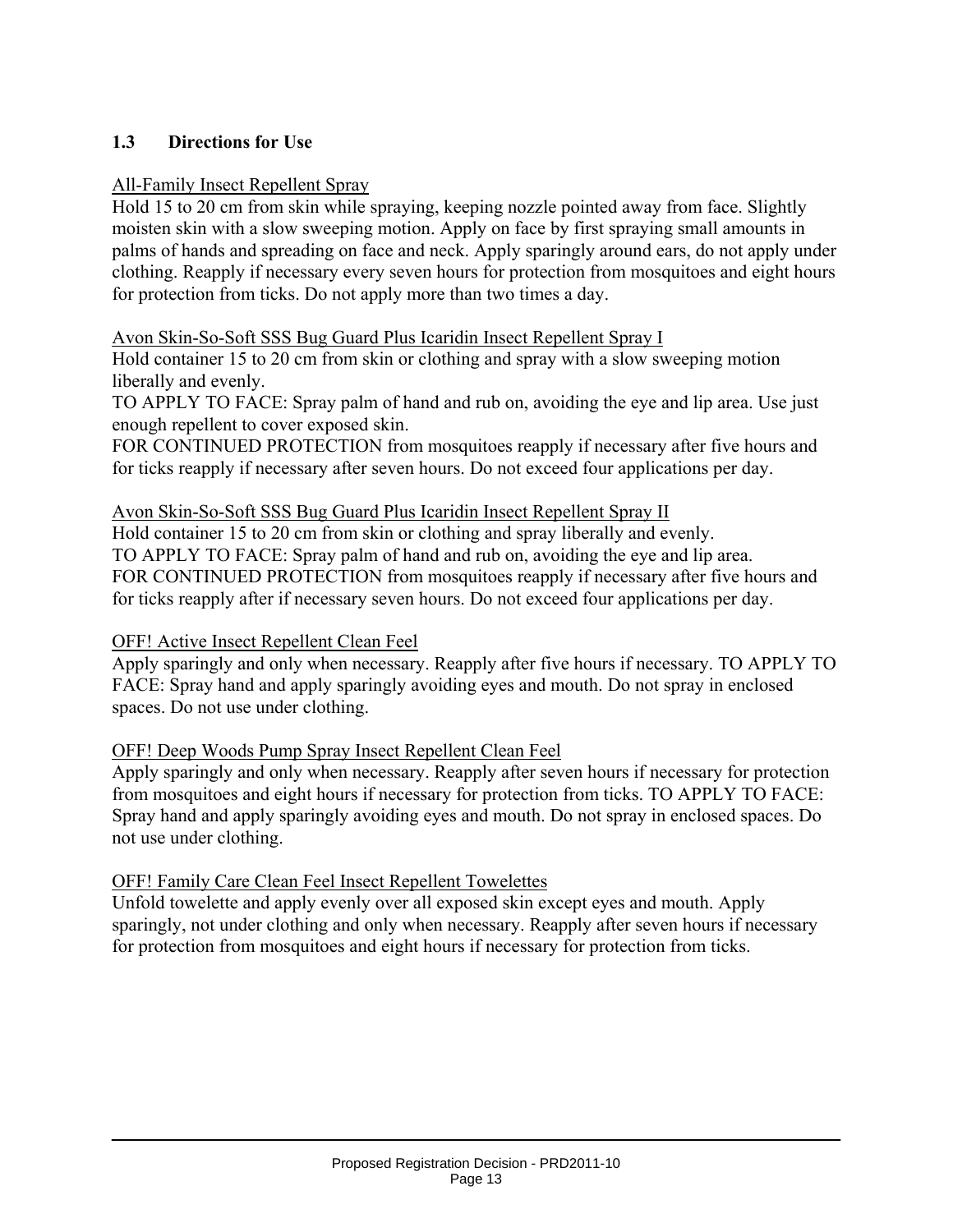### **1.4 Mode of Action**

The mode of action of icaridin is not fully understood. One hypothesis is that icaridin affects arthropod olfactory neurons, resulting in their inability to detect host attractants. Another is that the repellent evaporates from the skin into the air, forming a layer of scent that camouflages the attractants (carbon dioxide and lactate) emitted by the human host, and therefore the arthropod cannot find the host.

## **2.0 Methods of Analysis**

#### **2.1 Methods for Analysis of the Active Ingredient**

The methods provided for the analysis of the active ingredient and the impurities in Icaridin Technical Insect Repellent have been validated and assessed to be acceptable for the determinations.

#### **2.2 Method for Formulation Analysis**

The method provided for the analysis of the active ingredient in the formulation has been validated and assessed to be acceptable for use as an enforcement analytical method.

## **3.0 Impact on Human and Animal Health**

#### **3.1 Toxicology Summary**

A detailed review of the toxicological database for Icaridin Technical Insect Repellent (icaridin) was conducted. The database is complete, consisting of the full array of toxicity studies currently required for hazard assessment purposes. The studies were carried out in accordance with currently accepted international testing protocols and Good Laboratory Practices. The scientific quality of the data is high and the database is considered adequate to define the majority of the toxic effects that may result from exposure to icaridin. The majority of studies were conducted via the dermal route of exposure, which is the most relevant route based on the use pattern (personal insect repellent). In order to prevent ingestion of the test material from the application site, test animals were fitted with Elizabethan collars (or rodent jackets in the case of the acute neurotoxicity study) in the majority of the studies. In addition, a series of studies were conducted to investigate the impact of the use of the rodent jackets on the interpretation of the study results. Three dietary studies in rats were also conducted.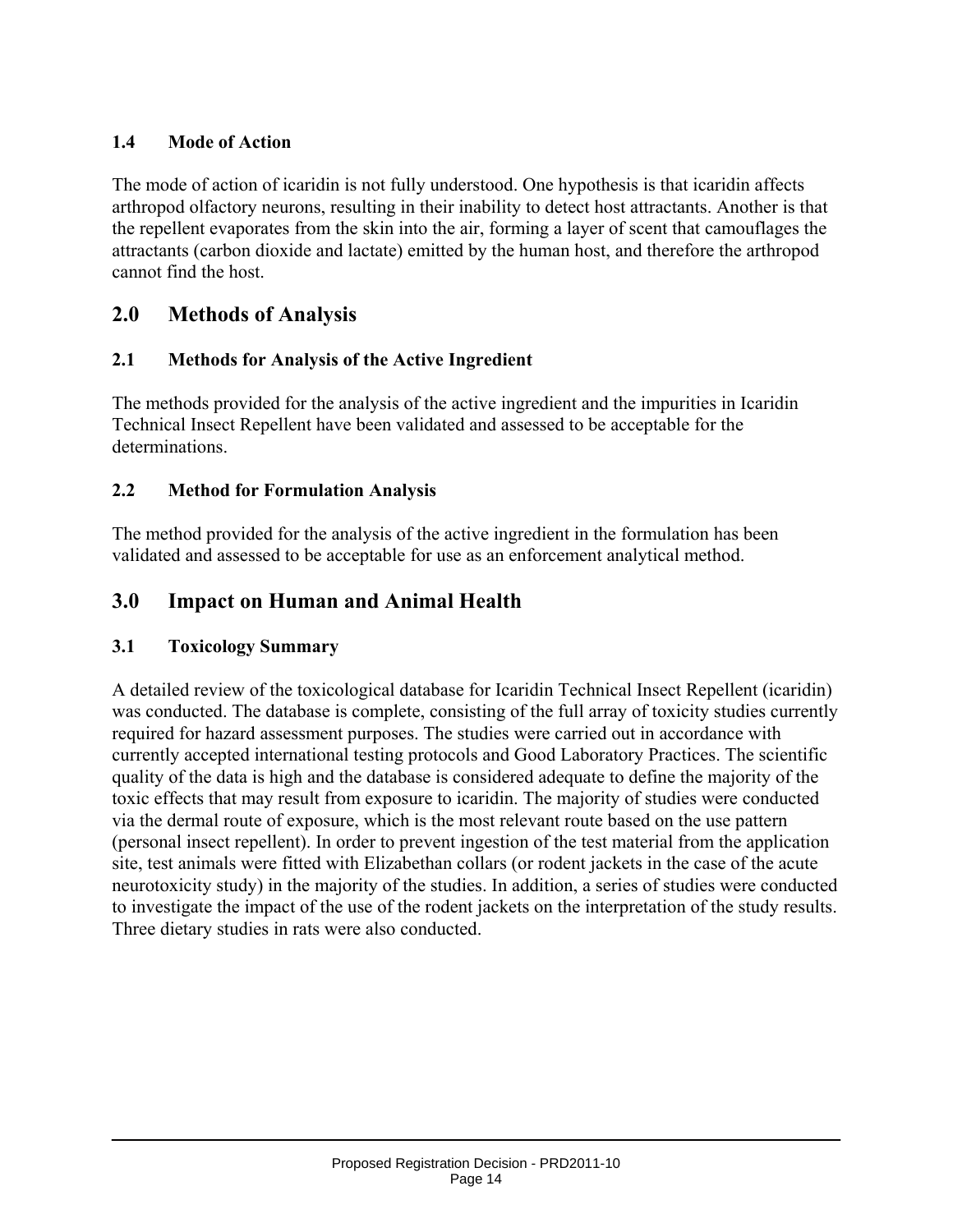Dermal toxicokinetic studies conducted with radiolabelled icaridin in rats showed that dermal absorption was rapid, and was similar between sexes following either single- or repeated-low dose administration. Absorption following a single high dose application was slightly lower than that which was observed following application of a single low dose. Maximum plasma concentrations were reached within 6-8 hours of dosing and were higher in females than in males. Evaporation of the test material was thought to account for approximately 18-23% of the applied dermal dose over the seven-day exposure period. Elimination occurred primarily via the urine, and was essentially complete within 48 hours. A slightly higher proportion of the administered radioactivity was eliminated in the urine of females as compared to males.

The highest residues of icaridin were found in the skin at the application site. Residues in the body were < 1% of the administered dose. Generally, the pattern of distribution of radioactivity among tissues was similar between the sexes and dose groups. The exception was the liver, in which levels of radioactivity in males were approximately 1.4- to 3.2-fold greater than those in females. Aside from the skin at the application site, the highest residue levels were found in the skin, fat, liver, kidneys and lungs.

Biotransformation of icaridin in the rat mainly involved phase I reactions resulting in metabolites hydroxylated in the piperidine ring and in the 2-methylpropyl ester side chain, and those with the alcohol group oxidised to a carboxyl group. Including parent compound, 18 metabolites were identified in the urine and feces of animals of both sexes. The overall metabolite profile was similar between sexes as well as between single and repeated dosing regimes. The major metabolites were isomers of 2-(2-acetyl)-1-piperidinecarboxylic acid esterified with 1-methyl-2-hydroxypropyl alcohol, 1-hydroxymethylpropyl alcohol, or 1-methylpropyl alcohol.

Icaridin was of low acute toxicity via the oral, dermal, and inhalation routes in rats. It was moderately irritating to the eyes of rabbits but not irritating to the skin. Icaridin was not a skin sensitizer when tested in guinea pigs.

All of the associated end-use products containing icaridin were of low acute toxicity via the oral, dermal, and inhalation routes of exposure. None of the products were irritating to the skin of rabbits, and none were dermal sensitizers when tested in guinea pigs. All of the end-use products were moderately irritating to the eyes.

Repeat-dose dietary studies conducted in rats revealed the liver and kidney to be the main target organs of toxicity following oral administration of icaridin, with decreases in body weight also observed. Increased liver weight and associated hepatocellular hypertrophy were observed in all studies but were considered an adaptive response due to the absence of any corroborating adverse liver findings. Increased kidney weight and an increased incidence of protein droplet degenerative nephropathy in males were noted at doses exceeding the limit dose. There was an indication of increased toxicity with increasing study duration when the results of the 28-day study were compared to those of the 14-day study. However, when the study was carried out over a slightly longer duration of 90 days, there was no indication of such an effect.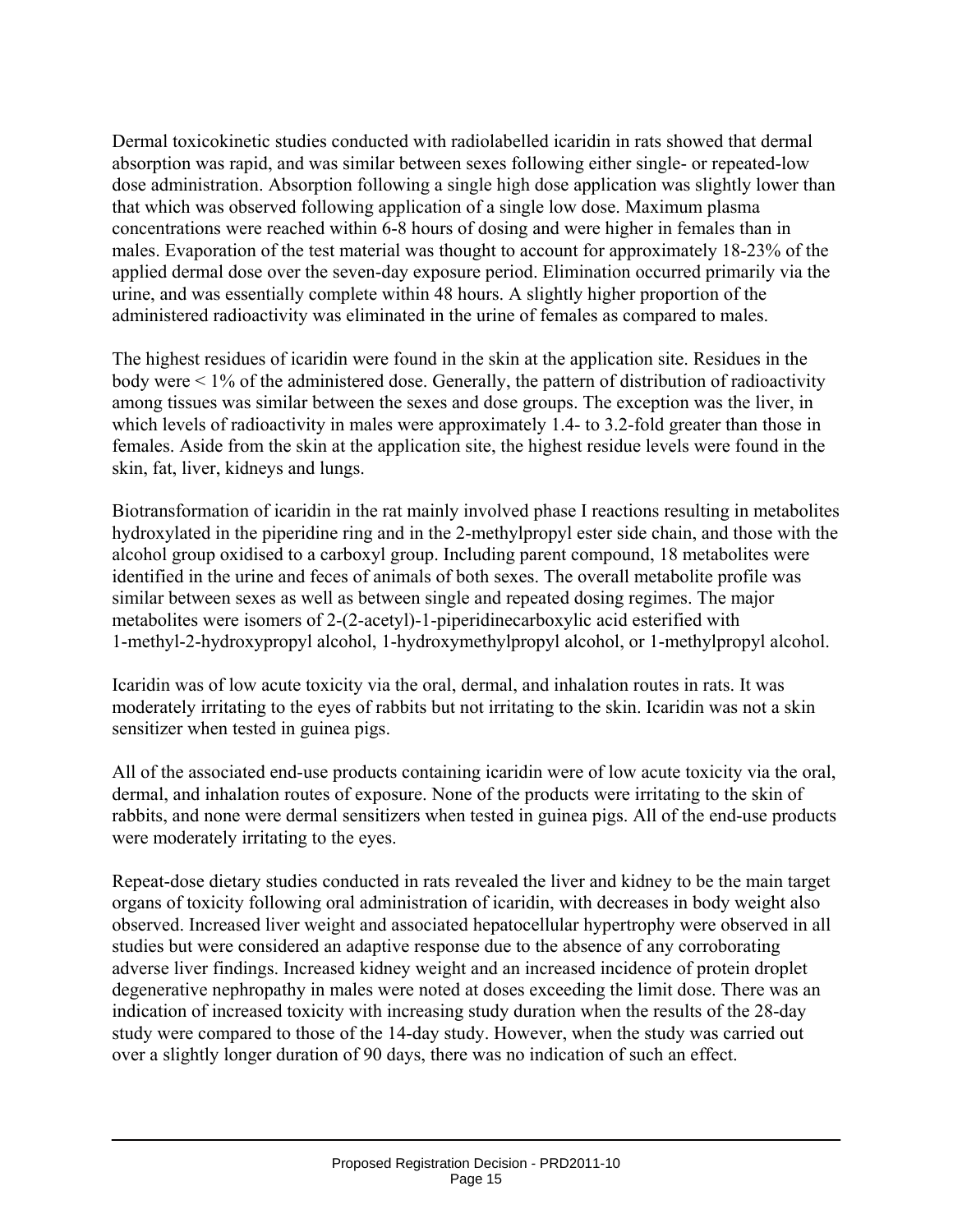Repeat-dose dermal studies were conducted in rats, mice and dogs. The majority of the repeated dermal dosing studies utilized 200 mg/kg bw/day as the highest dose tested due to reported problems with the liquid test article spreading beyond the application site. Adverse effects were not observed at this dose level, and as such LOAELs were not established for most of the studies. Dermal irritation was observed in some of the studies, but was generally not doserelated and was attributed to an adaptive response of the skin resulting from prolonged, cumulative exposure to the test article.

The only repeat-dose dermal study with notable toxicity was the 90-day dermal study in rats in which adverse effects were observed at doses ≥500 mg/kg bw/day. Significant spreading of the test material occurred at the doses at which effects were observed, and oral ingestion of the test material through grooming behaviour could not be dismissed. The effects noted in this study were similar to those noted in the oral studies. Increased liver and kidney weights were reported, with associated histopathology in both organs, including liver hypertrophy, individual necrotic liver cells, slight hyaline degeneration in the kidney tubules, chronic inflammation of the kidneys and an increased incidence of foci of tubular regeneration. Kidney effects were seen only in males, as with the dietary studies. At the end of a 4-week recovery period, there was no indication of adverse effects in treated animals.

There were no treatment-related neoplastic lesions or non-neoplastic effects in rats or mice following chronic exposure to icaridin. Icaridin was not genotoxic based on the results from a battery of in vitro and in vivo tests assessing gene mutation, chromosomal aberration, unscheduled DNA synthesis, and micronucleus anomalies.

There was no evidence of neurotoxicity in dermal acute and subchronic neurotoxicity studies conducted in rats, nor was there any indication of neurotoxic potential for icaridin in the rest of the database. Dermal reproductive and developmental toxicity studies revealed no adverse effects on reproduction or fetal development.

Results of the toxicology studies conducted on laboratory animals with Icaridin Technical Insecticide and its associated end-use products are summarized in Tables 1a to e and 2 of Appendix I. The toxicology endpoints for use in the human health risk assessment are summarized in Table 3 of Appendix I.

#### **Incident Reports**

Since April 26, 2007, registrants have been required by law to report incidents, including adverse effects to health and the environment, to the PMRA within a set time frame. Information on the reporting of incidents can be found at the PMRA website. Incidents from Canada and the United States were searched and reviewed for icaridin. There are no incidents related to icaridin in the PMRA incident reporting database. Based on the limited information available from incidents reported in other countries, no serious health concerns were identified.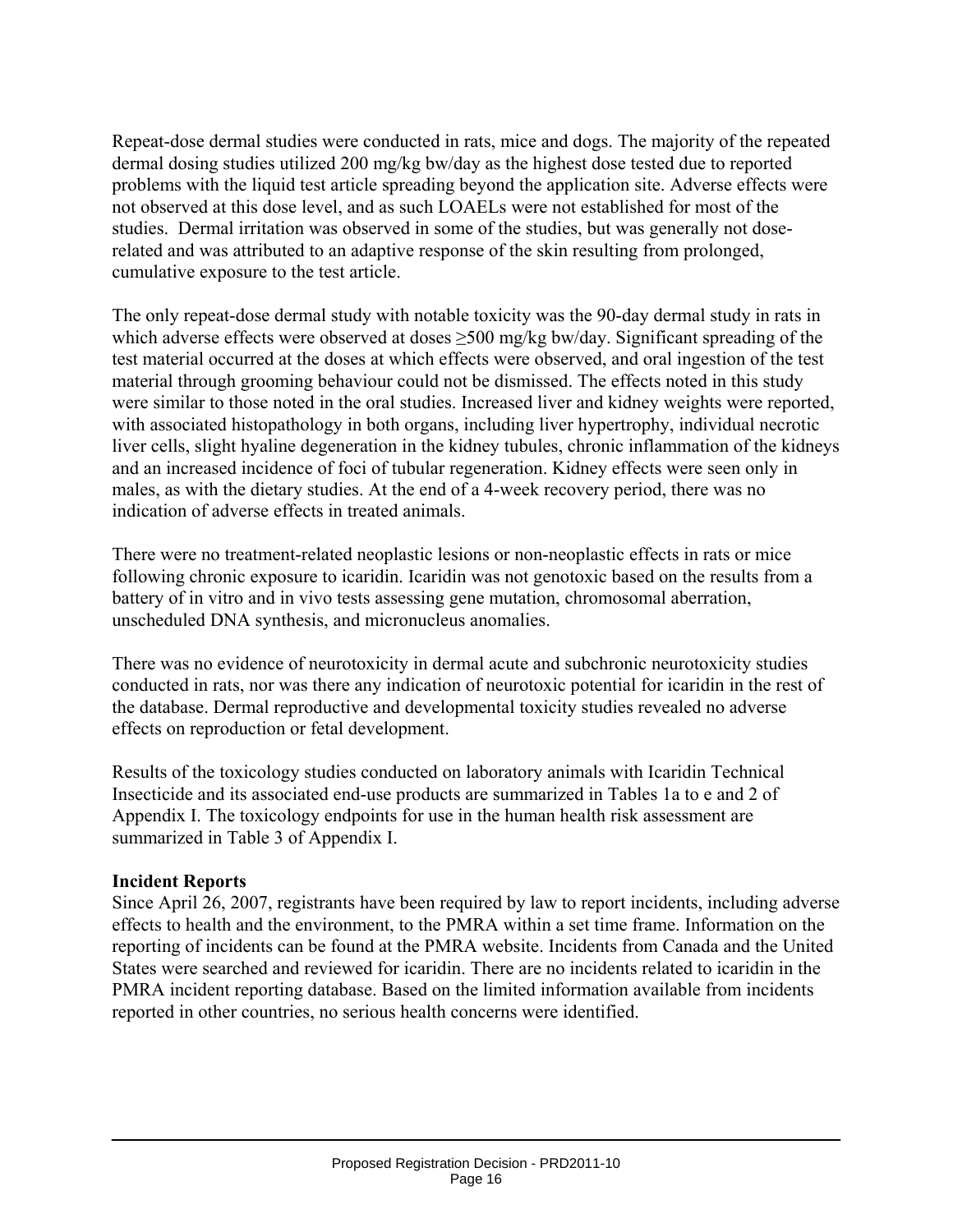## **3.1.1 PCPA Hazard Characterization**

For assessing risks from potential residues in food or from products used in or around homes or schools, the *Pest Control Products Act* requires the application of an additional 10-fold factor to threshold effects to take into account completeness of the data with respect to the exposure of, and toxicity to, infants and children, and potential prenatal and postnatal toxicity. A different factor may be determined to be appropriate on the basis of reliable scientific data.

With respect to the completeness of the toxicity database as it pertains to the toxicity to infants and children, extensive data were available for Icaridin Technical Insect Repellent. The database contains the full complement of required studies including developmental toxicity studies in rats and rabbits and a reproductive toxicity study in rats.

With respect to potential prenatal and postnatal toxicity, there was no indication of increased susceptibility of fetuses or offspring compared to parental animals in the reproductive and prenatal developmental toxicity studies. On the basis of this information, the PCPA factor was reduced to 1-fold.

#### **3.2 Determination of Acute Reference Dose**

An acute reference dose was not established since there are no proposed food uses.

#### **3.3 Determination of Acceptable Daily Intake**

An acceptable daily intake was not established since there are no proposed food uses.

#### **3.4 Occupational and Residential Risk Assessment**

#### **3.4.1 Toxicological Endpoints**

#### **Acute dermal exposure**

An acute dermal endpoint was not established since there were no effects in the toxicology database that could be attributed to a single dose.

#### **Short- to Intermediate-term dermal exposure (all populations)**

The Canadian biting pest season is considered to take place between May and August (approximately four months); therefore, a short- to intermediate-term toxicology endpoint was considered appropriate for the risk assessment. Exposure is expected to occur mainly via the dermal route.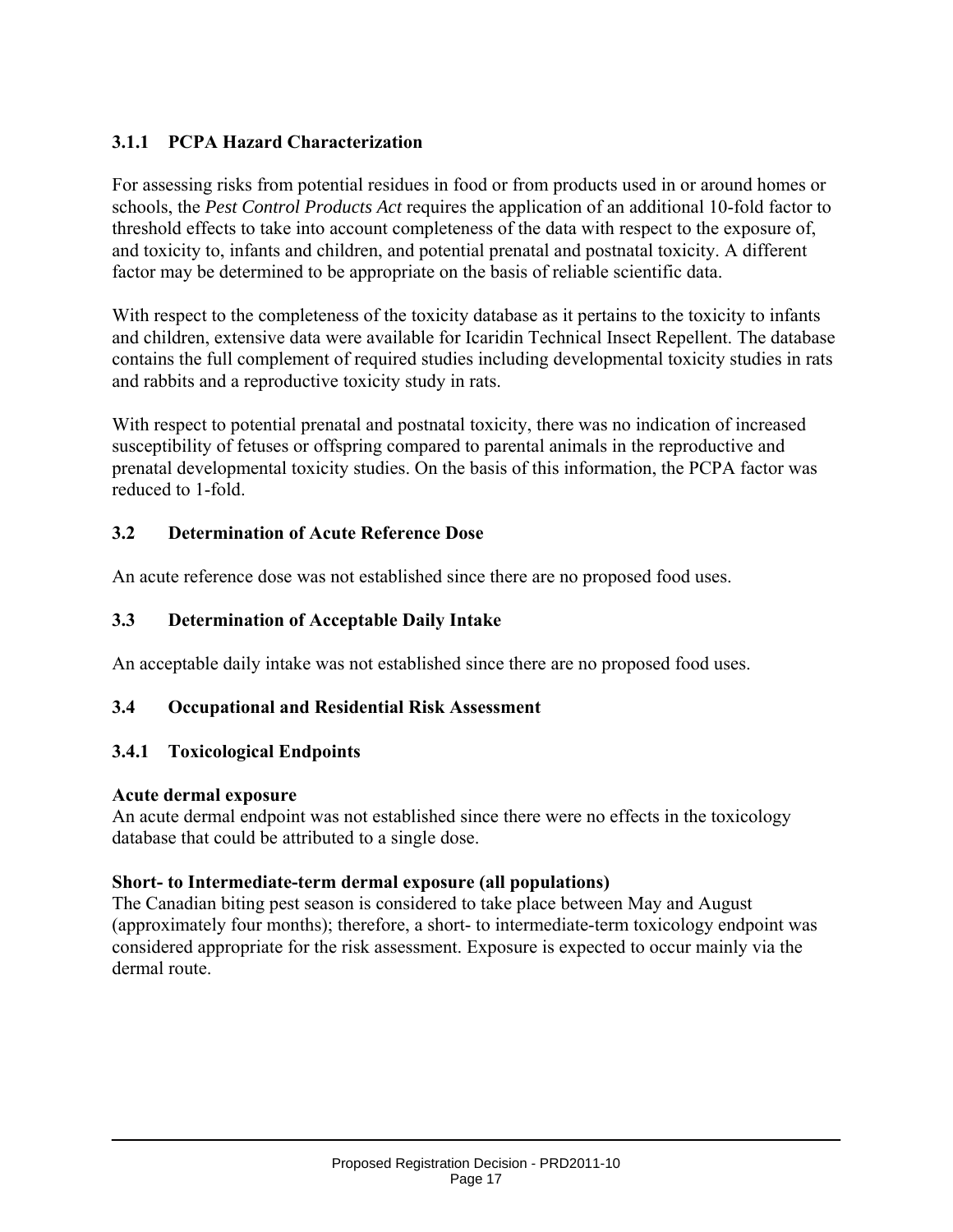Due to the nature of the test material (liquid), the highest dose level tested in the dermal studies was limited by the amount of test material which could be applied to the animals without significant spreading/run-OFF. Results of toxicology testing indicated that the liver and kidneys were target organs of toxicity following repeated dietary and dermal dosing. In the 90-day dermal study, these effects were noted only at dose levels  $\geq$ 500 mg/kg bw/day, levels at which significant spreading of the test material was reported, and oral ingestion of the test material through grooming behaviour could not be discounted.

The most appropriate study for this use scenario would be the 90-day dermal study in rats. However, due to dosing limitations in the dermal studies and the potential for oral ingestion at the effect levels in the 90-day dermal study, the NOAEL of 301 mg/kg bw/day from the 90-day dietary study in rats was considered the most appropriate endpoint for risk assessment purposes.

The target Margin of Exposure (MOE) selected for this endpoint is 100, which includes uncertainty factors of 10-fold for interspecies extrapolation and 10-fold for intraspecies variation. As outlined in the PCPA Hazard Characterization section, the PCPA factor was reduced to 1-fold. This MOE is considered to be protective of adults, youth, children over the age of six months, and the unborn children of exposed women.

#### **Incidental oral exposure (toddlers)**

The oral route was also considered for toddlers due to the potential for hand-to-mouth incidental oral exposure. Since the dermal and oral routes of exposure are expected to co-occur in toddlers, these exposures were aggregated using the same intermediate-term endpoint discussed above.

#### **3.4.1.1 Dermal Absorption**

Two dermal absorption studies were submitted by the registrant; a human *in vivo* study and a rat *in vivo* study. The human study involved dermal application of both neat and 15% active ingredient in ethanol test materials at the same dose level, whereas the rat study involved only neat applications at three dose levels.

The human study was selected by the PMRA as the most relevant study to characterize dermal absorption as the end-use products are for use on humans and the products are co-formulated with ethanol. Further to this, the study was subject to oversight from an independent review board (IRB). The IRB used the Helsinki Declaration as the basis for their ethical evaluation and confirmed that the study volunteers provided informed consent prior to the start of the study; a copy of the IRB report and consent form was provided.

In light of the above, a dermal absorption value of 4% from the human dermal absorption study was considered appropriate for risk assessment purposes.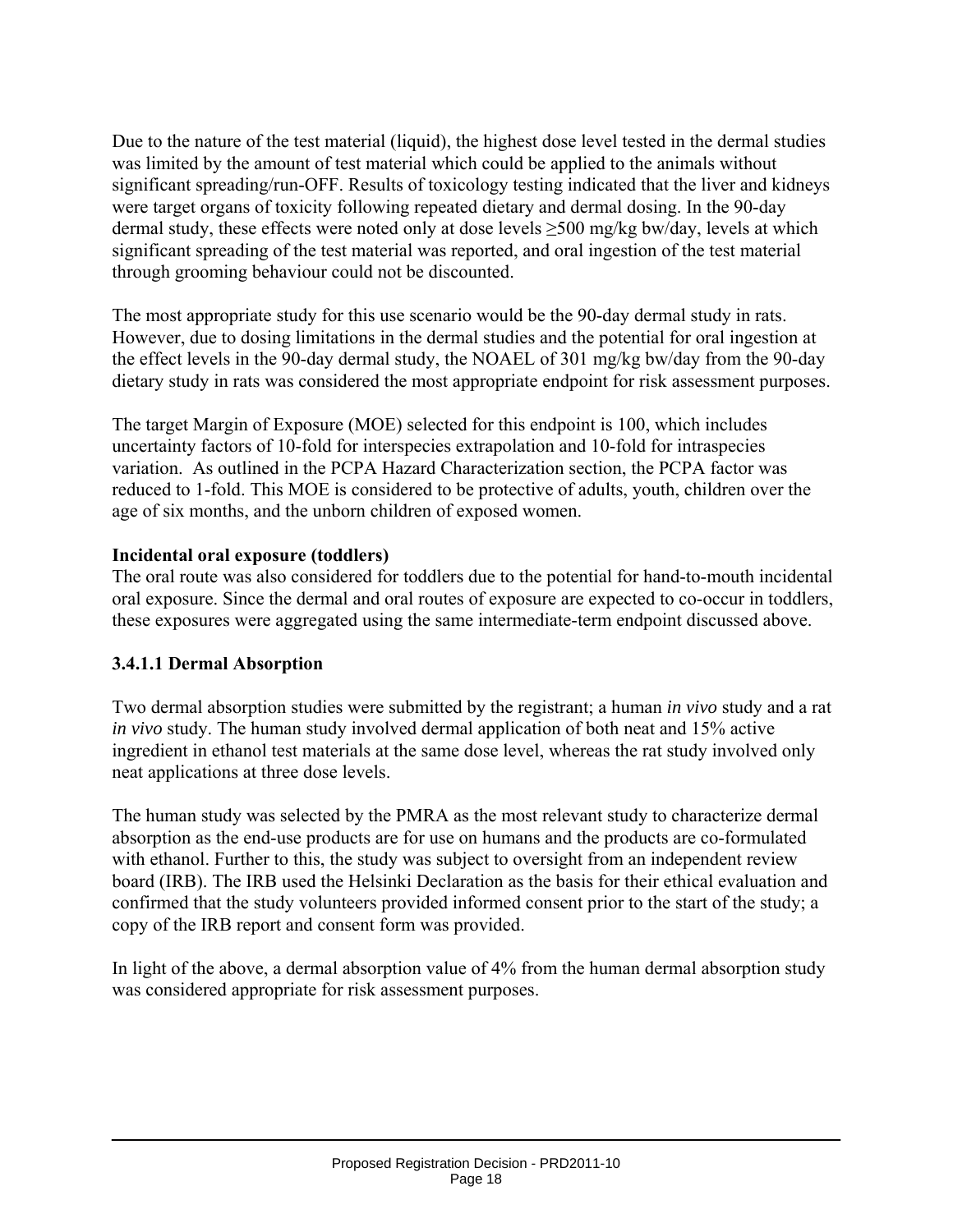## **3.4.2 Residential Exposure and Risk Assessment**

The current US EPA Residential Exposure Assessment Standard Operating Procedures (EPA 1997, updated 2001) do not include guidance on the assessment of personal insect repellent scenarios. The PMRA has based the residential exposure assessment on algorithms from the draft EPA Res SOP (EPA 2009). While this SOP is still in draft form, it was considered to be the most appropriate to characterize exposure from the use of the proposed icaridin personal insect repellent products.

## **3.4.2.1 Applicator Exposure and Risk**

An applicator assessment was not performed as this exposure scenario was considered to be covered by the residential user assessment since any residues that would get on the skin during application are accounted for in the exposure assessment algorithm. Exposure beyond personal application could take place for adults applying personal insect repellents to young children ( $\geq 6$ ) months). However, this exposure is considered to be minimal compared to the exposure from self-application.

## **3.4.2.2 Postapplication Exposure and Risk**

Inhalation exposure was not quantified as the labels for the spray products stipulate that the products are not to be sprayed in enclosed places and are to be applied to the face via hand application. Furthermore, the vapour pressure that is required for an outdoor inhalation waiver is less than 1 x  $10^{-4}$  kPa (NAFTA, 1999) and the vapour pressure of icaridin is 3.4 x  $10^{-5}$  kPa at  $20^{\circ}$ C.

Residential dermal exposure and risk estimates were derived for adults, youth, children, toddlers and infants (> 6 months) exposed to icaridin residues from the use of pump spray, pressurized spray, and towelette personal insect repellent formulations. Exposure estimates also took into account exposure time per day, number of applications per day, and percentage of body covered by the products (Table 4 of Appendix 1).

It is acknowledged that small children (> 6 months) may be exposed via the oral route through incidental hand-to-mouth contact (Table 5 of Appendix 1). Although many of the proposed labels prohibit direct application to the hands of children, it was assumed that some of the product from treated areas of the skin could be transferred to the hands of small children and subsequent hand-to-mouth ingestion may occur.

Dermal exposures for adults and youth exceeded the target MOE of 100 for all formulations. Dermal exposures to children, toddlers and infants (> 6 months) were acceptable for pump spray, aerosol spray, and towelette formulations (Table 6 and Table 7 of Appendix 1).

A risk assessment was not performed for infants under six months of age since it is assumed that non-chemical measures can be utilized to protect this population from biting pressures. Therefore, all products carry the statement: "Do not use on infants under 6 months of age."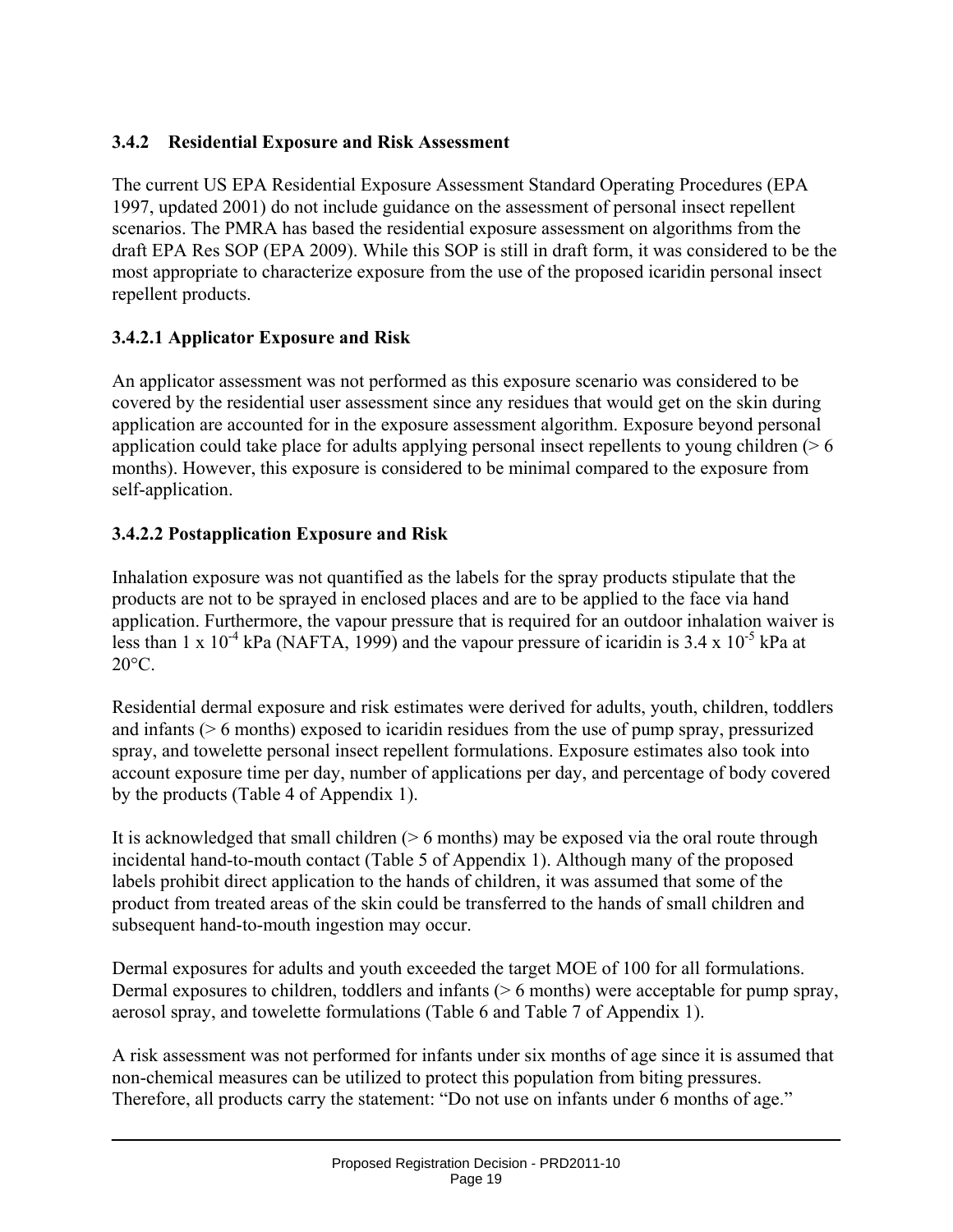### **3.4.2.3 Aggregate Exposure and Risk**

The aggregate risks of icaridin were calculated based on the NOAEL of 301 mg/kg bw/day from the 90-day oral rat study. There are no food or water sources of exposure. Incidental oral exposure estimates for toddlers and infants (> 6 months) were generated and aggregated with the dermal exposures according to the procedures outlined in PMRA document SPN2003-04, and presented in Table 6 and Table 7 of Appendix 1. For aggregate dermal and incidental oral exposure to toddlers and infants, the MOEs for pump spray, aerosol spray and towelette formulations were considered acceptable.

#### **3.4.2.4 Bystander Exposure and Risk**

For bystanders, exposure is expected to be much less than that for users and is considered negligible. Therefore, health risks to bystanders are not of concern.

## **4.0 Value**

**4.1 Effectiveness Against Pests** 

### **4.1.1 Acceptable Efficacy Claims**

### **4.1.1.1 Mosquitoes**

Eleven studies were evaluated to support use of 10% icaridin products against mosquitoes. The data demonstrated that 10% icaridin products provided up to five hours of protection from mosquitoes.

Ten studies were evaluated to support use of 20% icaridin products against mosquitoes. The data demonstrated that 20% icaridin products provided up to seven hours of protection from mosquitoes.

## **4.1.1.2 Ticks**

Two studies were evaluated to support use of 10% icaridin products against ticks. Based on the data submitted, protection from ticks for up to seven hours is conditionally accepted. Required data are listed later in this document.

Three studies were evaluated to support use of 20% icaridin products against ticks. The data demonstrated that 20% icaridin products provided up to eight hours of protection from ticks.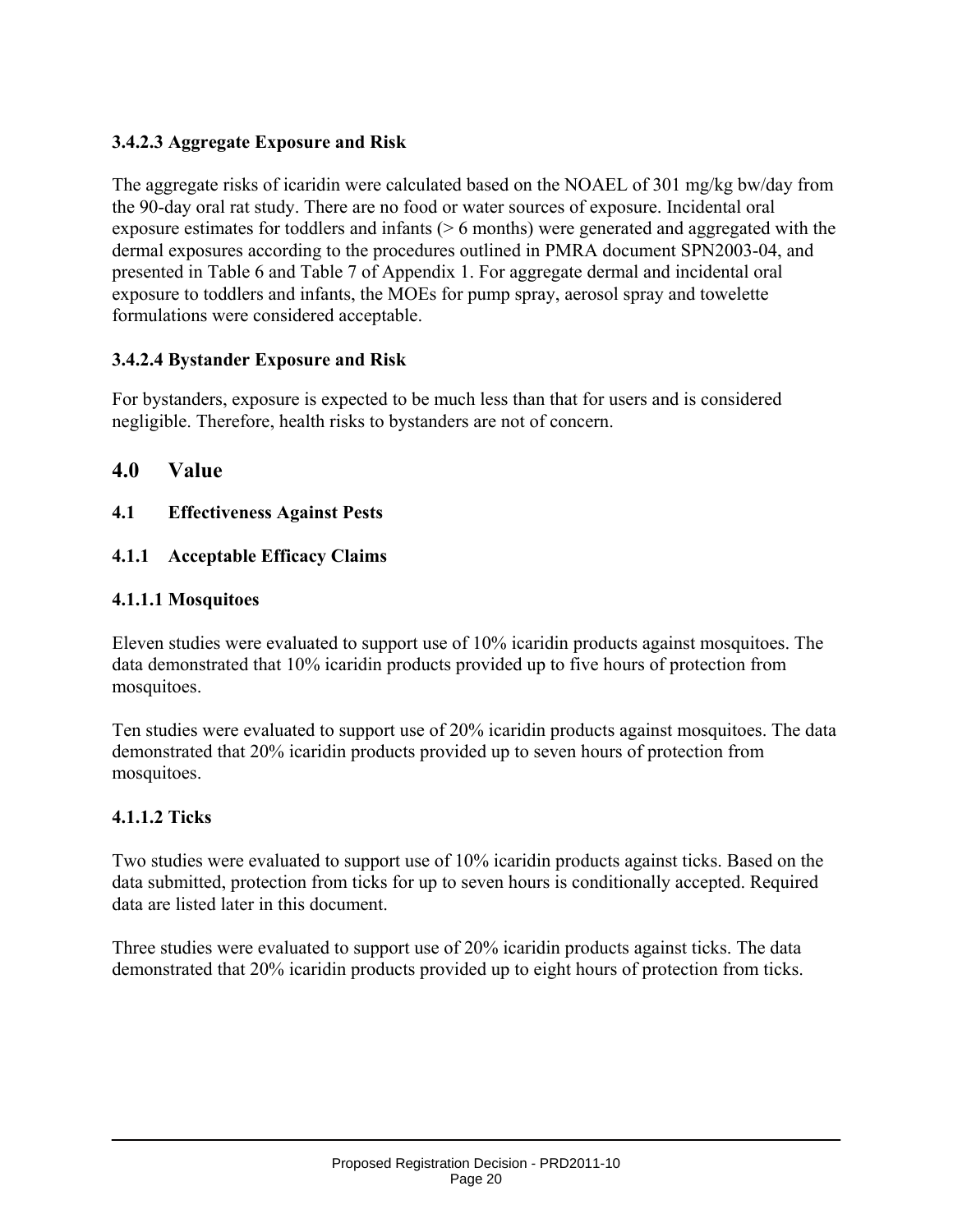### **4.1.1.3 Black flies**

One study was evaluated to support use of 20% icaridin products against black flies. It demonstrated protection from black flies for at least eight hours. Based on the data submitted, eight hours of protection from black flies is conditionally accepted. Required data are listed later in this document.

#### **4.2 Non-safety adverse effects**

Data were provided to support non-safety adverse effects claims for the 10% icaridin products. They demonstrated that treatment with 10% icaridin did not cause any adverse effects to garments made of polyester, polyester/rayon/spandex blend, nylon/lycra/spandex blend, cotton/nylon blend and 100% cotton. No adverse effects were observed on costume jewellery and plexiglass. Adverse effects were observed on leather, lacquered wood and hair dyes (bleeding of colour was observed).

No non-safety adverse effects data were provided for the 20% icaridin products.

#### **4.3 Sustainability**

#### **4.3.1 Survey of Alternatives**

Several products containing DEET at various concentrations are registered as personal insect repellents, providing protection against all of the pests accepted for icaridin. Products containing citronella oil are registered as personal repellents against mosquitoes; and products containing p-menthane-3,8-diol and soybean oil are registered as personal repellents against mosquitoes and black flies.

#### **4.3.2 Compatibility with Current Management Practices Including Integrated Pest Management**

End-use products containing icaridin in the form of sprays or towellettes are easy to use and compatible with other methods used for personal protection against mosquitoes, ticks and black flies.

#### **4.3.3 Information on the Occurrence or Possible Occurrence of the Development of Resistance**

As the mode of action of end-use products containing icaridin is to repel arthropods, rather than to kill them, they will not exert selection pressure that would lead to the development of resistance.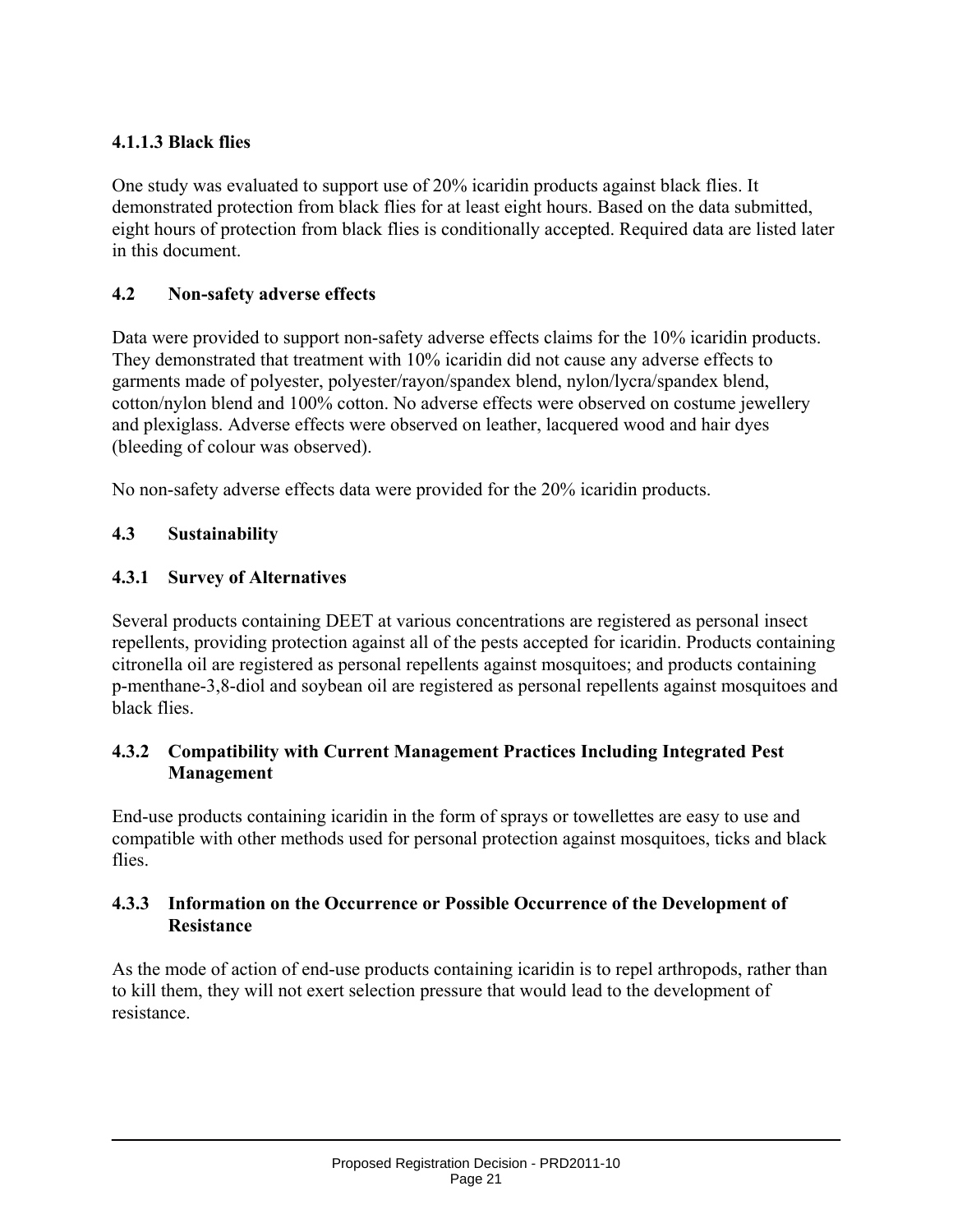## **5.0 Summary**

## **5.1 Human Health and Safety**

The submitted toxicology database is adequate to define the majority of toxic effects that may result from exposure to Icaridin Technical Insect Repellent. There was no evidence of carcinogenicity in rats or mice after longer-term dosing. There was no evidence of increased susceptibility of the young in reproduction or developmental toxicity studies. Icaridin Technical Insect Repellent was not neurotoxic. In repeated-dose studies on laboratory animals, the primary target organs were the liver and kidney. The risk assessment protects against the toxic effects by ensuring that the level of human exposure is well below the lowest dose at which these effects occurred in animal tests.

Exposure to the personal insect repellent products containing icaridin, All-Family Insect Repellent Spray, Avon Skin-So-Soft SSS Bug Guard Plus Icaridin Insect Repellent Spray I and II, OFF! Active Insect Repellent Clean Feel, OFF! Deep Woods Pump Spray Insect Repellent Clean Feel, and OFF! Family Care Clean Feel Insect Repellent Towelettes, is not expected to result in unacceptable risk to any segment of the population, adults, youth, children, toddlers and infants (> 6 months), when used according to label directions.

## **5.2 Value**

The data submitted to register All-Family Insect Repellent Spray, Avon Skin-So-Soft SSS Bug Guard Plus Icaridin Insect Repellent I, Avon Skin-So-Soft SSS Bug Guard Plus Icaridin Insect Repellent II, OFF! Active Insect Repellent Clean Feel, OFF! Deep Woods Pump Spray Insect Repellent Clean Feel and OFF! Family Care Clean Feel Insect Repellent Towelettes support their use as personal insect repellents, when used according to the directions provided on the label.

## **5.2.1 Unsupported Uses**

- All-Family Insect Repellent Spray (containing 20% icaridin): claims against stable flies, biting midges and chiggers were not accepted due to insufficient data or rationales.
- Avon Skin-So-Soft SSS Bug Guard Plus Icaridin Insect Repellent I and Avon Skin-So-Soft SSS Bug Guard Plus Icaridin Insect Repellent II (containing 10% icaridin): a claim against black flies was not accepted due to insufficient data.

## **6.0 Proposed Regulatory Decision**

Health Canada's PMRA, under the authority of the *Pest Control Products Act* and Regulations, is proposing full registration for the sale and use of Icaridin Technical Insect Repellent, All-Family Insect Repellent Spray, Avon Skin-So-Soft SSS Bug Guard Plus Icaridin Insect Repellent Spray I, Avon Skin-So-Soft SSS Bug Guard Plus Icaridin Insect Repellent Spray II, OFF! Active Insect Repellent Clean Feel, OFF! Family Care Clean Feel Insect Repellent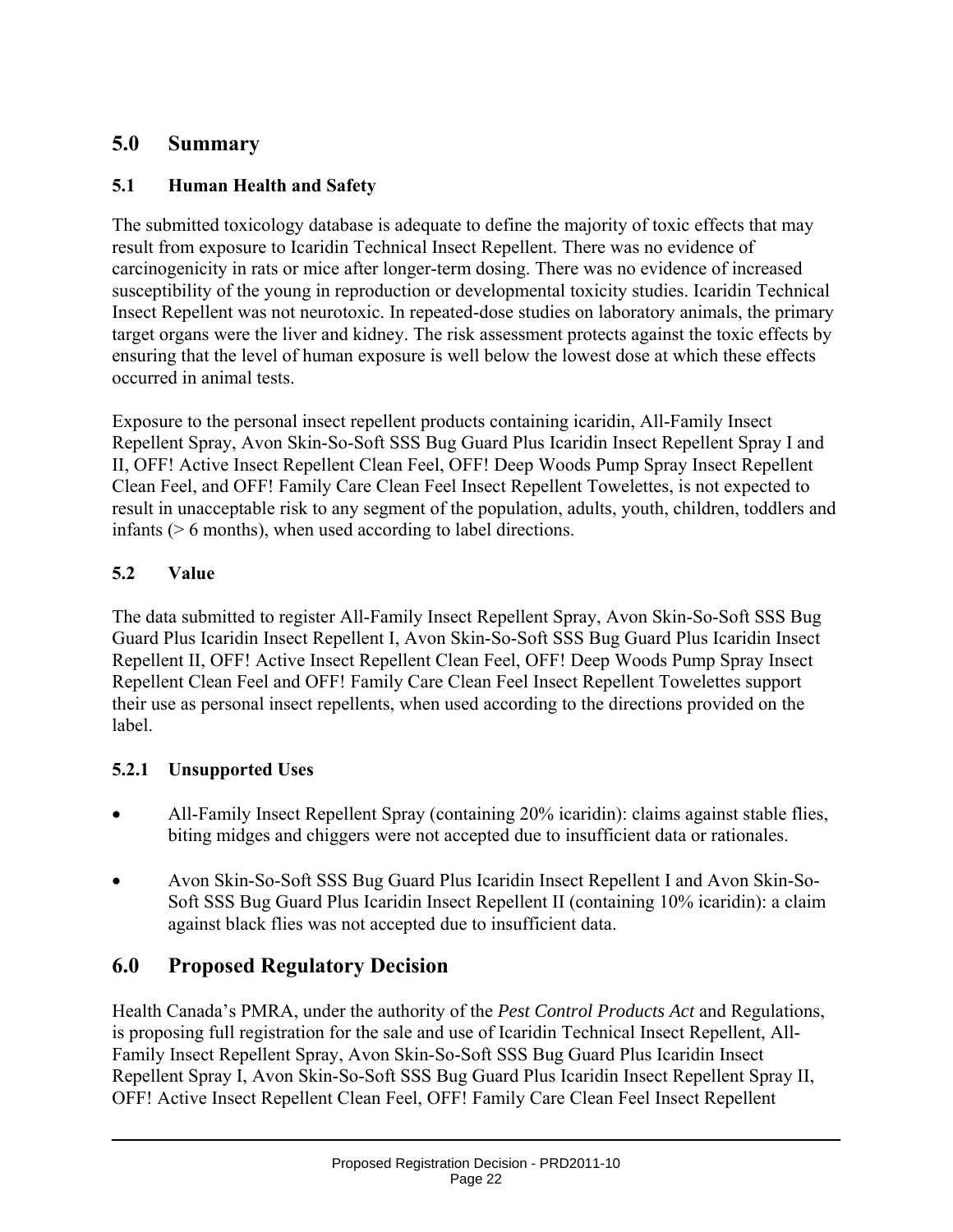Towelettes and OFF! Deep Woods Pump Spray Insect Repellent Clean Feel, containing the technical grade active ingredient icaridin, as a personal insect repellent against mosquitoes and various pests as indicated on the label.

An evaluation of available scientific information found that, under the approved conditions of use, these products have value and do not present an unacceptable risk to human health or the environment.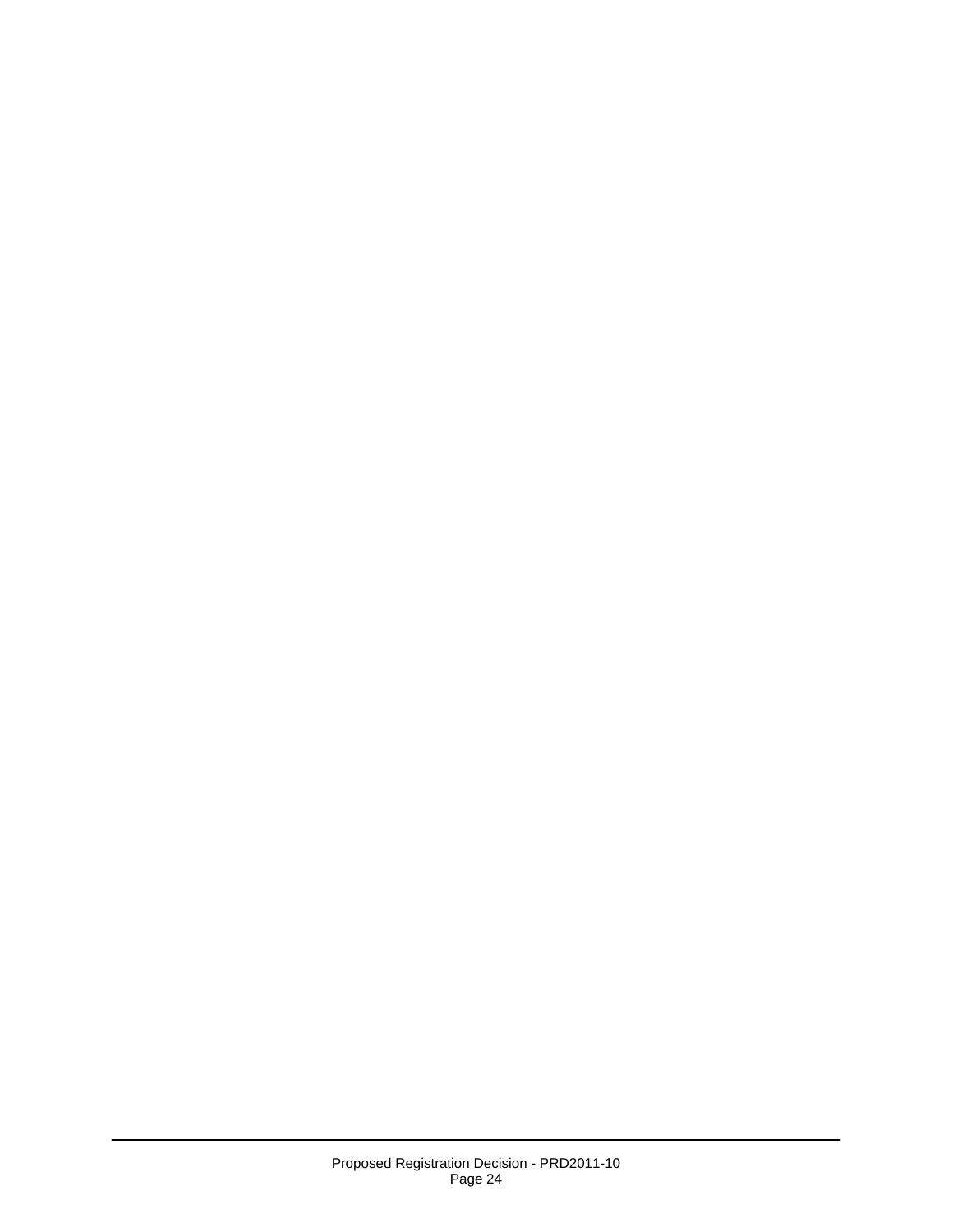## **List of Abbreviations**

| <b>ADME</b>     | absorption, distribution, metabolism and excretion                                    |
|-----------------|---------------------------------------------------------------------------------------|
| abs             | absolute                                                                              |
| a.i.            | active ingredient                                                                     |
| <b>ALT</b>      | alanine aminotransferase                                                              |
| app             | application(s)                                                                        |
| <b>AST</b>      | aspartate aminotransferase                                                            |
| <b>AUC</b>      | area under the curve                                                                  |
| bw              | body weight                                                                           |
| bwg             | body weight gain                                                                      |
| CAS             | <b>Chemical Abstracts Service</b>                                                     |
| <b>CHO</b>      | <b>Chinese Hamster Ovary</b>                                                          |
| cm              | centimetre(s)                                                                         |
| $\text{cm}^2$   | centimetre(s) squared                                                                 |
| <b>DEET</b>     | N,N-Diethyl-m-toluamide                                                               |
| <b>DHPW</b>     | a strain of guinea pig                                                                |
| <b>DNA</b>      | deoxyribonucleic acid                                                                 |
| EC <sub>3</sub> | concentration required to induce a threshold positive sensitization response $(SI=3)$ |
| fc              | food consumption                                                                      |
| fe              | food efficiency                                                                       |
| <b>FOB</b>      | <b>Functional Observation Battery</b>                                                 |
| ${\sf g}$       | gram(s)                                                                               |
| GD              | gestation day                                                                         |
| <b>HDPE</b>     | high-density polyethylene (plastic)                                                   |
| hr              | hour                                                                                  |
| i.v.            | inter ven                                                                             |
| <b>IRB</b>      | independent review board                                                              |
| <b>IUPAC</b>    | International Union of Pure and Applied Chemistry                                     |
| kPa             | kiloPascals                                                                           |
| kg              | kilogram(s)                                                                           |
| $k_{ow}$        | n-octanol-water partition coefficient                                                 |
| L               | litre(s)                                                                              |
| $LC_{50}$       | lethal concentration to 50%                                                           |
| LD              | lactation day                                                                         |
| $LD_{50}$       | lethal dose to 50%                                                                    |
| <b>LOAEL</b>    | lowest observed adverse effect level                                                  |
| mg              | milligram(s)                                                                          |
| mL              | millitre(s)                                                                           |
| mm              | millimetre(s)                                                                         |
| <b>MAS</b>      | maximum average score for 24, 48 and 72 hours                                         |
| <b>MIS</b>      | maximum irritation score                                                              |
| <b>MOE</b>      | margin of exposure                                                                    |
| <b>MTD</b>      | maximum tolerated dose                                                                |
| n/a             | not applicable                                                                        |
| nm              | nanometer(s)                                                                          |
| <b>NOAEL</b>    | no observed adverse effect level                                                      |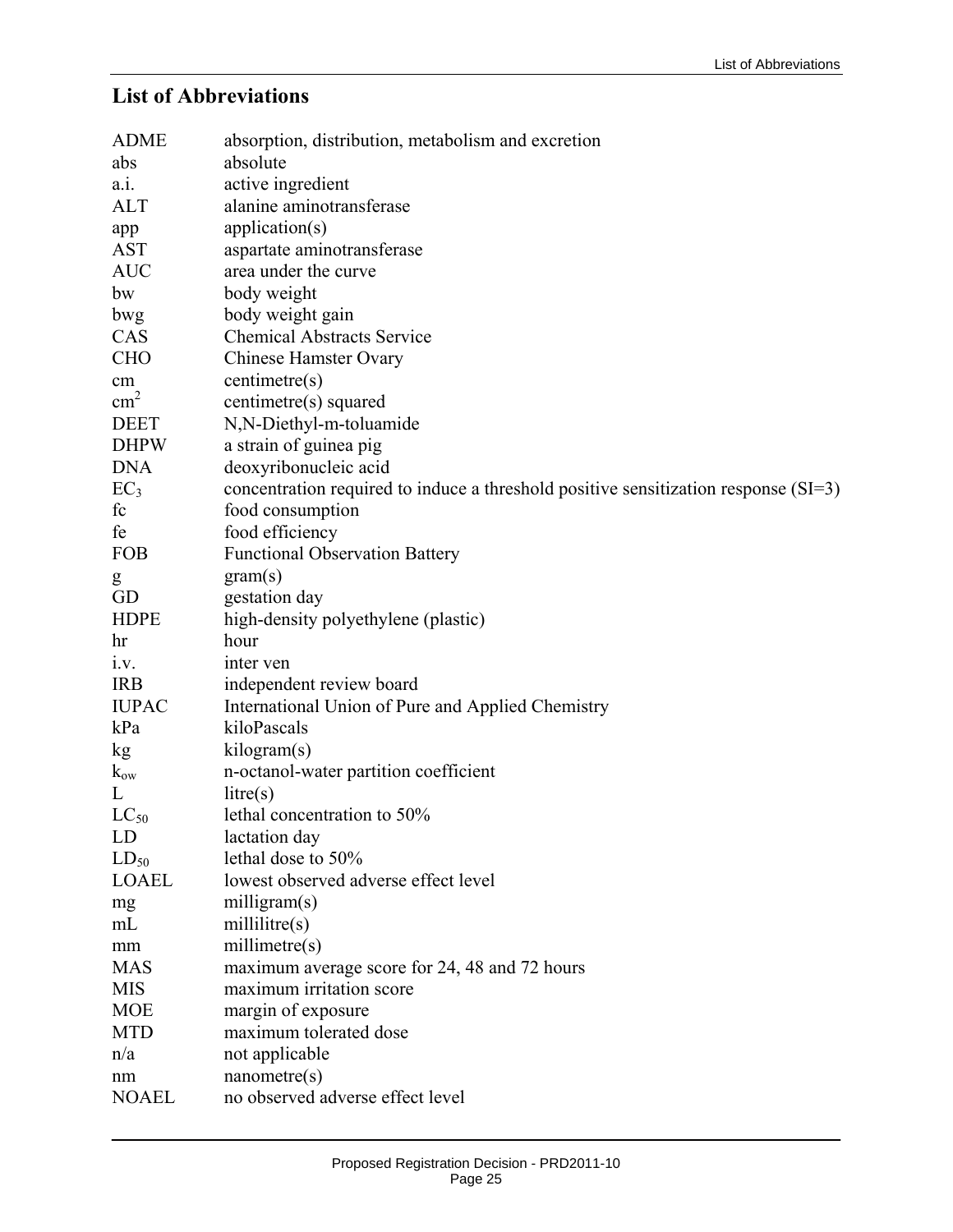| <b>NZW</b>    | New Zealand White                             |
|---------------|-----------------------------------------------|
| Pa            | Pascale                                       |
| <b>PCPA</b>   | <b>Pest Control Product Act</b>               |
| $pK_a$        | dissociation constant                         |
| <b>PMRA</b>   | Pest Management Regulatory Agency             |
| <b>PND</b>    | postnatal day                                 |
| rel           | relative                                      |
| <b>RH</b>     | relative humidity                             |
| SI.           | stimulation index                             |
| <b>SOP</b>    | <b>Standard Operating Procedures</b>          |
| <b>UDS</b>    | Unscheduled DNA Synthesis                     |
| <b>US EPA</b> | United States Environmental Protection Agency |
| <b>UV</b>     | ultra violet                                  |
| wt            | weight                                        |
| 8             | male                                          |
| $\Omega$      | female                                        |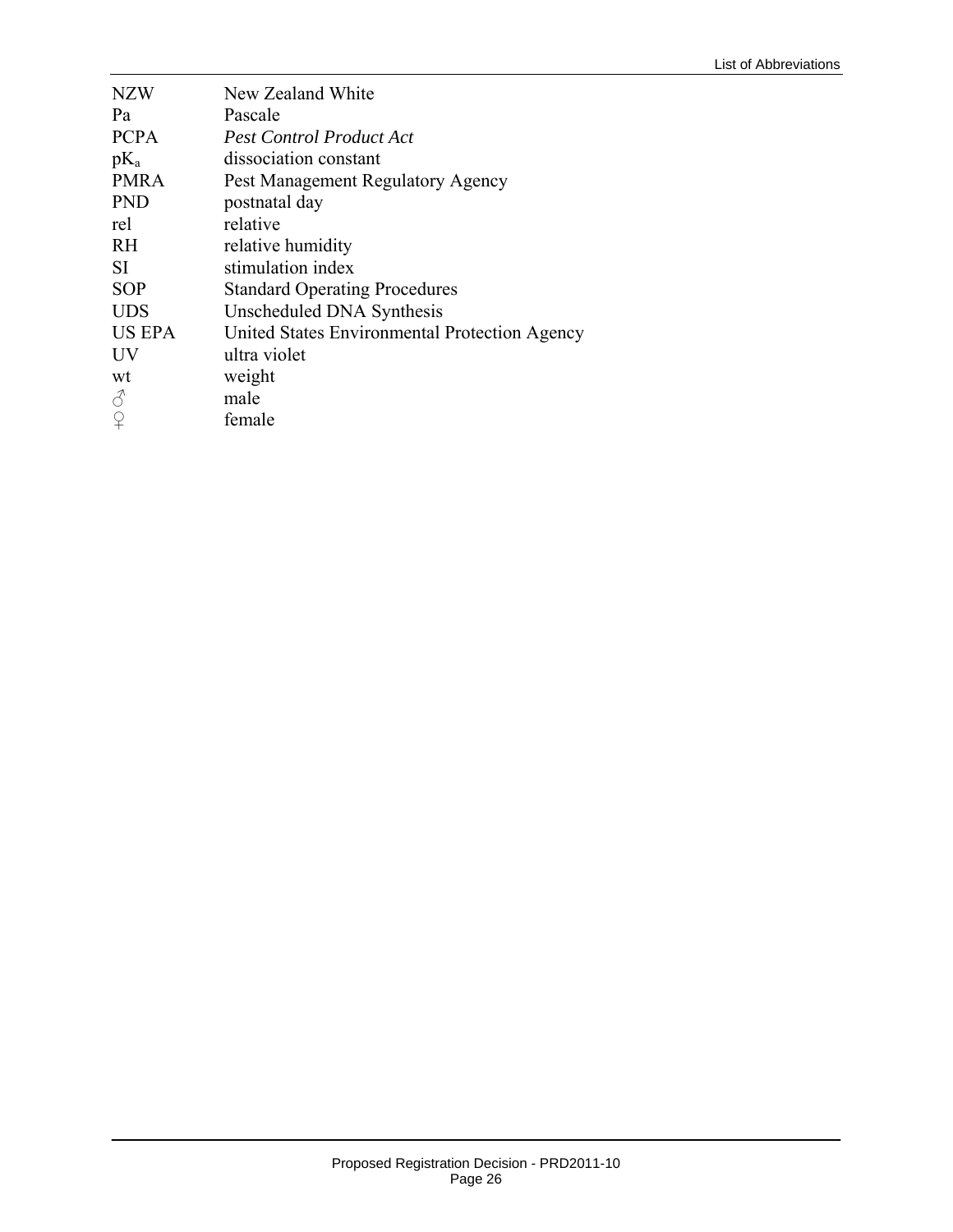## **Appendix I Tables and Figures**

#### **Table 1a Toxicity Profile of OFF! Family Care Clean Feel Insect Repellent Towelettes Containing Icaridin (Effects are known or assumed to occur in both sexes unless otherwise noted)**

| <b>Study Type/Animal/PMRA #</b>        | <b>Study Results</b>                                                                                |
|----------------------------------------|-----------------------------------------------------------------------------------------------------|
| Acute oral toxicity                    | $LD_{50}$ > 5050 mg/kg bw<br>Low toxicity                                                           |
| Sprague-Dawley rats                    |                                                                                                     |
| PMRA 1513473                           |                                                                                                     |
| Acute dermal toxicity                  | $LD_{50}$ > 5020 mg/kg bw<br>Low toxicity                                                           |
| Sprague-Dawley rats                    |                                                                                                     |
| PMRA 1513475                           |                                                                                                     |
| Acute inhalation toxicity              | Waived due to form of product (towelette): expected exposure via this route is<br>negligible.       |
| Dermal irritation                      | $MAS = 0, MIS = 0$<br>Non-irritating                                                                |
| NZW rabbits                            |                                                                                                     |
| PMRA 1513483                           |                                                                                                     |
| Eye irritation                         | $MAS = 29.8$ , $ MIS = 42.3$ (at 24 hours). Full reversibility by 14 days.<br>Moderately irritating |
| Mol:Russian rabbits                    |                                                                                                     |
| PMRA 1513481                           |                                                                                                     |
| Dermal sensitization<br>(Beuhler test) | Non-sensitizer                                                                                      |
| Hartley guinea pigs                    |                                                                                                     |
| PMRA 1513485                           |                                                                                                     |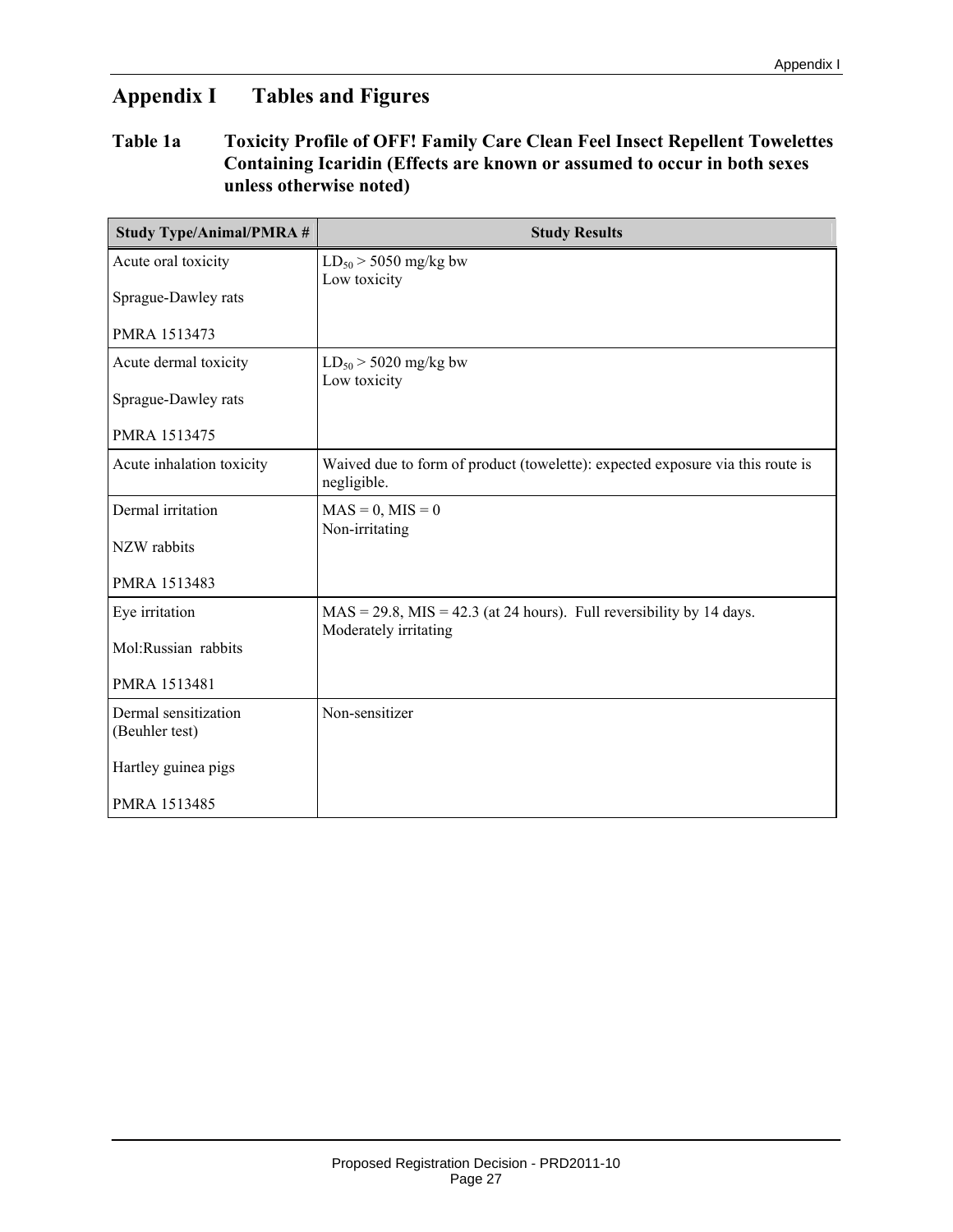#### **Table 1b Toxicity Profile of OFF! Deep Woods Pump Spray Insect Repellent Clean Feel Containing Icaridin (Effects are known or assumed to occur in both sexes unless otherwise noted)**

| <b>Study Type/Animal/PMRA#</b>         | <b>Study Results</b>                                                                                          |
|----------------------------------------|---------------------------------------------------------------------------------------------------------------|
| Acute oral toxicity                    | $LD_{50}$ > 5050 mg/kg bw<br>Low toxicity                                                                     |
| Sprague-Dawley rats                    |                                                                                                               |
| PMRA 1513473                           |                                                                                                               |
| Acute dermal toxicity                  | $LD_{50}$ > 5020 mg/kg bw<br>Low toxicity                                                                     |
| Sprague-Dawley rats                    |                                                                                                               |
| PMRA 1513475                           |                                                                                                               |
| Acute inhalation toxicity              | $LC_{50}$ > 30.2 mg/L<br>Low toxicity                                                                         |
| Wistar rats                            |                                                                                                               |
| PMRA 1513477                           |                                                                                                               |
| Dermal irritation                      | $MAS = 0$ , $MIS = 0$<br>Non-irritating                                                                       |
| NZW rabbits                            |                                                                                                               |
| PMRA 1513483                           |                                                                                                               |
| Eye irritation                         | $MAS = 29.8$ , $ MIS = 42.3$ (at 24 hours). Full reversibility by 14 days.<br>Moderately irritating           |
| Mol:Russian rabbits                    |                                                                                                               |
| PMRA 1513481                           |                                                                                                               |
| Eye irritation                         | $MAS = 24.5$ , $MIS = 31.8$ (at 24 hours). Irreversible in one animal after 28 days.<br>Moderately irritating |
| Hra: NZW rabbits                       |                                                                                                               |
| PMRA 1513479                           |                                                                                                               |
| Dermal sensitization<br>(Beuhler test) | Non-sensitizer                                                                                                |
| Hartley guinea pigs                    |                                                                                                               |
| PMRA 1513485                           |                                                                                                               |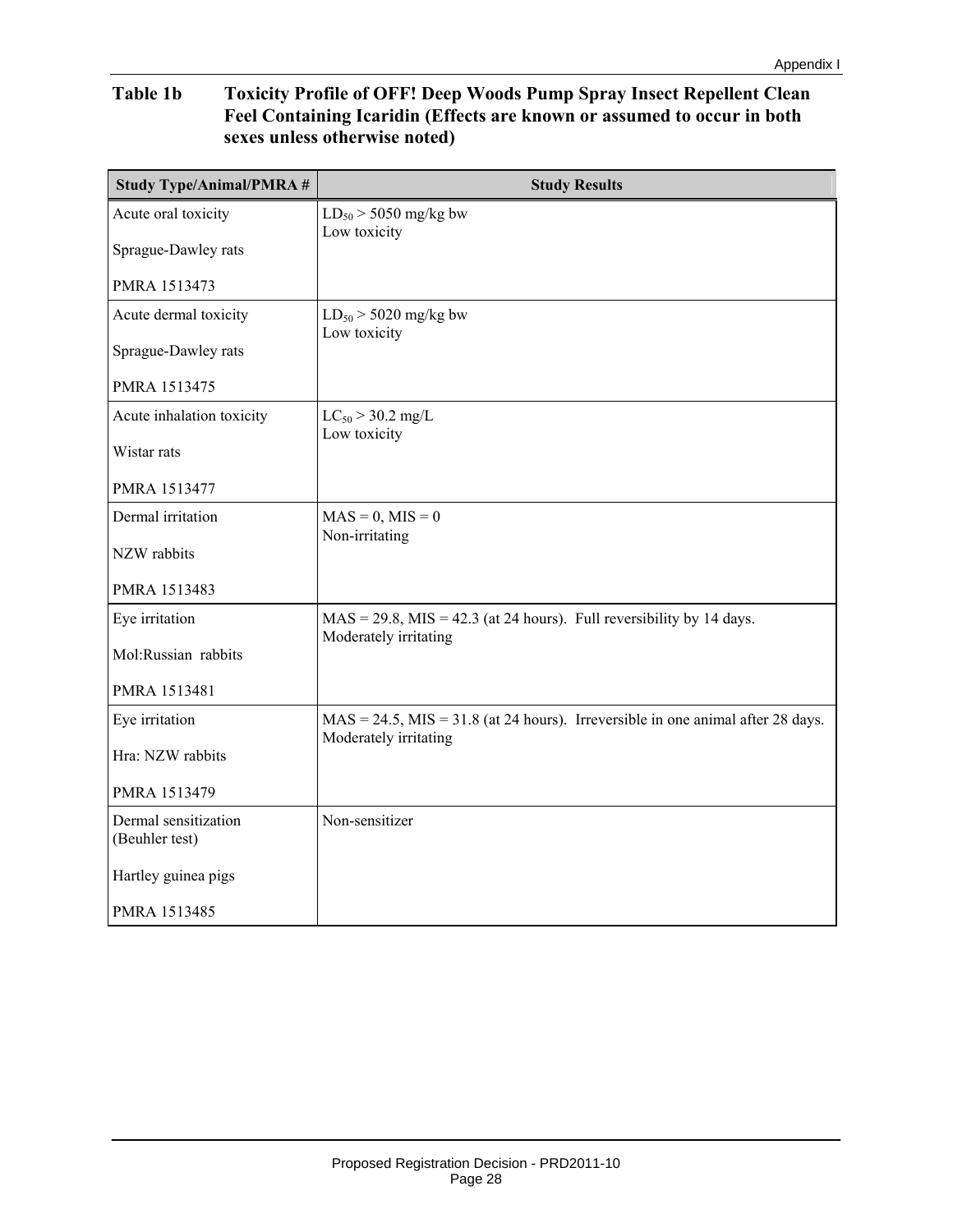#### **Table 1c Toxicity Profile of OFF! Active Insect Repellent Clean Feel Containing Icaridin (Effects are known or assumed to occur in both sexes unless otherwise noted)**

| <b>Study Type/Animal/PMRA#</b>         | <b>Study Results</b>                                                                           |
|----------------------------------------|------------------------------------------------------------------------------------------------|
| Acute oral toxicity                    | $LD_{50}$ > 5050 mg/kg bw<br>Low toxicity                                                      |
| Sprague-Dawley rats                    |                                                                                                |
| PMRA 1513473                           |                                                                                                |
| Acute dermal toxicity                  | $LD_{50}$ > 5020 mg/kg bw<br>Low toxicity                                                      |
| Sprague-Dawley rats                    |                                                                                                |
| PMRA 1513475                           |                                                                                                |
| Acute inhalation toxicity              | $LC_{50}$ > 30.2 mg/L<br>Low toxicity                                                          |
| Wistar rats                            |                                                                                                |
| PMRA 1513477                           |                                                                                                |
| Dermal irritation                      | $MAS = 0, MIS = 0$<br>Non-irritating                                                           |
| NZW rabbits                            |                                                                                                |
| PMRA 1513483                           |                                                                                                |
| Eye irritation                         | $MAS = 15.43, MIS = 25 (at 24 hours).$ Full reversibility by 14 days.<br>Moderately irritating |
| NZW rabbits                            |                                                                                                |
| PMRA 1512701                           |                                                                                                |
| Dermal sensitization<br>(Beuhler test) | Non-sensitizer                                                                                 |
| Hartley guinea pigs                    |                                                                                                |
| PMRA 1513485                           |                                                                                                |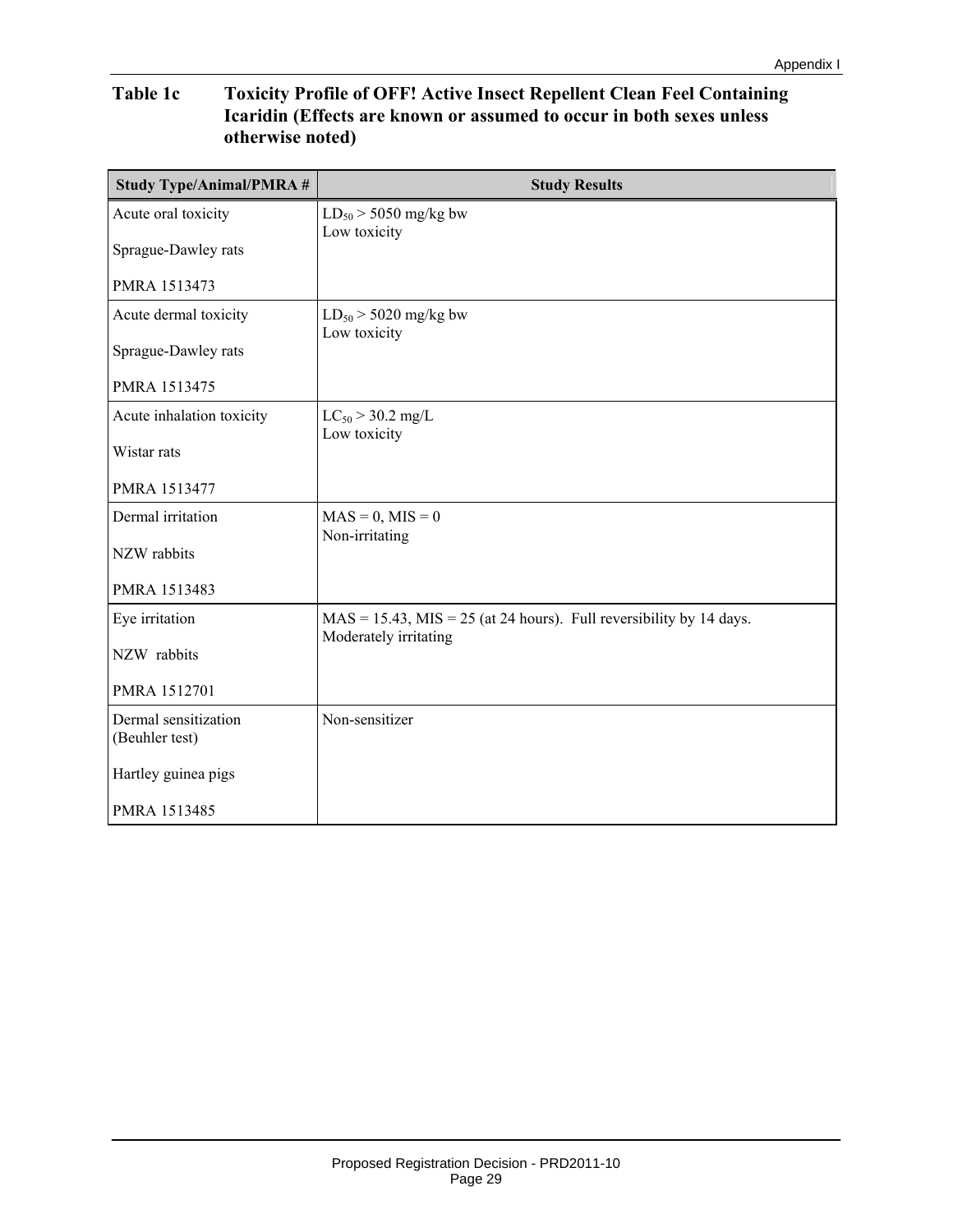#### **Table 1d Toxicity Profile of All Family Insect Repellent Spray Containing Icaridin (**Effects are known or assumed to occur in both sexes unless otherwise noted)

| <b>Study Type/Animal/PMRA #</b>        | <b>Study Results</b>                                                                               |
|----------------------------------------|----------------------------------------------------------------------------------------------------|
| Acute oral toxicity                    | $LD_{50}$ > 5050 mg/kg bw<br>Low toxicity                                                          |
| Sprague-Dawley rats                    |                                                                                                    |
| PMRA 1509731                           |                                                                                                    |
| Acute dermal toxicity                  | $LD_{50}$ > 5020 mg/kg bw<br>Low toxicity                                                          |
| Sprague-Dawley rats                    |                                                                                                    |
| PMRA 1509737                           |                                                                                                    |
| Acute inhalation toxicity              | $LC_{50}$ > 30.2 mg/L<br>Low toxicity                                                              |
| Wistar rats                            |                                                                                                    |
| PMRA 1509740                           |                                                                                                    |
| Dermal irritation                      | $MAS = 0, MIS = 0$<br>Non-irritating                                                               |
| NZW rabbits                            |                                                                                                    |
| PMRA 1509742                           |                                                                                                    |
| Eye irritation                         | $MAS = 29.2$ , $ MIS = 37.3$ (at 24 hours). Full reversibility by 7 days.<br>Moderately irritating |
| NZW rabbits                            |                                                                                                    |
| PMRA 1509741                           |                                                                                                    |
| Dermal sensitization<br>(Beuhler test) | Non-sensitizer                                                                                     |
| Hartley guinea pigs                    |                                                                                                    |
| PMRA 1812706                           |                                                                                                    |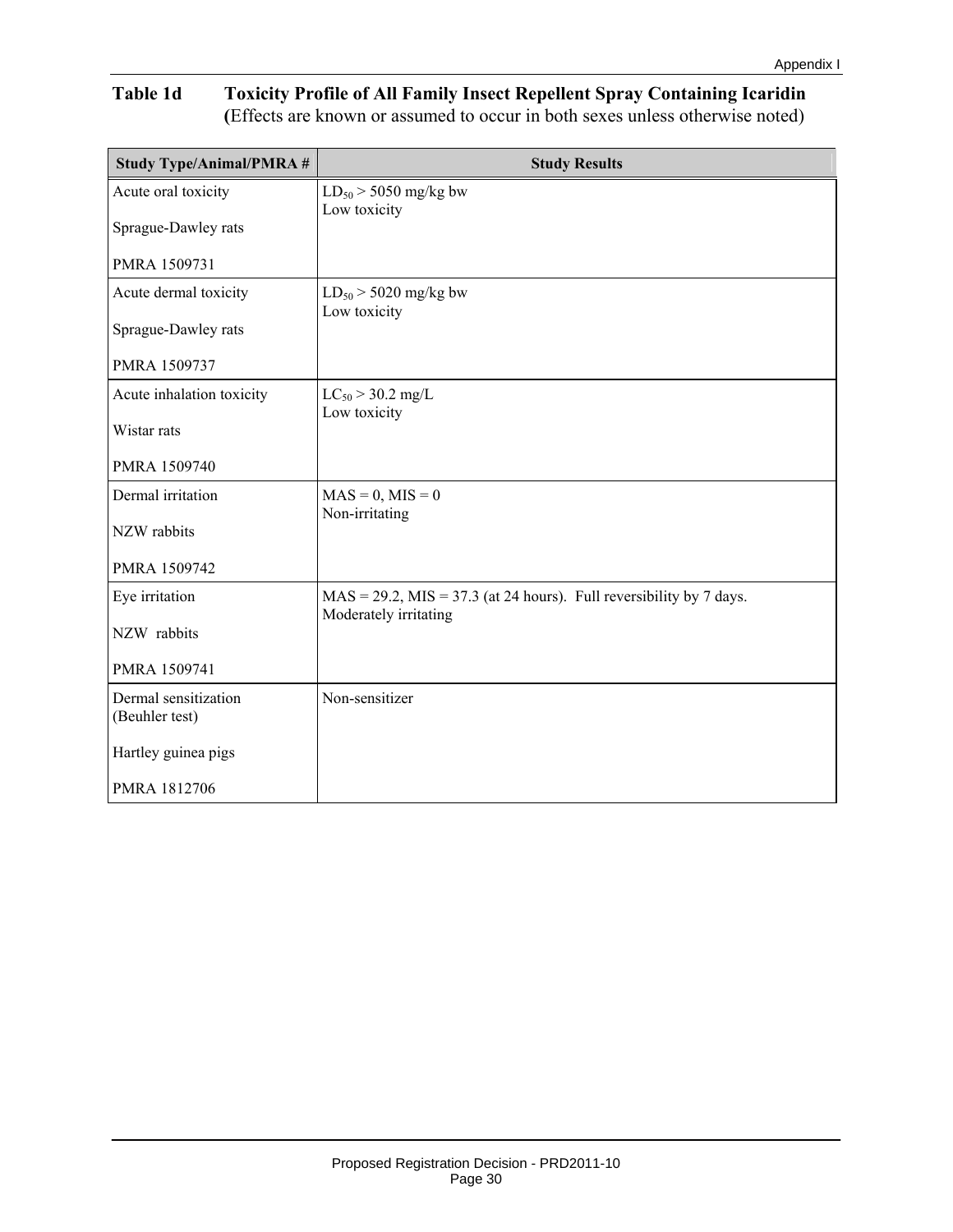#### **Table 1e Toxicity Profile of Avon Skin-So-Soft SSS Bug Guard Plus Icaridin Insect Repellent Spray I and Avon Skin-So-Soft SSS Bug Guard Plus Icaridin Insect Repellent Spray II Containing Icaridin (Effects are known or assumed to occur in both sexes unless otherwise noted)**

| <b>Study Type/Animal/PMRA #</b>        | <b>Study Results</b>                                                                           |
|----------------------------------------|------------------------------------------------------------------------------------------------|
| Acute oral toxicity                    | $LD_{50}$ > 2000 mg/kg bw<br>Low toxicity                                                      |
| Wistar rats                            |                                                                                                |
| PMRA 1510988                           |                                                                                                |
| Acute dermal toxicity                  | $LD_{50}$ > 4000 mg/kg bw<br>Low toxicity                                                      |
| Wistar rats                            |                                                                                                |
| PMRA 1510989                           |                                                                                                |
| Acute inhalation toxicity              | $LC_{50}$ > 5.943 mg/L<br>Low toxicity                                                         |
| Wistar rats                            |                                                                                                |
| PMRA 1510990                           |                                                                                                |
| Dermal irritation                      | $MAS = 0, MIS = 0$<br>Non-irritating                                                           |
| NZW rabbits                            |                                                                                                |
| PMRA 1510997                           |                                                                                                |
| Eye irritation                         | $MAS = 50$ , $ MIS = 67.3$ (at 1 hour). Full reversibility by 7 days.<br>Moderately irritating |
| NZW rabbits                            |                                                                                                |
| PMRA 1510996                           |                                                                                                |
| Dermal sensitization<br>(Beuhler test) | Non-sensitizer                                                                                 |
| Hartley guinea pigs                    |                                                                                                |
| <b>PMRA 1511000</b>                    |                                                                                                |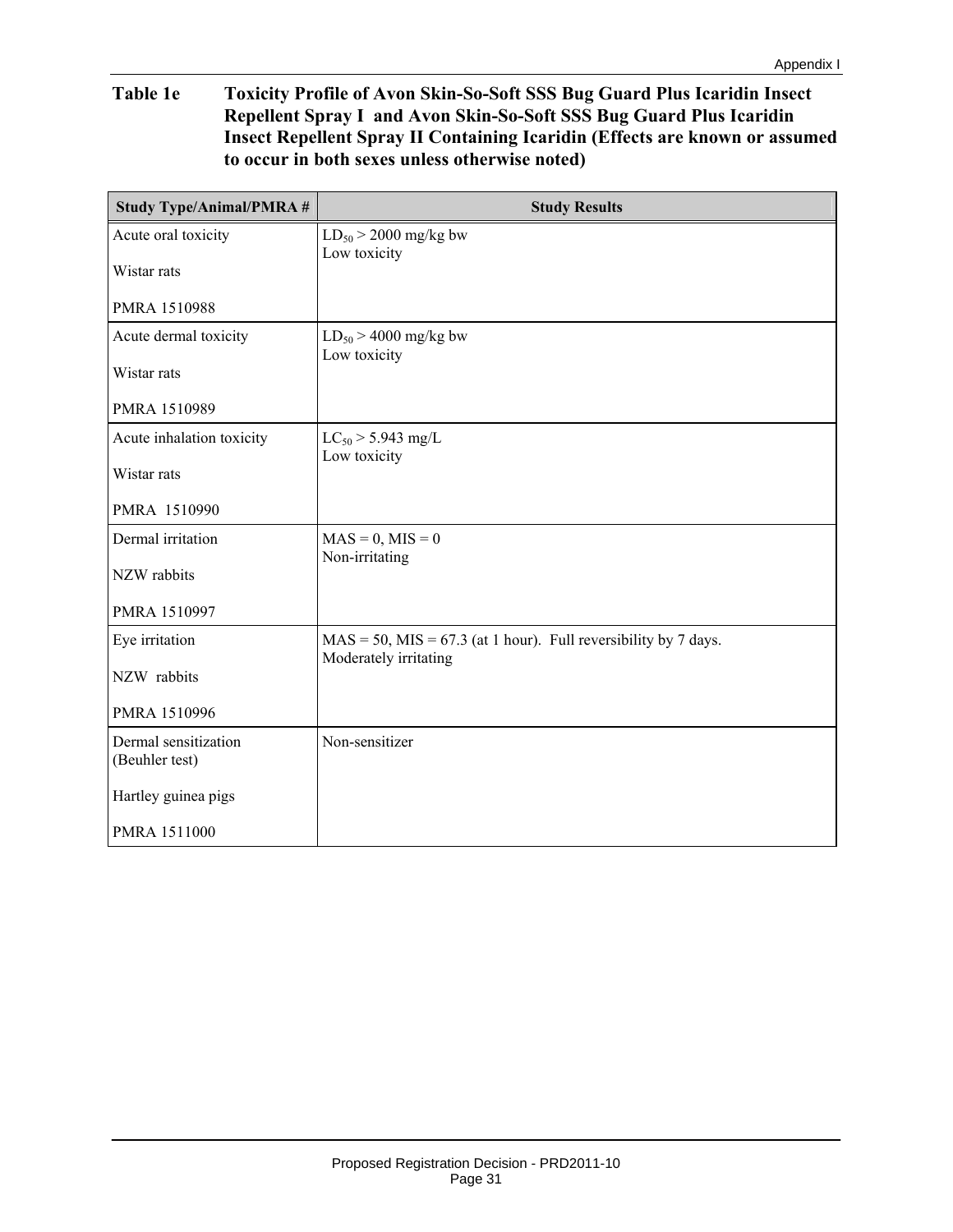#### **Table 2 Toxicity Profile of Technical Icaridin Technical Insect Repellent**

(Effects are known or assumed to occur in both sexes unless otherwise noted; in such cases, sex-specific effects are separated by semi-colons. Organ weight effects reflect both absolute organ weights and relative organ to bodyweights unless otherwise noted)

| <b>Study Type/</b>             | <b>Study Results</b>                                                                                                                                                                                                                                                                                                                                                                                                                                                                                                                                                                                                                                                                                                                                                                                                                                                                                                                                                                                                                                                                                                                                                                                                                                                      |
|--------------------------------|---------------------------------------------------------------------------------------------------------------------------------------------------------------------------------------------------------------------------------------------------------------------------------------------------------------------------------------------------------------------------------------------------------------------------------------------------------------------------------------------------------------------------------------------------------------------------------------------------------------------------------------------------------------------------------------------------------------------------------------------------------------------------------------------------------------------------------------------------------------------------------------------------------------------------------------------------------------------------------------------------------------------------------------------------------------------------------------------------------------------------------------------------------------------------------------------------------------------------------------------------------------------------|
| <b>Animal/PMRA#</b>            |                                                                                                                                                                                                                                                                                                                                                                                                                                                                                                                                                                                                                                                                                                                                                                                                                                                                                                                                                                                                                                                                                                                                                                                                                                                                           |
| Toxicokinetics<br>PMRA 1509317 | The toxicokinetics of ${}^{14}C$ radiolabelled Icaridin were investigated in rats following a<br>single i.v. low dose (20 mg/kg), a single dermal low dose (20 mg/kg), repeated dermal<br>low doses (20 mg/kg bw/day) for 15 days, or a single dermal high dose (200 mg/kg).                                                                                                                                                                                                                                                                                                                                                                                                                                                                                                                                                                                                                                                                                                                                                                                                                                                                                                                                                                                              |
|                                | Absorption:<br>Dermal absorption was similar following either a single low dose or repeated low doses,<br>and ranged from 61-66% of the administered dose in both sexes (including radioactivity<br>in/on the skin at the application site). A lower percentage was absorbed following a<br>single high dose application, with 40% and 55% of the administered dose absorbed in<br>females/ males, respectively. The amount remaining in/on the washed skin at the<br>application site varied from 0.3% (high dose males) to 7.9% (repeated low dose males).<br>Based on the differences in recovery of radioactivity between a single i.v. injection and<br>dermal application of the low dose, it was assumed that evaporation of the test material<br>through the filter paper and the protective bandage accounted for between 18-23% of the<br>applied dermal dose over the 7 day exposure period.                                                                                                                                                                                                                                                                                                                                                                   |
|                                | Dermal absorption was rapid in both sexes (half-lives of 0.8-3.4 hr), with peak plasma<br>levels reached between six and eight hours following application of a single low dose,<br>repeated low doses or a single high dose. Plasma concentrations were higher in females<br>than males.                                                                                                                                                                                                                                                                                                                                                                                                                                                                                                                                                                                                                                                                                                                                                                                                                                                                                                                                                                                 |
| Toxicokinetics<br>PMRA 1509317 | <b>Excretion:</b><br>i.v. dosing: Rapidly eliminated, primarily in the urine. Females had higher plasma<br>concentrations and lower clearance values than males. Total urinary excretion accounted<br>for 74-82% of the administered dose for males and 87-90% of the dose for females, the<br>majority of which was eliminated within 24 hours. Fecal excretion accounted for 12-<br>17% of the dose in males and 5-6% of the dose in females. Negligible amounts were<br>eliminated in expired air $(\leq 0.02\%)$ in both sexes.                                                                                                                                                                                                                                                                                                                                                                                                                                                                                                                                                                                                                                                                                                                                       |
|                                | Dermal dosing: Rapidly eliminated in all dose groups, primarily in the urine, with the<br>majority of the urinary radioactivity eliminated within 48 hours. Elimination from<br>plasma was dose- and sex-dependent, with females having greater AUC values, lower<br>clearance values and shorter mean residence times than males. Cumulative excretion of<br>the test compound was similar following both single and repeated low dosing (58%-63%<br>of the administered dose), but was reduced in the high dose group (54% and 40% of the<br>dose in males/females, respectively). The distribution of radioactivity between urine and<br>feces was similar for each of the dermally dosed groups. In males, urinary excretion<br>accounted for 43-46% of the administered dose in both low dose groups, whereas<br>females eliminated slightly more via the urine, with 55-56% of the dose was excreted via<br>this route. Fecal excretion amounted to $12\% - 15\%$ of the administered dose in males and<br>7% in females that received either the single or repeated low dose. At the high dose level<br>urinary excretion accounted for only 26% (males) and 36% (females) of the administered<br>dose, with 7% (males) and 4% (females) eliminated via the feces. |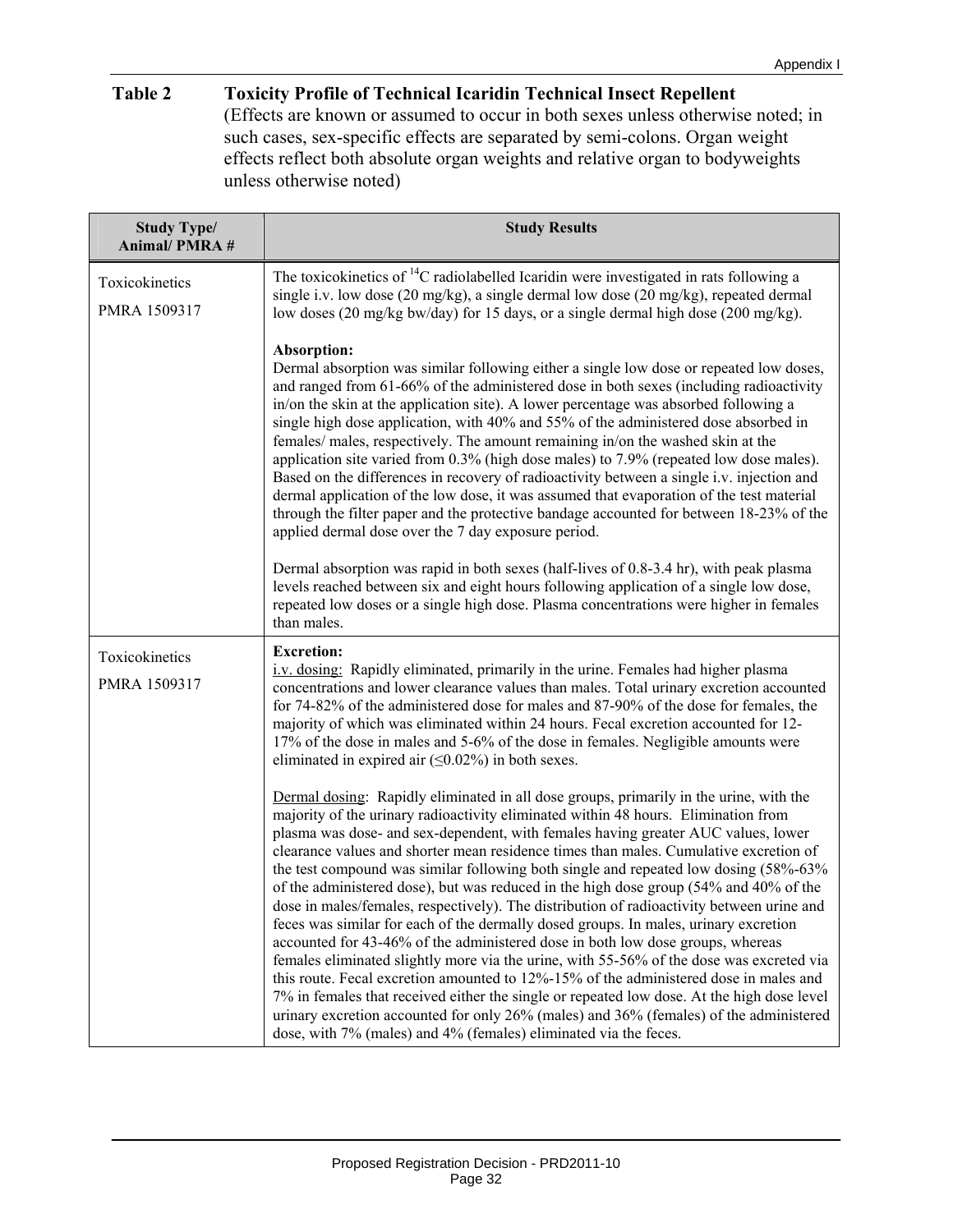| <b>Study Type/</b><br><b>Animal/PMRA#</b> | <b>Study Results</b>                                                                                                                                                                                                                                                                                                                                                                                                                                                                                                                                                                                                                                                                                                                                                                                                                                                                                                                                                                                                                                                                                                                                                                                                                                                                                                                                                                                                                                                                                                                                                               |
|-------------------------------------------|------------------------------------------------------------------------------------------------------------------------------------------------------------------------------------------------------------------------------------------------------------------------------------------------------------------------------------------------------------------------------------------------------------------------------------------------------------------------------------------------------------------------------------------------------------------------------------------------------------------------------------------------------------------------------------------------------------------------------------------------------------------------------------------------------------------------------------------------------------------------------------------------------------------------------------------------------------------------------------------------------------------------------------------------------------------------------------------------------------------------------------------------------------------------------------------------------------------------------------------------------------------------------------------------------------------------------------------------------------------------------------------------------------------------------------------------------------------------------------------------------------------------------------------------------------------------------------|
| Toxicokinetics<br>PMRA 1509317            | Distribution/target organ(s):<br>i.v. dosing: Residues in the body (excluding the gastrointestinal tract) ranged from<br>0.16% to 0.2% of the administered dose following i.v. dosing. Concentrations of<br>radioactivity in organs, tissues and blood were similar between males and females,<br>except in the liver, in which levels in males were approximately 2-fold greater than<br>females. The highest residue levels were found in the liver, kidneys and fat.<br>Dermal dosing: Following dermal application, the highest residues were found in the<br>skin at the application site, with the highest value noted in males that received the<br>repeated low dose. Residues in the body (excluding the skin at the application site and<br>the gastrointestinal tract) ranged from $0.07\%$ of the applied dose (high dose females) to<br>0.25% (low dose males). Generally, the pattern of distribution of radioactivity among<br>tissues was similar between the sexes and dose groups. The exception was the liver, in<br>which levels in males were approximately 1.4- to 3.2-fold greater than those in females.<br>Aside from the skin at the application site, the highest residue levels were found in the<br>skin, fat, liver, kidneys and lungs.                                                                                                                                                                                                                                                                                                              |
| Toxicokinetics<br>PMRA 1509317            | Toxicologically significant compound(s):<br>Biotransformation of Icaridin in the rat mainly followed phase I reactions resulting in<br>metabolites hydroxylated in the piperidine ring and in the 2-methylpropyl ester side<br>chain and those with the alcohol group oxidised to a carboxyl group. Including parent<br>compound, 18 metabolites were identified in the urine and feces of animals of both<br>sexes, and all dose groups. With the exception of two metabolites which were found<br>only in feces in minor amounts (fatty acid esters of the parent compound; $\leq 0.3\%$ of the<br>dose), the same metabolites were identified in both urine and feces, with a similar<br>distribution pattern.<br>The overall metabolite pattern was similar between sexes, dose groups, and route of<br>administration. The only difference among dose groups was that minor amounts of<br>parent compound (0.5-1.3%) were detected in excreta of dermally dosed rats, whereas<br>parent was not detected in the excreta of i.v. dosed animals. The most prominent<br>metabolites were isomers of 2-(2-acetyl)-1-piperidinecarboxylic acid esterified with 1-<br>methyl-2-hydroxypropyl alcohol, 1-hydroxymethylpropyl alcohol, or 1-methylpropyl<br>alcohol. Together, these isomers accounted for 54% -64% of the totally excreted<br>radioactivity in the dermally treated rats, and 52% -77% of the excreted radioactivity in<br>the i.v. dosed groups. Parent compound and its glucuronic acid conjugates as well as<br>other phase II metabolites were minor components. |
| Acute oral toxicity                       | $LD_{50}(\text{C}) = 4743$ mg/kg bw (estimated)                                                                                                                                                                                                                                                                                                                                                                                                                                                                                                                                                                                                                                                                                                                                                                                                                                                                                                                                                                                                                                                                                                                                                                                                                                                                                                                                                                                                                                                                                                                                    |
| Wistar Rats                               | Low Toxicity                                                                                                                                                                                                                                                                                                                                                                                                                                                                                                                                                                                                                                                                                                                                                                                                                                                                                                                                                                                                                                                                                                                                                                                                                                                                                                                                                                                                                                                                                                                                                                       |
| PMRA 1509242                              |                                                                                                                                                                                                                                                                                                                                                                                                                                                                                                                                                                                                                                                                                                                                                                                                                                                                                                                                                                                                                                                                                                                                                                                                                                                                                                                                                                                                                                                                                                                                                                                    |
| Acute oral toxicity                       | $LD_{50}(\text{C}) = 2236$ mg/kg bw (estimated)                                                                                                                                                                                                                                                                                                                                                                                                                                                                                                                                                                                                                                                                                                                                                                                                                                                                                                                                                                                                                                                                                                                                                                                                                                                                                                                                                                                                                                                                                                                                    |
| Wistar Rats                               | Low Toxicity                                                                                                                                                                                                                                                                                                                                                                                                                                                                                                                                                                                                                                                                                                                                                                                                                                                                                                                                                                                                                                                                                                                                                                                                                                                                                                                                                                                                                                                                                                                                                                       |
| PMRA 1509244                              |                                                                                                                                                                                                                                                                                                                                                                                                                                                                                                                                                                                                                                                                                                                                                                                                                                                                                                                                                                                                                                                                                                                                                                                                                                                                                                                                                                                                                                                                                                                                                                                    |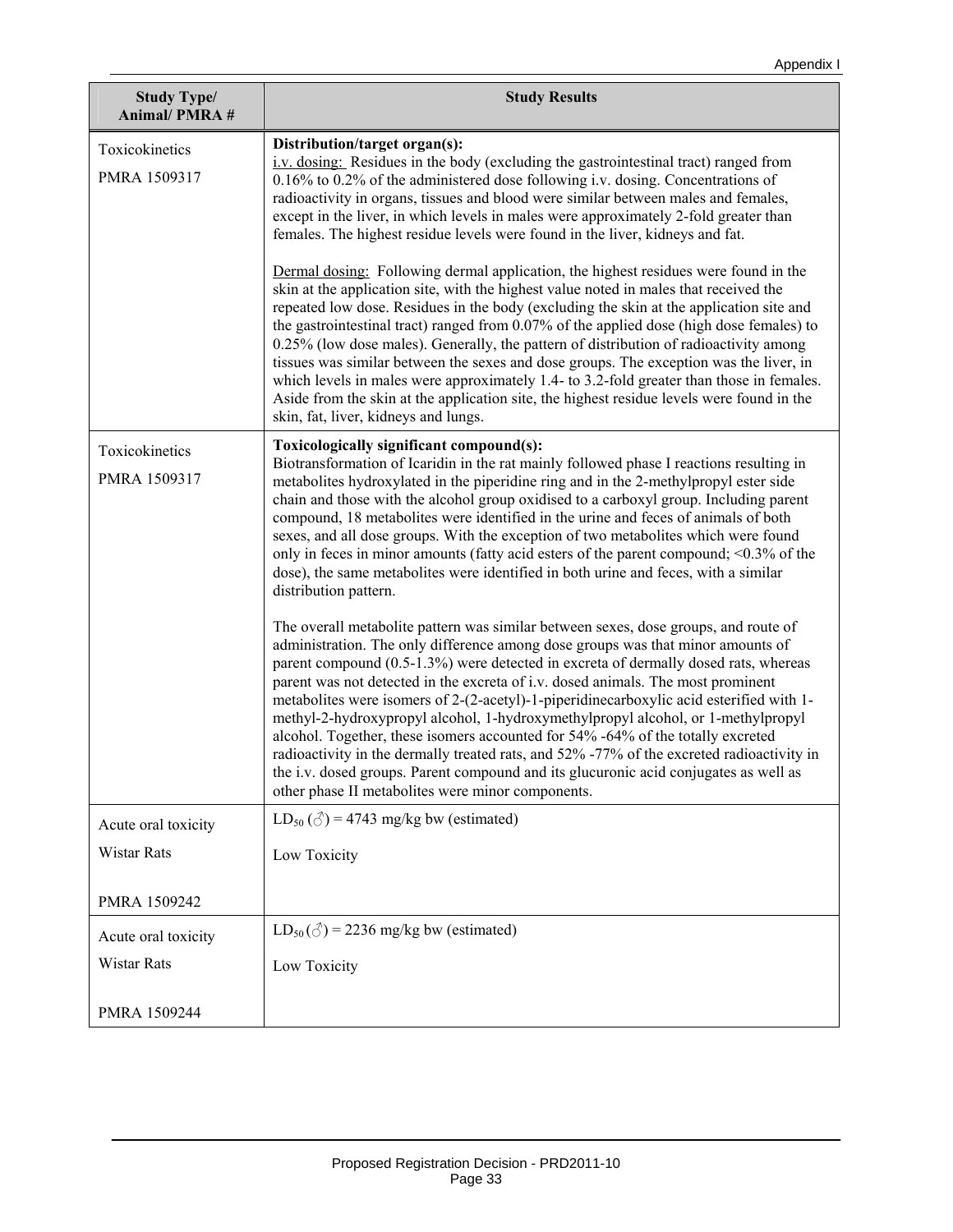| <b>Study Type/</b><br><b>Animal/PMRA#</b> | <b>Study Results</b>                                                                                               |
|-------------------------------------------|--------------------------------------------------------------------------------------------------------------------|
| Acute dermal toxicity                     | $LD_{50} (\text{C}/\text{C}) > 2000 \text{ mg/kg}$ bw                                                              |
| <b>Sprague Dawley Rats</b>                | Low Toxicity                                                                                                       |
| PMRA 1509246                              |                                                                                                                    |
| Acute dermal toxicity                     | $LD_{50}(\text{C})$ > 5000 mg/kg bw                                                                                |
| <b>Wistar Rats</b>                        |                                                                                                                    |
|                                           | Low Toxicity                                                                                                       |
| PMRA 1509248                              |                                                                                                                    |
| Acute inhalation toxicity                 | LC <sub>50</sub> > 4.364 mg/L ( $\textcircled{3}/\textcircled{2}$ )                                                |
| <b>Wistar Rats</b><br>(nose-only)         | Low Toxicity                                                                                                       |
|                                           |                                                                                                                    |
| PMRA 1509250                              |                                                                                                                    |
| Eye Irritation                            | $MAS = 21.6$                                                                                                       |
| <b>NZW Rabbits</b>                        | $MIS = 27.5$ at 24 hrs                                                                                             |
| PMRA 1509252                              | All scores zero by day 14 (since all scores were not zero by day 7, the hazard category is<br>increased one level) |
|                                           | Moderately Irritating                                                                                              |
| Eye and Skin Irritation                   | Eye irritation:                                                                                                    |
| <b>NZW Rabbits</b>                        | $MAS = 15.6$                                                                                                       |
|                                           | $MIS = 23.3$ at 1 hr                                                                                               |
| PMRA 1509254                              | Mildly irritating to the eye                                                                                       |
|                                           | Dermal irritation:                                                                                                 |
|                                           | $MAS = 0.22$                                                                                                       |
|                                           | $MIS = 0.33$ at 1 hr                                                                                               |
|                                           | Minimally irritating to the skin                                                                                   |
| Dermal Irritation                         | $MAS = 0$                                                                                                          |
| <b>NZW Rabbits</b>                        | $MIS = 0$                                                                                                          |
| PMRA 1509256                              | Non-irritating                                                                                                     |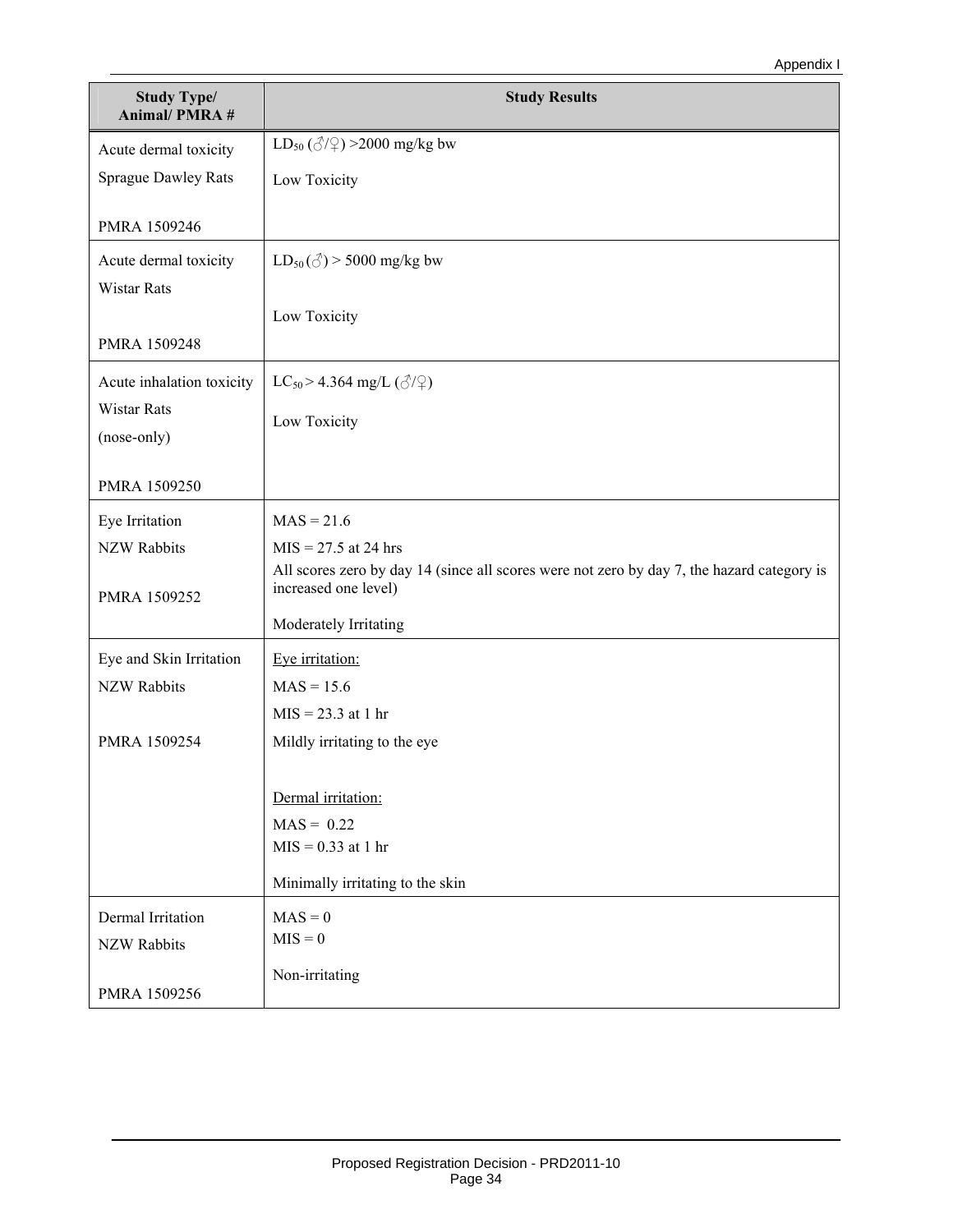| <b>Study Type/</b><br><b>Animal/PMRA#</b>                                        | <b>Study Results</b>                                                                                                                                                                                                                                        |
|----------------------------------------------------------------------------------|-------------------------------------------------------------------------------------------------------------------------------------------------------------------------------------------------------------------------------------------------------------|
| Dermal Sensitization<br>(Buehler)                                                | Not a skin sensitizer                                                                                                                                                                                                                                       |
| <b>DHPW</b> Guinea Pigs                                                          |                                                                                                                                                                                                                                                             |
| PMRA 1723393,<br>1509258                                                         |                                                                                                                                                                                                                                                             |
| Acute oral toxicity<br>(Acute Toxic Class)                                       | $LD_{50}$ was estimated to be between 500 and 1000 mg/kg bw                                                                                                                                                                                                 |
| <b>Wistar Rats</b>                                                               | Moderate toxicity                                                                                                                                                                                                                                           |
| KBR 8180 (N-methyl-O<br>-ester; by-product of<br>KBR 3023)                       |                                                                                                                                                                                                                                                             |
| PMRA 1509263                                                                     |                                                                                                                                                                                                                                                             |
| 14-day dietary                                                                   | $NOAEL = 1731/1826$ mg/kg bw/day                                                                                                                                                                                                                            |
| <b>Sprague Dawley Rats</b>                                                       | 1731/1826 mg/kg bw/day: $\downarrow$ bw, bwg and fc during week one, $\uparrow$ liver wt, minimal to<br>slight liver hypertrophy, $\uparrow$ cholesterol; $\uparrow$ kidney wt $(\text{S})$                                                                 |
| PMRA 1509270                                                                     | [none of the above effects were considered to be adverse.]                                                                                                                                                                                                  |
| 28-day dietary<br><b>Sprague Dawley Rats</b>                                     | $NOAEL = 308/360$ mg/kg bw/day                                                                                                                                                                                                                              |
|                                                                                  | $\geq$ 308/360 mg/kg bw/day: $\uparrow$ liver wt, $\uparrow$ incidence of diffuse hepatocellular hypertrophy<br>[considered non-adverse]                                                                                                                    |
| PMRA 1509266<br>(satellite study<br>conducted with the 90-<br>day dietary study) | 1034/1141 mg/kg bw/day: $\downarrow$ bw, $\downarrow$ bwg, $\uparrow$ cholesterol; $\downarrow$ triglycerides, $\downarrow$ glucose, $\uparrow$ rel<br>kidney wt, $\uparrow$ incidence of protein droplet degenerative nephropathy $(\text{C})$             |
| 90-day dietary<br><b>Sprague Dawley Rats</b>                                     | $NOAEL = 301/382$ mg/kg bw/day                                                                                                                                                                                                                              |
| PMRA 1509264                                                                     | $\geq$ 301/382 mg/kg bw/day: $\uparrow$ incidence of diffuse hepatocellular hypertrophy,<br>[triglycerides [both findings considered non-adverse]                                                                                                           |
|                                                                                  | 1033/1192 mg/kg/bw/day: $\downarrow$ bw, $\downarrow$ bwg, $\uparrow$ cholesterol, $\downarrow$ AST/ALT, $\uparrow$ liver wt; $\uparrow$ kidney<br>wt, $\uparrow$ incidence of protein droplet degenerative nephropathy, $\downarrow$ glucose $(\text{or})$ |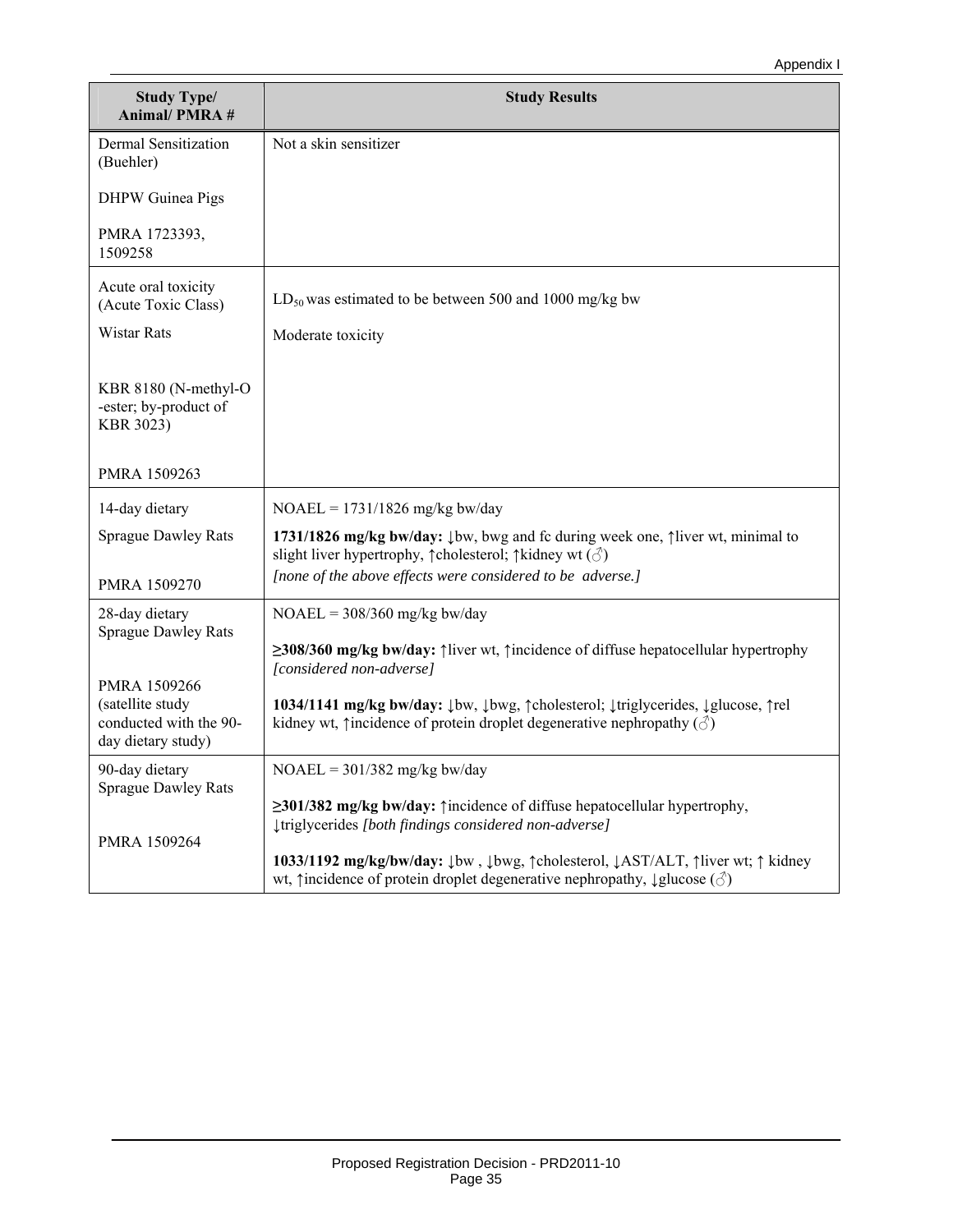| <b>Study Type/</b><br><b>Animal/PMRA#</b>                                                                        | <b>Study Results</b>                                                                                                                                                                                                                                                                                                                                                                                                                                |
|------------------------------------------------------------------------------------------------------------------|-----------------------------------------------------------------------------------------------------------------------------------------------------------------------------------------------------------------------------------------------------------------------------------------------------------------------------------------------------------------------------------------------------------------------------------------------------|
| 90-day dermal<br><b>Sprague Dawley Rats</b>                                                                      | <b>Systemic toxicity:</b><br>$NOAEL = 200$ mg/kg bw/day                                                                                                                                                                                                                                                                                                                                                                                             |
|                                                                                                                  | $\geq$ 200 mg/kg bw/day: diffuse liver hypertrophy [not considered adverse]                                                                                                                                                                                                                                                                                                                                                                         |
| PMRA 1509268                                                                                                     | ≥500 mg/kg bw/day: ↓urine pH; $\uparrow$ rel kidney wt, necrosis of individual liver cells, $\uparrow$<br>incidence of minimal to slight hyaline degeneration in kidney tubules( $\Diamond$ ); $\uparrow$ liver wt ( $\Diamond$ )                                                                                                                                                                                                                   |
|                                                                                                                  | <b>Dermal</b> irritation:<br>NOAEL not established<br>$\geq$ 80 mg/kg bw/day: dose-related $\uparrow$ incidence of exfoliation, scabs, red foci, orange hue;<br>erythema at dose site $(\varphi)$ , minimal to slight acanthosis, hyperkeratosis and/or sebaceous<br>gland hypertrophy around the hair follicles (not considered adverse-attributed to the<br>adaptive response of the skin following the cumulative exposure to the test material) |
|                                                                                                                  | Recovery animals: all compound-related changes had returned to normal at the end of<br>the recovery period.                                                                                                                                                                                                                                                                                                                                         |
| 90-day dermal<br>CD-1 Mice                                                                                       | Effect levels not established since the study report is considered to be supplemental.                                                                                                                                                                                                                                                                                                                                                              |
| Range-finding study<br>summarized within the<br>mouse oncogenicity<br>study (full study report<br>not submitted) | There were no treatment-related effects on body weight, food consumption, clinical<br>observations, mortality, hematology, organ weights, gross pathology or histopathology<br>parameters.                                                                                                                                                                                                                                                          |
| PMRA 1509272                                                                                                     |                                                                                                                                                                                                                                                                                                                                                                                                                                                     |
| 1-year dermal<br><b>Beagle Dogs</b><br>PMRA 1509285                                                              | <b>Systemic toxicity</b><br>NOAEL = $200 \frac{\text{mg}}{\text{kg}}$ bw/day<br>LOAEL not established                                                                                                                                                                                                                                                                                                                                               |
|                                                                                                                  | <b>Dermal</b> irritation<br>NOAEL = 200 mg/kg bw/day<br>LOAEL not established                                                                                                                                                                                                                                                                                                                                                                       |
| 18-month dermal<br>oncogenicity<br>CD-1[ICR]/BR Mice                                                             | <b>Systemic toxicity</b><br>$NOAEL = 200$ mg/kg bw/day<br>LOAEL not established                                                                                                                                                                                                                                                                                                                                                                     |
| PMRA 1509272                                                                                                     | <b>Dermal</b> irritation<br>$NOAEL = 200$ mg/kg bw/day<br>LOAEL not established<br>No evidence of carcinogenicity.                                                                                                                                                                                                                                                                                                                                  |
| 2-year dermal<br>chronic/oncogenicity<br><b>Sprague Dawley Rats</b>                                              | <b>Systemic toxicity</b><br>$NOAEL = 200$ mg/kg bw/day<br>LOAEL not established                                                                                                                                                                                                                                                                                                                                                                     |
| PMRA 1509279                                                                                                     | <b>Dermal</b> irritation<br>$NOAEL = 200$ mg/kg bw/day<br>LOAEL not established<br>No evidence of carcinogenicity.                                                                                                                                                                                                                                                                                                                                  |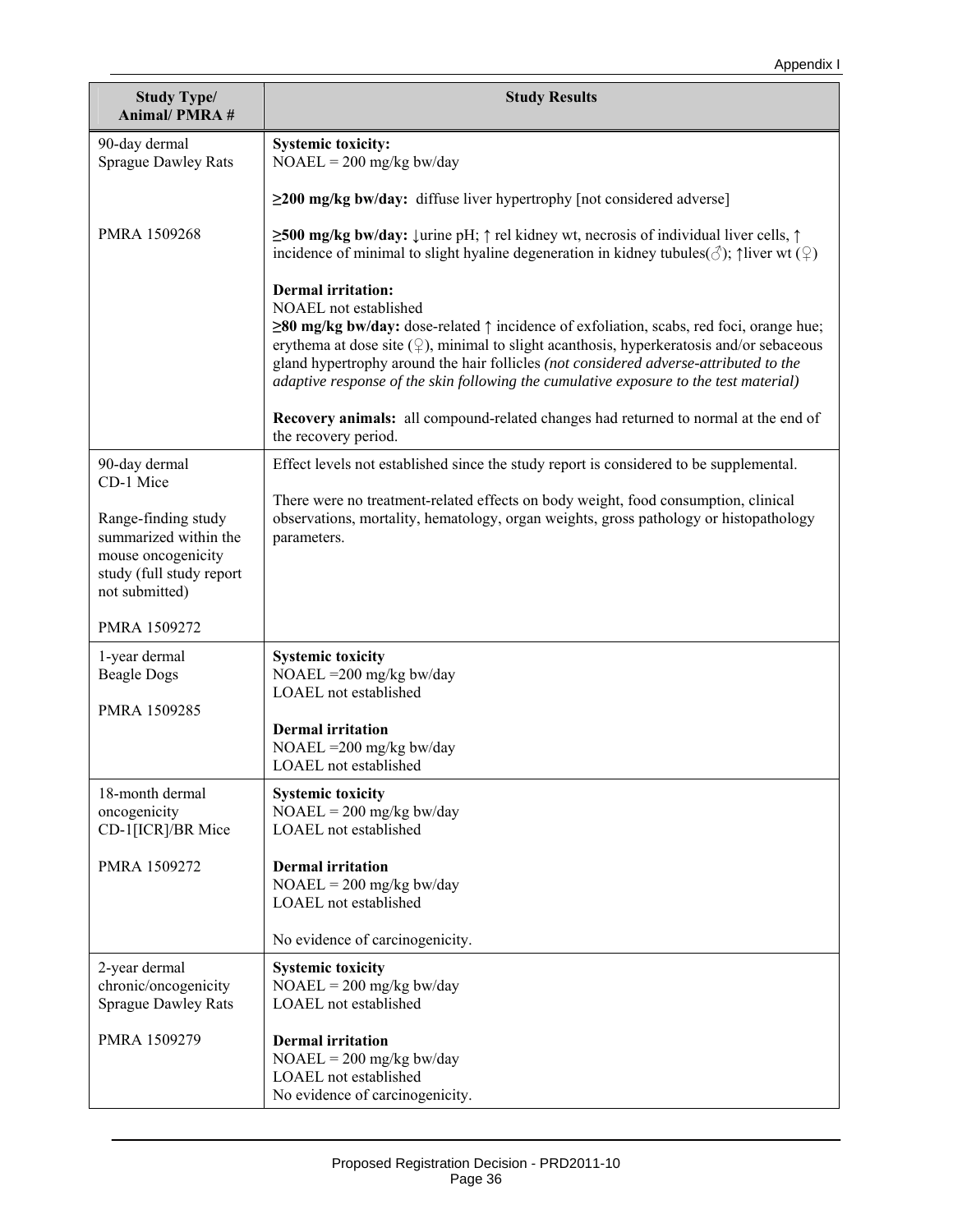| <b>Study Type/</b><br><b>Animal/PMRA#</b>                                        | <b>Study Results</b>                                                                                                                                                                                                                                                                                                        |
|----------------------------------------------------------------------------------|-----------------------------------------------------------------------------------------------------------------------------------------------------------------------------------------------------------------------------------------------------------------------------------------------------------------------------|
| 1-generation (Pilot)                                                             | Supplemental                                                                                                                                                                                                                                                                                                                |
| dermal Reproductive<br>toxicity                                                  | Effect levels not established [the main purpose of the study was to refine the procedures<br>and techniques that would be used in the main study]                                                                                                                                                                           |
| Sprague-Dawley Rats<br>PMRA 1509287                                              | No treatment-related clinical signs (including signs of dermal irritation) or effects on<br>body weight, food consumption (parental animals), litter parameters, reproductive<br>indices or gross necropsy findings were observed in either parental animals or offspring<br>after application of 200 mg/kg bw/day.         |
| 2-generation dermal<br>reproductive toxicity                                     | <b>Parental Toxicity:</b><br>$NOAEL = 200$ mg/kg bw/day<br>LOAEL not established                                                                                                                                                                                                                                            |
| Sprague-Dawley Rats                                                              |                                                                                                                                                                                                                                                                                                                             |
| PMRA 1509288                                                                     | $\geq$ 100 mg/kg bw/day: Scaling/sloughing of the skin at the treatment site was noted in<br>mid- and high-dose parental animals of both generations (not considered adverse;<br>attributed to an adaptive response of the skin following the cumulative exposure to the<br>test material)                                  |
|                                                                                  | <b>OFFspring Toxicity:</b><br>$NOAEL = 200$ mg/kg bw/day<br>LOAEL not established                                                                                                                                                                                                                                           |
|                                                                                  | <b>Reproductive Toxicity:</b><br>$NOAEL = 200$ mg/kg bw/day<br>LOAEL not established                                                                                                                                                                                                                                        |
|                                                                                  | No evidence of sensitivity of the young                                                                                                                                                                                                                                                                                     |
| Developmental toxicity<br>- dermal (Range-                                       | Supplemental                                                                                                                                                                                                                                                                                                                |
| finding)<br>Sprague-Dawley Rats                                                  | Effect levels not established since this was a range-finding study. Fetal assessment<br>included only a gross external examination. Maternal liver, thyroid and uterine weights<br>were determined.                                                                                                                         |
| PMRA 1509295                                                                     | No treatment-related maternal, embryo or fetal effects were noted at dose levels up to<br>200 mg/kg bw/day.                                                                                                                                                                                                                 |
| Developmental toxicity                                                           | Supplemental                                                                                                                                                                                                                                                                                                                |
| - dermal (Range-<br>finding)                                                     | Effect levels not established since this was a range-finding study. Fetal assessment                                                                                                                                                                                                                                        |
| Sprague-Dawley Rats                                                              | included only a gross external examination. Maternal liver, kidney, thyroid and uterine<br>weights were determined.                                                                                                                                                                                                         |
| Study conducted to asses<br>the physical limitations<br>of dermal application of | Scaling/sloughing was observed at the dose site of all test substance-treated groups (dose<br>levels of 250 to 1000 mg/kg bw/day) from approximately GD 7 until termination.                                                                                                                                                |
| the test substance.                                                              | No other treatment-related maternal, embryo or fetal effects were noted at any dose<br>level.                                                                                                                                                                                                                               |
| PMRA 1509296                                                                     | A dose- and time-related spreading of the test material into the area surrounding the                                                                                                                                                                                                                                       |
|                                                                                  | shaved dose site was apparent at all doses, suggesting that the physical limit of<br>application is less than 250 mg/kg bw/day. However, given the short duration of a<br>developmental toxicity study, a high dose of 400 mg/kg bw/day was proposed for the<br>main study even though dose spreading would be substantial. |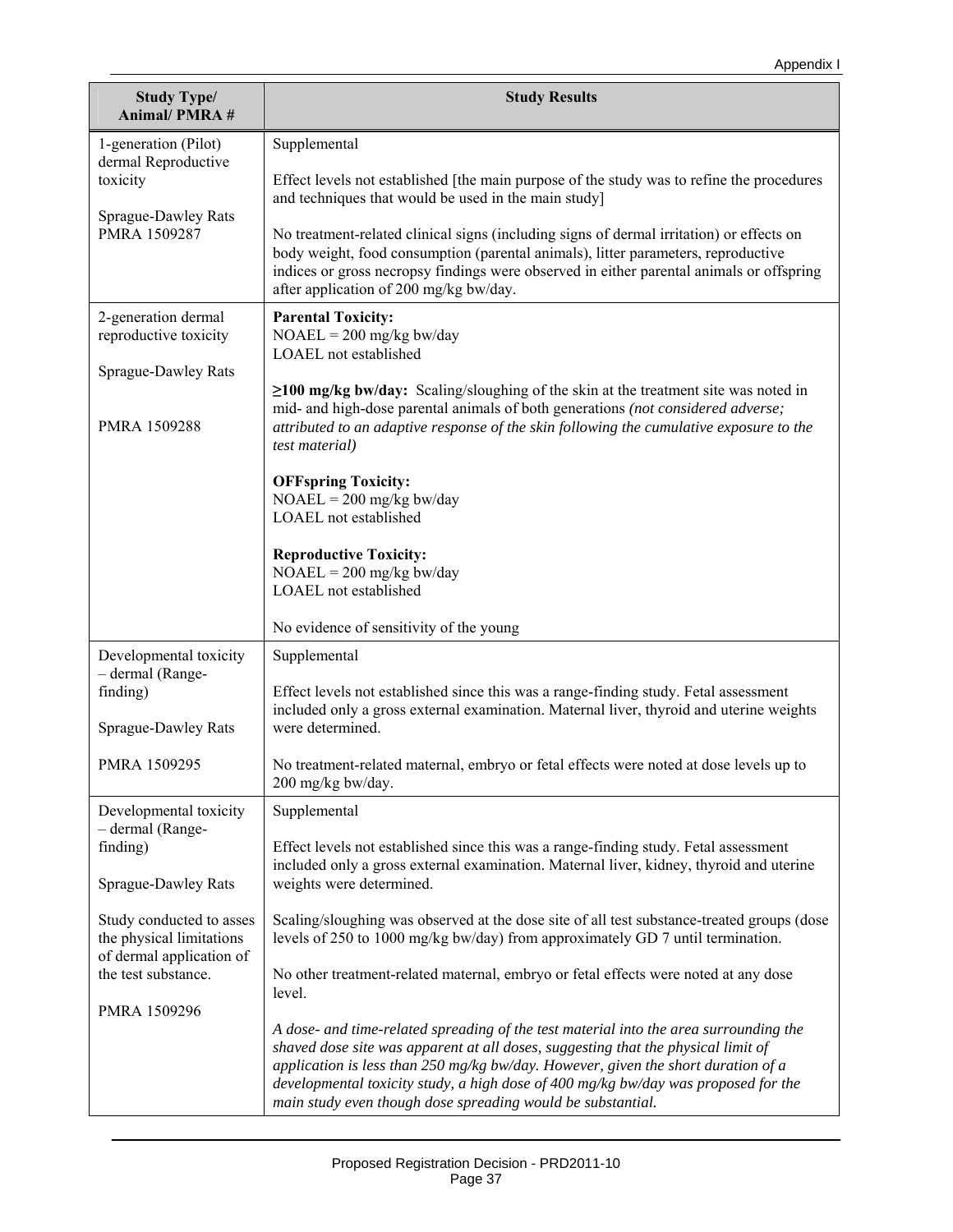| <b>Study Type/</b><br><b>Animal/PMRA#</b> | <b>Study Results</b>                                                                                                                                                                                                                                                                                                                                                                                                                                                     |
|-------------------------------------------|--------------------------------------------------------------------------------------------------------------------------------------------------------------------------------------------------------------------------------------------------------------------------------------------------------------------------------------------------------------------------------------------------------------------------------------------------------------------------|
| Developmental toxicity                    | Supplemental                                                                                                                                                                                                                                                                                                                                                                                                                                                             |
| - oral gavage<br>(Range-finding)          | Effect levels not established since this was a range-finding study.                                                                                                                                                                                                                                                                                                                                                                                                      |
| <b>Wistar Rats</b><br>PMRA 1509294        | Dams treated with 500 mg/kg bw/day showed impairment of food and water intake,<br>reduced excretion, and decreased body weight gain. Increased incidence of empty<br>stomachs noted upon autopsy.                                                                                                                                                                                                                                                                        |
|                                           | Fetuses in the 500 mg/kg group exhibited a significantly increased incidence of delayed<br>bone ossification; primarily in the vertebrae, skull and hyoid bone [litter incidence not<br>reported].                                                                                                                                                                                                                                                                       |
| Developmental toxicity<br>$-$ dermal      | <b>Maternal Toxicity:</b><br>$NOAEL = 400$ mg/kg bw/day                                                                                                                                                                                                                                                                                                                                                                                                                  |
| Sprague-Dawley Rat                        | $\geq$ 50 mg/kg bw/day: scaling and/or sloughing of the skin at the dose site (14/30 dams at<br>50 mg/kg bw/day and all dams at 200 and 400 mg/kg bw/day) [not considered adverse;                                                                                                                                                                                                                                                                                       |
| PMRA 1509297                              | attributed to an adaptive response of the skin following the cumulative exposure to the<br>test material]                                                                                                                                                                                                                                                                                                                                                                |
|                                           | 400 mg/kg bw/day: [liver wt. (not considered adverse)                                                                                                                                                                                                                                                                                                                                                                                                                    |
|                                           | A dose- and time-related spreading of the test material into the area surrounding the<br>shaved dose site was apparent at doses of 200 and 400 mg/kg bw/day.                                                                                                                                                                                                                                                                                                             |
|                                           | <b>Developmental Toxicity:</b><br>$NOAEL = 400$ mg/kg bw/day<br>LOAEL not established                                                                                                                                                                                                                                                                                                                                                                                    |
|                                           | No evidence of malformations. No evidence of sensitivity of the young.                                                                                                                                                                                                                                                                                                                                                                                                   |
| Developmental toxicity<br>$-$ dermal      | Supplemental                                                                                                                                                                                                                                                                                                                                                                                                                                                             |
| (Range-finding)                           | Effect levels were not established since this was a range-finding study. Fetal assessment<br>included only a gross external examination.                                                                                                                                                                                                                                                                                                                                 |
| Himalayan Rabbit<br>PMRA 1509299          | Dermal reactions were evident at the dose site in all treated groups (50 - 1000 mg/kg)<br>bw/day) and appeared in a dose dependent manner. Squamous dose sites were present in<br>all treated animals, erythema was noted in all treated groups (severity increased with<br>increasing dose), edema was present at doses ≥400 mg/kg bw/day, cracked skin was<br>evident in two animals at 400 mg/kg bw/day and in all animals that received $\geq$ 700 mg/kg<br>bw/day). |
|                                           | At 1000 mg/kg bw/day two dams were sacrificed for humane reasons (GD 9 and 14)<br>following severe body weight loss. These dams were not pregnant. The third dam also<br>lost weight until GD 16. Decreased food consumption was noted in all animals.<br>Gastrointestinal changes were noted in one of the sacrificed dams upon necropsy. The<br>surviving female showed a marginally increased number of resorptions compared to the<br>mean number in controls.       |
|                                           | Note: spreading of the test material was evident in a dose-dependent manner for the 200<br>and 400 mg/kg bw/day groups. Severe lesions formed at the dose site for the 700 and<br>1000 mg/kg bw/day groups, and the test material was absorbed into the lesions (thus<br>spreading of the test material was not apparent at these doses).                                                                                                                                |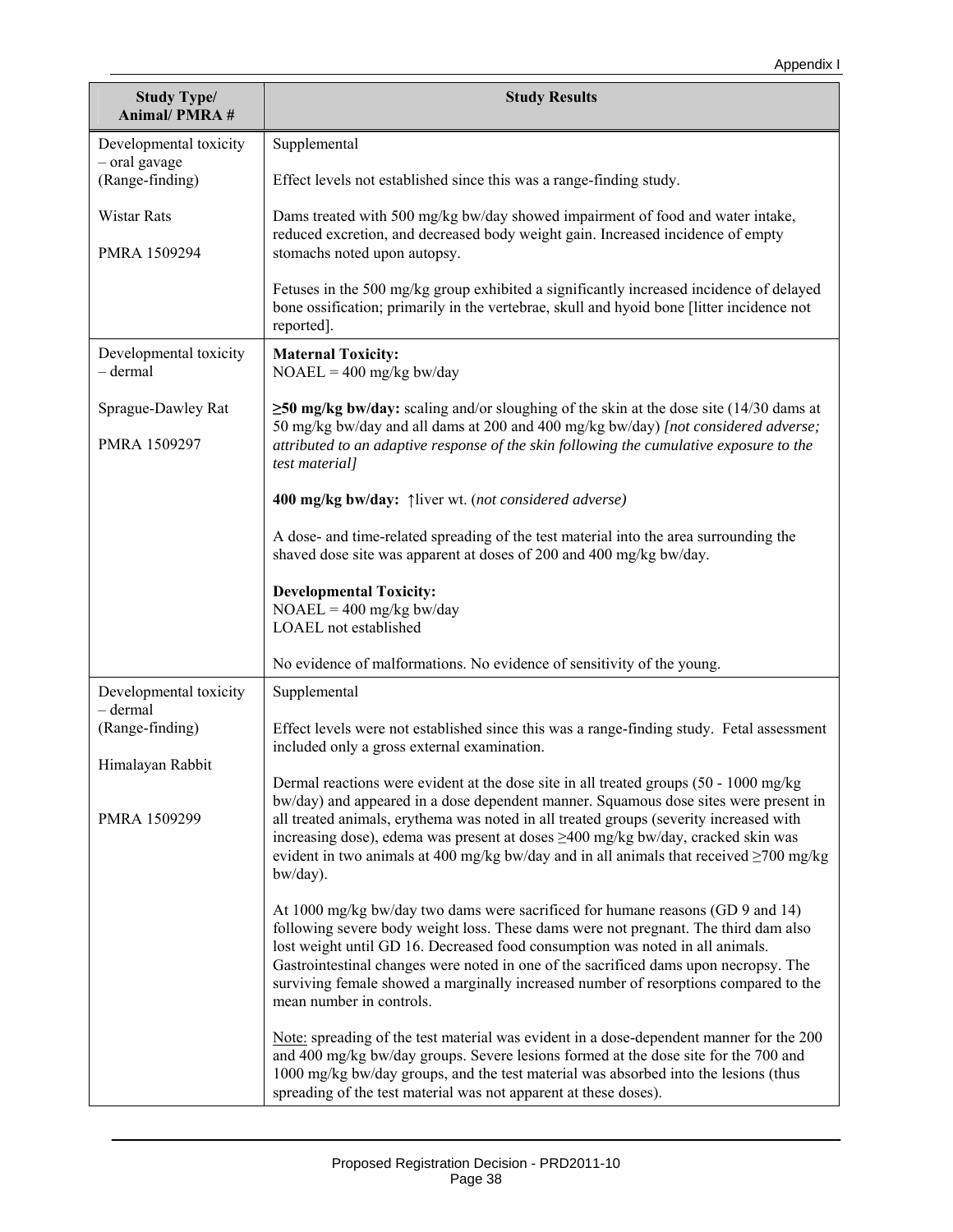| <b>Study Type/</b><br><b>Animal/PMRA#</b>                       | <b>Study Results</b>                                                                                                                |
|-----------------------------------------------------------------|-------------------------------------------------------------------------------------------------------------------------------------|
| Developmental toxicity<br>$-$ dermal                            | <b>Maternal Toxicity:</b><br>$NOAEL = 200$ mg/kg bw/day<br>LOAEL not established                                                    |
| Himalayan Rabbit<br>PMRA 1509301                                | $\geq$ 50 mg/kg bw/day: dermal reactions noted at the dose site in a dose-dependent manner<br>(erythema, squamous and cracked skin) |
|                                                                 | <b>Developmental Toxicity:</b><br>$NOAEL = 200$ mg/kg bw/day<br>LOAEL not established                                               |
|                                                                 | No evidence of malformations. No evidence of sensitivity of the young.                                                              |
| In vitro bacterial gene<br>mutation assay                       | Negative.                                                                                                                           |
| PMRA 1509303                                                    |                                                                                                                                     |
| In vitro gene mutation<br>assay - CHO cells                     | Study considered unacceptable.<br>Inconsistencies in data and study conduct.                                                        |
| PMRA 1509305                                                    |                                                                                                                                     |
| In vitro gene mutation<br>assay - Chinese hamster<br>V79 cells  | Negative.                                                                                                                           |
| PMRA 1509309                                                    |                                                                                                                                     |
| In vitro chromosome<br>aberration assay - CHO<br>cells          | Positive with metabolic activation. Equivocal without metabolic activation.                                                         |
| PMRA 1509307                                                    |                                                                                                                                     |
| In vitro chromosome<br>aberration assay - CHO<br>cells          | Negative.                                                                                                                           |
| PMRA 1509311                                                    |                                                                                                                                     |
| In vivo mammalian<br>cytogenetics assay -<br>mouse micronucleus | Negative.                                                                                                                           |
| PMRA 1509312                                                    |                                                                                                                                     |
| UDS Assay - rat<br>hepatocytes                                  | Negative.                                                                                                                           |
| PMRA 1509314                                                    |                                                                                                                                     |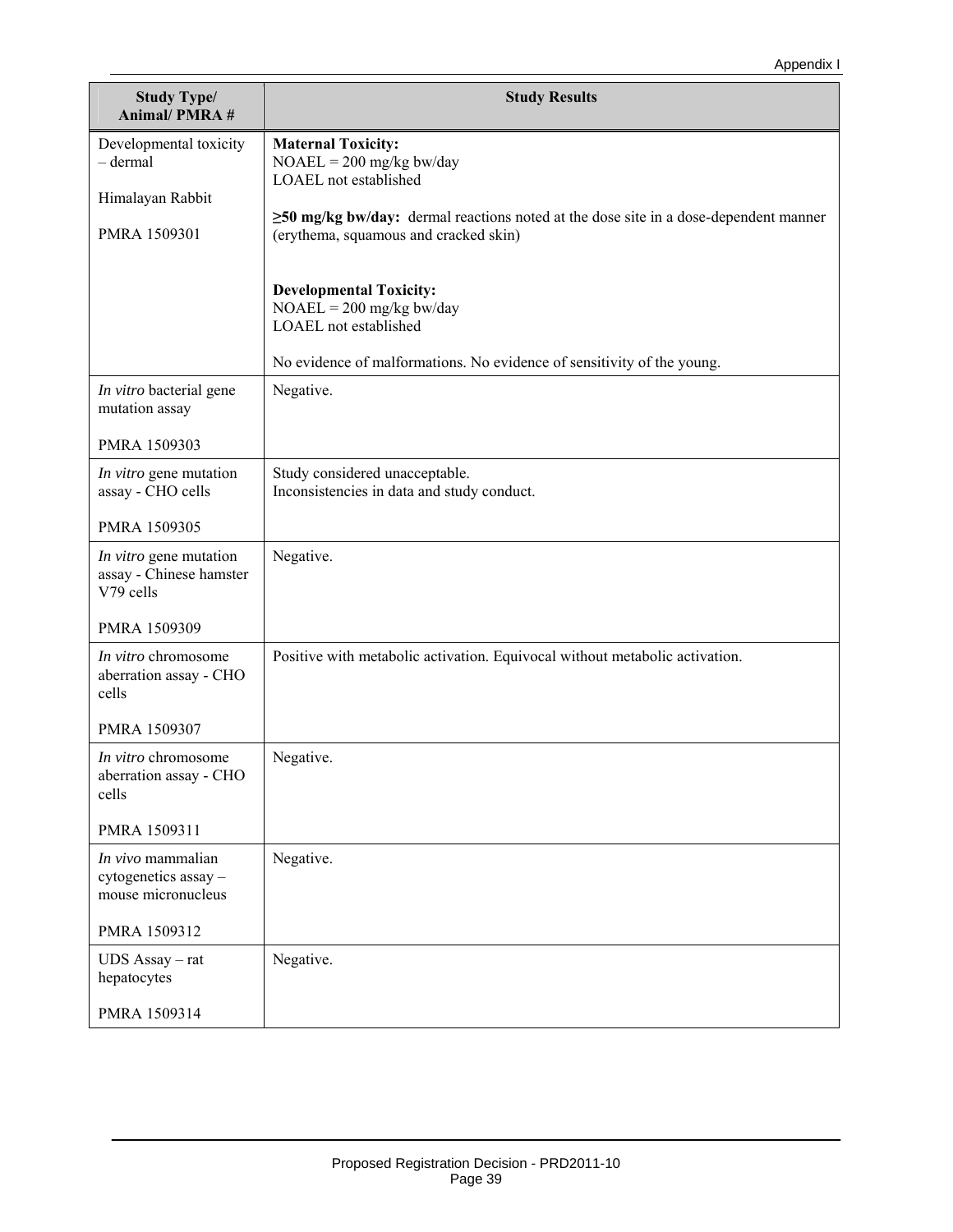| <b>Study Type/</b><br><b>Animal/PMRA#</b>                  | <b>Study Results</b>                                                                                                                                                                                                                                                                                                                                                                                                                                                                                                                                            |
|------------------------------------------------------------|-----------------------------------------------------------------------------------------------------------------------------------------------------------------------------------------------------------------------------------------------------------------------------------------------------------------------------------------------------------------------------------------------------------------------------------------------------------------------------------------------------------------------------------------------------------------|
| In vitro bacterial gene<br>mutation assay                  | Negative.                                                                                                                                                                                                                                                                                                                                                                                                                                                                                                                                                       |
| KBR 8180 (N-methyl-<br>O-ester; by-product of<br>KBR 3023) |                                                                                                                                                                                                                                                                                                                                                                                                                                                                                                                                                                 |
| PMRA 1509316                                               |                                                                                                                                                                                                                                                                                                                                                                                                                                                                                                                                                                 |
| Acute dermal<br>neurotoxicity<br>Fischer 344 Rats          | <b>Systemic toxicity:</b><br>$NOAEL = 2000$ mg/kg bw<br>LOAEL not established                                                                                                                                                                                                                                                                                                                                                                                                                                                                                   |
| PMRA 1509290                                               | <b>Dermal</b> irritation:<br>$NOAEL = 2000$ mg/kg bw<br>LOAEL not established                                                                                                                                                                                                                                                                                                                                                                                                                                                                                   |
| 90-day dermal<br>neurotoxicity<br>Fischer 344 Rats         | <b>Systemic toxicity:</b><br>$NOAEL = 200$ mg/kg bw/day<br>LOAEL not established                                                                                                                                                                                                                                                                                                                                                                                                                                                                                |
| PMRA 1509292                                               | <b>Dermal</b> irritation:<br>$NOAEL = 200$ mg/kg bw/day<br>LOAEL not established                                                                                                                                                                                                                                                                                                                                                                                                                                                                                |
|                                                            | <b>Special Studies Investigating the Use of Rodent Jackets</b>                                                                                                                                                                                                                                                                                                                                                                                                                                                                                                  |
| Fischer 344 Rats<br>PMRA 1509290                           | A series of studies were conducted in order to investigate the use of "rodent jackets" in<br>the acute neurotoxicity study. These studies were aimed at determining the following:<br>the effectiveness of the jackets in limiting animal access to the dose site and establishing<br>any clinical signs associated with their use, the impact of the rodent jackets on the FOB<br>and automated measures of activity, and the impact of the jackets on the sensitivity of<br>the test procedures in the detection of a treatment-related decrease in activity. |
|                                                            | The jackets were effective in limiting the animal's access to the dose site. The associated<br>clinical signs were minimal (nasal, perianal lacrimal and oral staining), however levels of<br>activity in the figure-8 maze were substantially reduced. The study results indicated that<br>the procedure was sensitive in detecting a treatment-related decrease in activity in both<br>male and female rats.                                                                                                                                                  |

## **Table 3 Toxicology Endpoints for Use in Health Risk Assessment for Icaridin**

| <b>Exposure Scenario</b>                                                         | <b>Study</b>       | <b>Point of Departure and Endpoint</b> | <b>Target</b><br>MOE <sup>1</sup> |
|----------------------------------------------------------------------------------|--------------------|----------------------------------------|-----------------------------------|
| Short-to intermediate – term<br>dermal, non-dietary oral ingestion,<br>aggregate | 90-day dietary rat | $NOAEL = 301$ mg/kg bw/day             | 100                               |

<sup>1</sup>MOE refers to a target Margin Of Exposure (MOE) for occupational and residential assessments.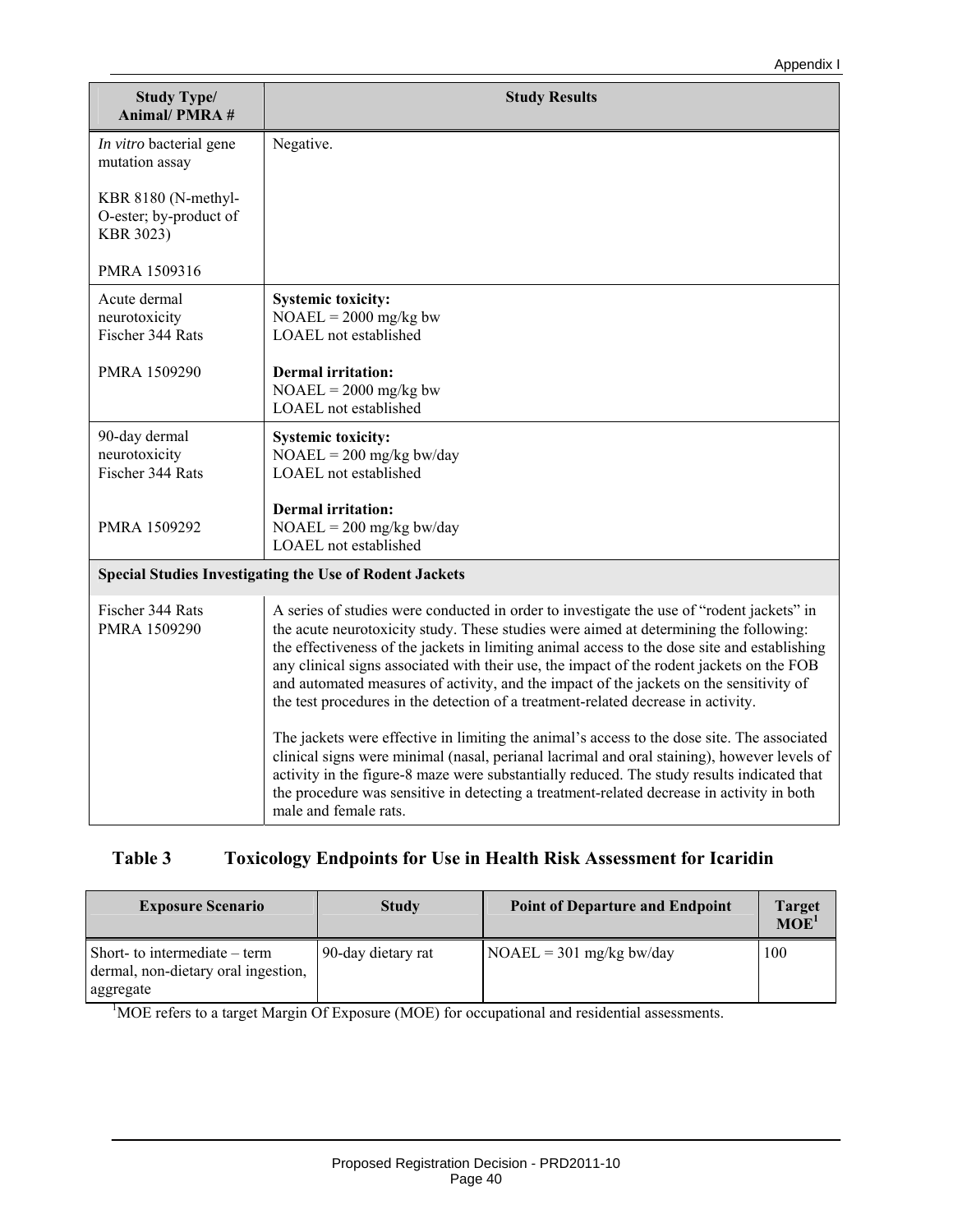| AR <sub>P</sub> | Product-Specific Application Rate <sup>1</sup> | 0.79 mg product/cm <sup>2</sup> (Pump Spray);<br>1.12 mg product/cm <sup>2</sup> (Aerosol);<br>1.14 mg product/cm <sup>2</sup> (Towelette) |  |  |
|-----------------|------------------------------------------------|--------------------------------------------------------------------------------------------------------------------------------------------|--|--|
| $F_{AI}$        | <b>Product Guarantee</b>                       | $10 - 20\%$                                                                                                                                |  |  |
| ET              | Exposure Time <sup>2</sup>                     | $12$ hr/day                                                                                                                                |  |  |
| AppF            | Application Frequency <sup>3</sup>             | $0.14 - 0.2$ app/hr                                                                                                                        |  |  |
| $F_{Body}$      | $%$ Body Exposed <sup>4</sup>                  | 31% (short sleeve-shirt, shorts, socks and shoes)                                                                                          |  |  |

#### **Table 4 Post-Application Dermal Exposure Parameters**

<sup>1</sup>Application Rate from efficacy studies (pump spray) and Default EPA Residential SOP (EPA, 2009) (aerosol, towelette)  $\frac{24}{3}$  appropriate exposure time determined by the BMP A

Appropriate exposure time determined by the PMRA

<sup>3</sup>Application frequency based on product-specific protection time (e.g., 1 application/5 hour protection time = 0.2 applications/hr)  $^{40}$ / hody expected is medium lovel scenario from dreft EPA, Bosidential SOB (EPA, 20

<sup>4</sup>% body exposed is medium level scenario from draft EPA Residential SOP (EPA, 2009)

#### **Table 5 Post-Application Incidental Oral Exposure Parameters**

| <b>HR</b>        | Hand Residue Loading <sup>1</sup>                                        | $AR_{P}$ <sup>*</sup> $F_{AI}$ = (mg product/ cm <sup>2</sup> ) * (% ai) |
|------------------|--------------------------------------------------------------------------|--------------------------------------------------------------------------|
| $F_M$            | Fraction Hand Surface Mouthed <sup>2</sup>                               | 12.7%                                                                    |
| $SA_{H}$         | Surface Area Hand <sup>3</sup>                                           | $225 \text{ cm}^2$                                                       |
| ET               | Daily Exposure Time <sup>4</sup>                                         | 12 hr/day                                                                |
| nRepl            | Replenishment Intervals per hour <sup>5</sup>                            | $0.14 - 0.2$ app/hr                                                      |
| $SE_{H}$         | Saliva Extract. Factor <sup>6</sup>                                      | 50%                                                                      |
| <b>Freq Repl</b> | # HTM Events per hour <sup>7</sup>                                       | Toddlers: 8.4; Infants: 14.5                                             |
|                  | Application rates as described in Table 2.4 and nucleat specific systems |                                                                          |

<sup>1</sup>Application rates as described in Table 3.4 and product specific guarantee  $^{2}$ Epation of band mouthed from draft 2000 EPA Bogidantial SOB (EPA 20

<sup>2</sup> Fraction of hand mouthed from draft 2009 EPA Residential SOP (EPA, 2009; arithmetic mean)

<sup>3</sup>Surface area of hand from 1997 EPA Residential SOP (EPA, 1997)

<sup>4</sup>Daily exposure time considered the same as dermal exposure time as events co-occur

<sup>5</sup>Replenishment intervals based on product-specific protection time (e.g., 1 application/5 hour protection time = 0.2 applications/hr)

- <sup>6</sup>Saliva extraction factor from 2001 EPA Residential SOP Updates (EPA, 2001)
- Hand-to-Mouth (HTM) events per hour based on: For toddlers draft 2009 EPA Residential SOP (EPA, 2009; arithmetic mean); For infants EPA Child-Specific Exposure Factors Handbook (EPA, 2008; mean of means)

#### **Table 6 Post-Application Exposure Estimates for Mosquito Control Formulations**

| <b>Formulation</b>                                                                                                                                                               | Guarantee | <b>Adult</b>        | Youth | <b>Child</b> |                     | <b>Toddler</b>    |                        |               | Infant $($ > 6 months) |                        |
|----------------------------------------------------------------------------------------------------------------------------------------------------------------------------------|-----------|---------------------|-------|--------------|---------------------|-------------------|------------------------|---------------|------------------------|------------------------|
|                                                                                                                                                                                  |           | Dermal <sup>1</sup> |       |              | Dermal <sup>1</sup> | Oral <sup>2</sup> | Aggregate <sup>3</sup> | <b>Dermal</b> | Oral <sup>2</sup>      | Aggregate <sup>3</sup> |
| Pump Spray                                                                                                                                                                       | 20%       | 0.88                | .09   | .30          | 1.47                | 0.52              | 1.99                   | .54           | 0.77                   | 2.32                   |
| Aerosol                                                                                                                                                                          | 10%       | 0.88                | l.08  | .29          | 1.46                | 0.51              | 1.97                   | 1.53          | 0.77                   | 2.30                   |
| Towelette                                                                                                                                                                        | 20%       | 1.28                | 1.57  | l.88         | 2.12                | 0.74              | 2.87                   | 2.23          | 1.12                   | 3.35                   |
| Pump Spray                                                                                                                                                                       | 10%       | 0.62                | 0.76  | 0.91         | 1.03                | 0.36              | 1.39                   | 1.08          | 0.54                   | 1.62                   |
| Dermal Exposure (mg/kg bw/day) = $AR_P * F_{AI} * ET * AppF * SA/BW * F_{Body} (EPA, 2009)$                                                                                      |           |                     |       |              |                     |                   |                        |               |                        |                        |
| <sup>2</sup> Incidental Oral Exposure (mg/kg bw/day) = [HR*(F <sub>M</sub> *SA <sub>H</sub> )(ET * nRepl)(1- (1-SE <sub>H</sub> ) <sup>(Freq_Repl/nRepl)</sup> )]/BW (EPA, 2009) |           |                     |       |              |                     |                   |                        |               |                        |                        |

<sup>2</sup> Incidental Oral Exposure (mg/kg bw/day) = [HR\*(F<sub>M</sub>\*SA<sub>H</sub>)(ET \* nRepl)(1- (1-SE<sub>H</sub>)<sup>(Freq\_Repl/nRepl))]/BW (EPA, 2009) <sup>3</sup> Aggregate Exposure (mg/kg bw/day) = Dermal Exposure (mg/kg bw/day) + Oral Exposure (mg/kg bw/d</sup>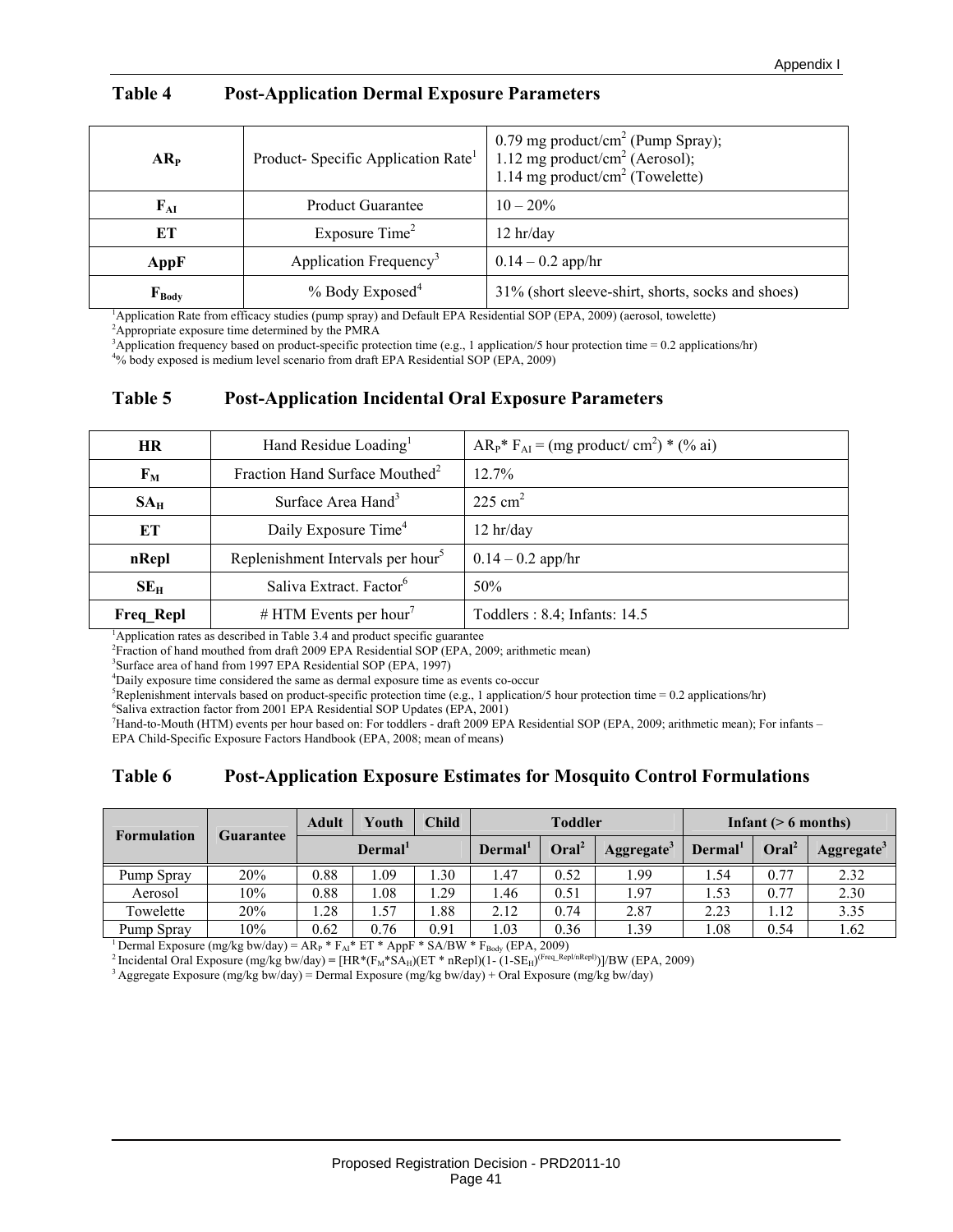#### **Table 7 Post-Application MOEs for Mosquito Control Formulations**

| <b>Formulation</b><br><b>Guarantee</b> |     | <b>Adult</b> | Youth         | <b>Child</b> | <b>Toddler</b> |      |           | Infant $($ > 6 months) |      |                  |
|----------------------------------------|-----|--------------|---------------|--------------|----------------|------|-----------|------------------------|------|------------------|
|                                        |     |              | <b>Dermal</b> |              | <b>Dermal</b>  | Oral | Aggregate | Dermal                 | Oral | <b>Aggregate</b> |
| Pump Spray                             | 20% | 340          | 276           | 231          | 205            | 583  | 152       | 195                    | 389  | 130              |
| Aerosol                                | 10% | 343          | 278           | 233          | 206            | 588  | 153       | 196                    | 392  | 131              |
| Towelette                              | 20% | 236          | 191           | 160          | 142            | 404  | 105       | 135                    | 270  | 90               |
| Pump Spray                             | 10% | 486          | 394           | 330          | 293            | 833  | 217       | 278                    | 556  | 185              |

Note: **Bolded** values are MOEs that are of concern; less than the target MOE of 100

Note:Target MOE = 100. Calculated MOE = NOAEL / Total Daily Exposure (mg/kg bw/day); NOAEL of 301 mg/kg bw/day from 90 day oral rat study was used for all durations and both dermal and oral routes

#### **Table 8 Use (label) Claims Proposed by Applicant and Whether Acceptable or Unsupported**

| Applicant               | Product                                                                 | <b>Applicant</b><br>proposed label<br>claims                                                                   | <b>Accepted label</b><br>claims                      | <b>Unsupported</b><br>label claims                           |
|-------------------------|-------------------------------------------------------------------------|----------------------------------------------------------------------------------------------------------------|------------------------------------------------------|--------------------------------------------------------------|
| Lanxess Inc.            | All-Family Insect Repellent<br>Spray                                    | Mosquitoes-8 hr<br>Ticks-8 hr<br>Black flies-8 hr<br>Stable flies - 8 hr<br>Biting midges-8 hr<br>Chiggers-8hr | Mosquitoes-7<br>hr<br>Ticks-8 hr<br>Black flies-8 hr | Stable flies - 8 hr<br>Biting midges-8<br>hr<br>Chiggers-8hr |
| Avon Canada<br>Inc.     | Avon Skin-So-Soft SSS Bug<br>Guard Plus Icaridin Insect<br>Repellent I  | Mosquitoes- 7hr<br>Ticks-7 hr<br>Black flies-4hr                                                               | Mosquitoes- 5hr<br>Ticks-7 hr                        | Black flies-4hr                                              |
|                         | Avon Skin-So-Soft SSS Bug<br>Guard Plus Icaridin Insect<br>Repellent II | Mosquitoes-8hr<br>Ticks-12 hr<br>Black flies- 5hr                                                              | Mosquitoes- 5hr<br>Ticks-7 hr                        | Black flies-4hr                                              |
| S.C. Johnson<br>and Son | OFF! Active Insect Repellent<br>Clean Feel                              | Mosquitoes-6hr                                                                                                 | Mosquitoes- 5hr                                      | n/a                                                          |
|                         | OFF! Deep Woods Pump Spray<br><b>Insect Repellent Clean Feel</b>        | Mosquitoes-8hr<br>Ticks-8hr                                                                                    | Mosquitoes-7hr<br>Ticks-8hr                          | n/a                                                          |
|                         | OFF! Family Care Clean Feel<br><b>Insect Repellent Towelettes</b>       | Mosquitoes-8hr<br>Ticks-8hr                                                                                    | Mosquitoes-7hr<br>Ticks-8hr                          | n/a                                                          |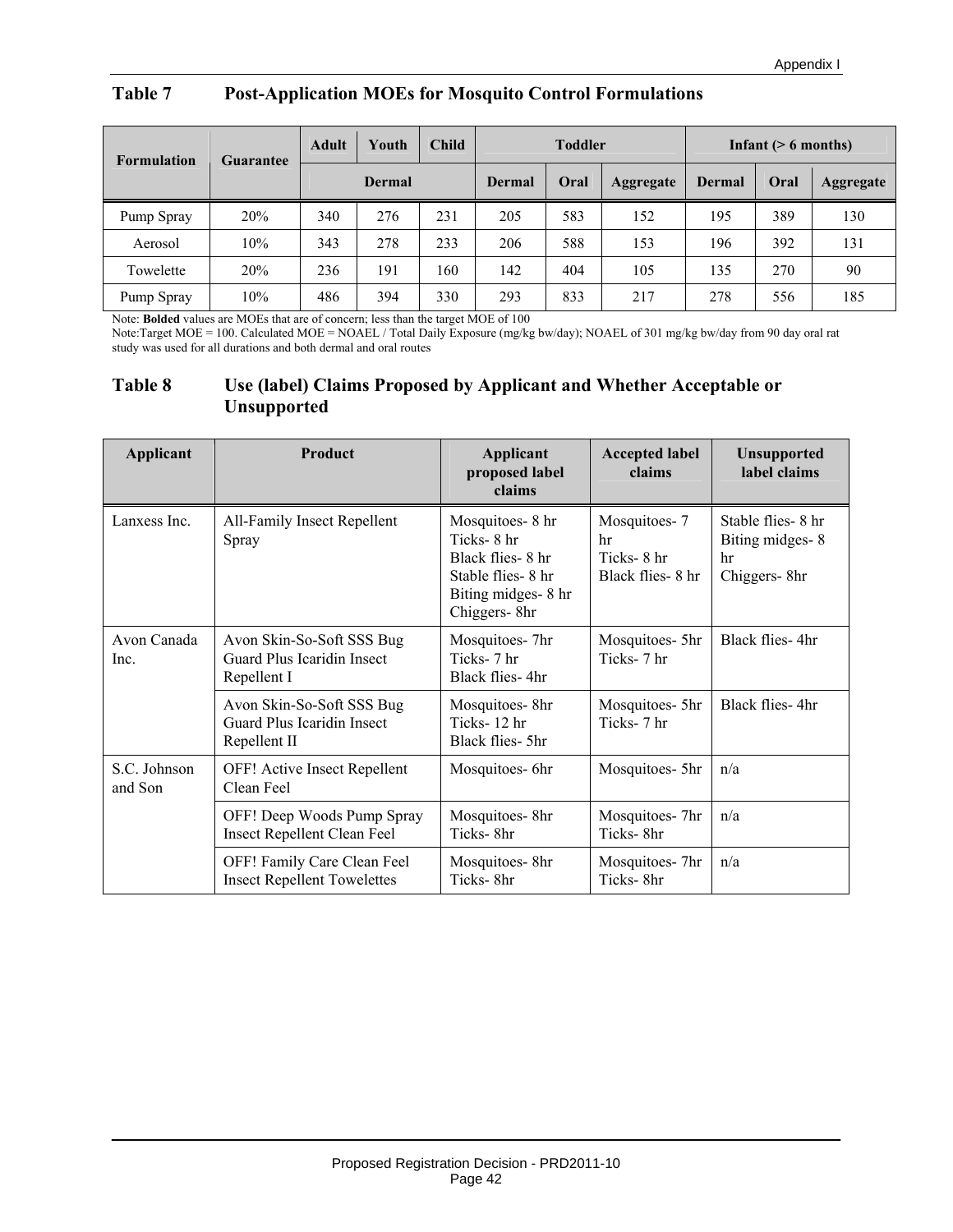## **References**

## **A. List of Studies/Information Submitted by Registrant**

 **1.0 Chemistry**

## **PMRA**

| <b>Document</b><br><b>Number</b> | Reference                                                                                                                                                                                                                                                                   |
|----------------------------------|-----------------------------------------------------------------------------------------------------------------------------------------------------------------------------------------------------------------------------------------------------------------------------|
| 1509239                          | 2007, Product Chemistry of Icaridin Technical, DACO: 2.0,2.1,2.10,<br>2.11, 2.11.1, 2.11.2, 2.11.3, 2.11.4, 2.12, 2.12.1, 2.12.2, 2.13, 2.13.1, 2.13.2, 2.13.3, 2.13.<br>$\overline{4}$                                                                                     |
| 1509240                          | 2007, Product Chemistry of Icaridin Technical, DACO: 2.0,2.1,2.10,2<br>.11,2.11.1,2.11.2,2.11.3,2.11.4,2.12,2.12.1,2.12.2,2.13,2.13.1,2.13.2,2.13.3,2.13.4<br><b>CBI</b>                                                                                                    |
| 1509241                          | 2007, Product Chemistry of Icaridin Technical, DACO: 2.14,2.14.1,<br>2.14.10,2.14.11,2.14.12,2.14.13,2.14.14,2.14.2,2.14.3,2.14.4,2.14.5,2.14.6,2.14.7,<br>2.14.8,2.14.9                                                                                                    |
| 1811252                          | 2009, 2.13.3 Batch Data--New York Site, DACO: 2.13.3                                                                                                                                                                                                                        |
| 1811254                          | 2008, 2.13.3 Batch Data--Dormagen site, DACO: 2.13.3                                                                                                                                                                                                                        |
| 1811255                          | 2008, 2.13.3 Batch Data CBI--Dormagen site, DACO: 2.13.3 CBI                                                                                                                                                                                                                |
| 1811257                          | 2009, 2.13.3 Batch Data---New York Site, DACO: 2.13.3                                                                                                                                                                                                                       |
| 1811258                          | 2009, 2.13.3 Batch Data CBI---New York Site, DACO: 2.13.3 CBI                                                                                                                                                                                                               |
| 1811259                          | 2009, 2.13.1 Methodology/Validation, DACO: 2.13.1                                                                                                                                                                                                                           |
| 1811260                          | 2009, 2.15 Sample of Chemical Standard, DACO: 2.15                                                                                                                                                                                                                          |
| 1898177                          | 2009, Validation of a GC-method for the determination of KBR 3023 and<br>significant impurities in KBR 3023, DACO: 2.13.1 CBI                                                                                                                                               |
| 1898178                          | 2009, Determination of main and minor components in KBR 3023 5-Batch-<br>Analysis, DACO: 2.13.3 CBI                                                                                                                                                                         |
| 1509729                          | 2007, Product Chemistry of KBR 3023 All-Family Insect Repellent Spray,<br>DACO: 3.0,3.1,3.1.1,3.1.2,3.1.3,3.1.4,3.2,3.2.1,3.2.2,3.2.3,3.3.1,<br>3.3.2,3.4,3.4.1,3.4.2,3.5.1,3.5.10,3.5.11,3.5.12,3.5.13,3.5.14,3.5.15,3.5.2,3.5.3,<br>3.5.4, 3.5.5, 3.5.6, 3.5.7, 3.5.8, 3. |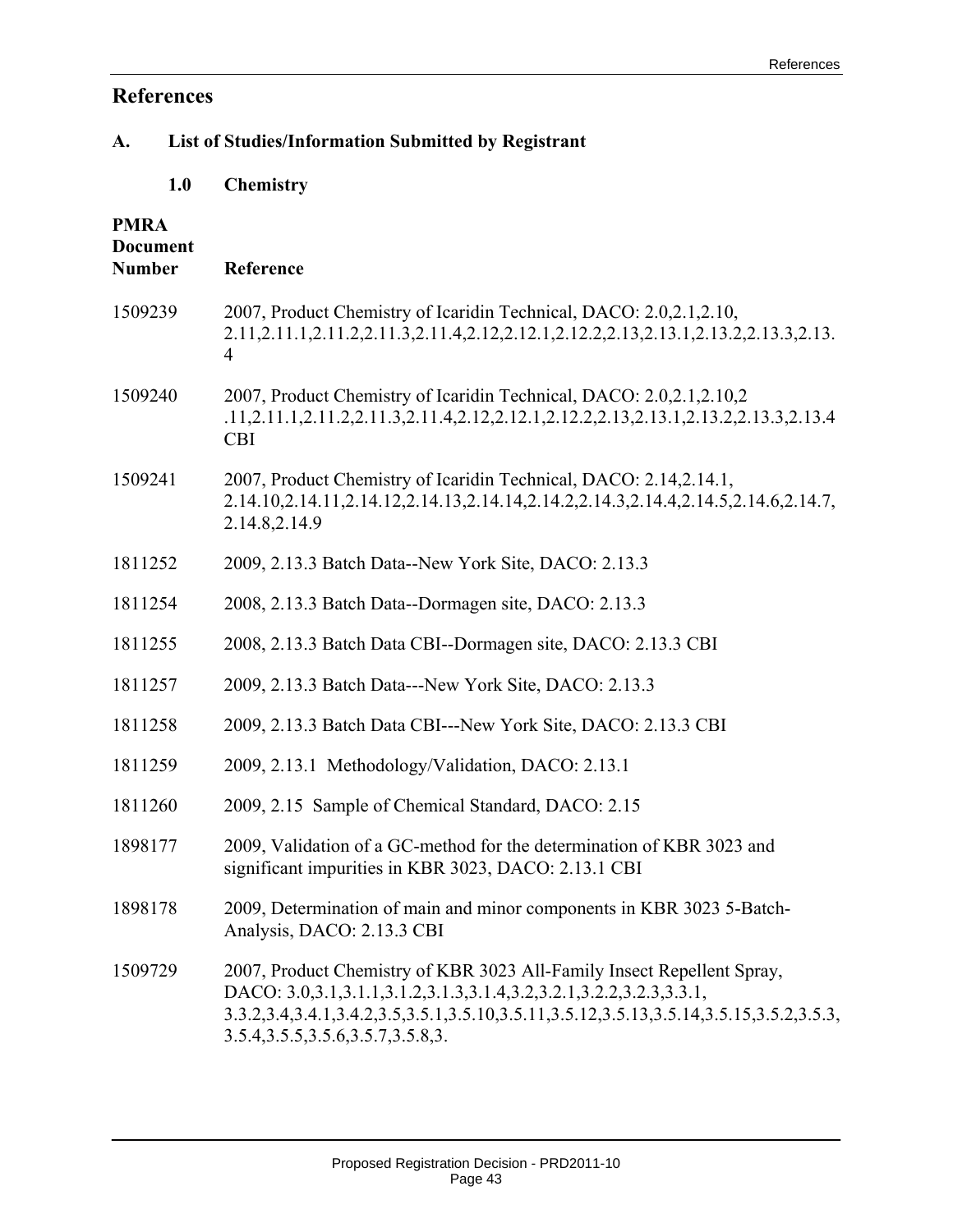| 1509730 | 2007, Product Chemistry of KBR 3023 All-Family Insect Repellent Spray,<br>DACO: 3.0,3.1,3.1.1,3.1.2,3.1.3,3.1.4,3.2,3.2.1,3.2.2,3.2.3,3.3.1,<br>3.3.2,3.4,3.4.1,3.4.2,3.5,3.5.1,3.5.10,3.5.11,3.5.12,3.5.13,3.5.14,3.5.15,3.5.2,3.5.3,<br>3.5.4, 3.5.5, 3.5.6, 3.5.7, 3.5.8, 3. |
|---------|---------------------------------------------------------------------------------------------------------------------------------------------------------------------------------------------------------------------------------------------------------------------------------|
| 1812702 | 2008, 3.4.1 Enforcement Analytical Method, DACO: 3.4.1                                                                                                                                                                                                                          |
| 1812703 | 2008, 3.4.1 Enforcement Analytical Method, DACO: 3.4.1                                                                                                                                                                                                                          |
| 1812704 | 2007, Storage Stability Test: 12 Months at 25 C (60% rel. humidity), DACO:<br>3.5.10                                                                                                                                                                                            |
| 1513434 | Description of Starting Materials, DACO: 3.2.1                                                                                                                                                                                                                                  |
| 1513437 | Description of Starting Materials - CBI, DACO: 3.2.1 CBI                                                                                                                                                                                                                        |
| 1513439 | Formulation process - CBI, DACO: 3.2.2 CBI                                                                                                                                                                                                                                      |
| 1513441 | Formulation process, DACO: 3.2.2                                                                                                                                                                                                                                                |
| 1513442 | Formulation of impurities, DACO: 3.2.3                                                                                                                                                                                                                                          |
| 1513444 | Establishing Certified Limits - CBI, DACO: 3.3.1 CBI                                                                                                                                                                                                                            |
| 1513446 | Establishing Certified Limits, DACO: 3.3.1                                                                                                                                                                                                                                      |
| 1513448 | Analytical Method, DACO: 3.4.1                                                                                                                                                                                                                                                  |
| 1513450 | Analytical Method - CBI, DACO: 3.4.1 CBI                                                                                                                                                                                                                                        |
| 1513452 | Impurities of toxicological concern, DACO: 3.4.2                                                                                                                                                                                                                                |
| 1513453 | phys/chem, DACO: 3.5 CBI                                                                                                                                                                                                                                                        |
| 1513454 | Colour, DACO: 3.5.1                                                                                                                                                                                                                                                             |
| 1513455 | stability, DACO: 3.5.10                                                                                                                                                                                                                                                         |
| 1513456 | stability - CBI, DACO: 3.5.10 CBI                                                                                                                                                                                                                                               |
| 1513457 | flammability, DACO: 3.5.11                                                                                                                                                                                                                                                      |
| 1513458 | explodability, DACO: 3.5.12                                                                                                                                                                                                                                                     |
| 1513459 | Miscibility, DACO: 3.5.13                                                                                                                                                                                                                                                       |
| 1513460 | Corrosion, DACO: 3.5.14                                                                                                                                                                                                                                                         |
| 1513461 | Dielectric Breakdown Voltage, DACO: 3.5.15                                                                                                                                                                                                                                      |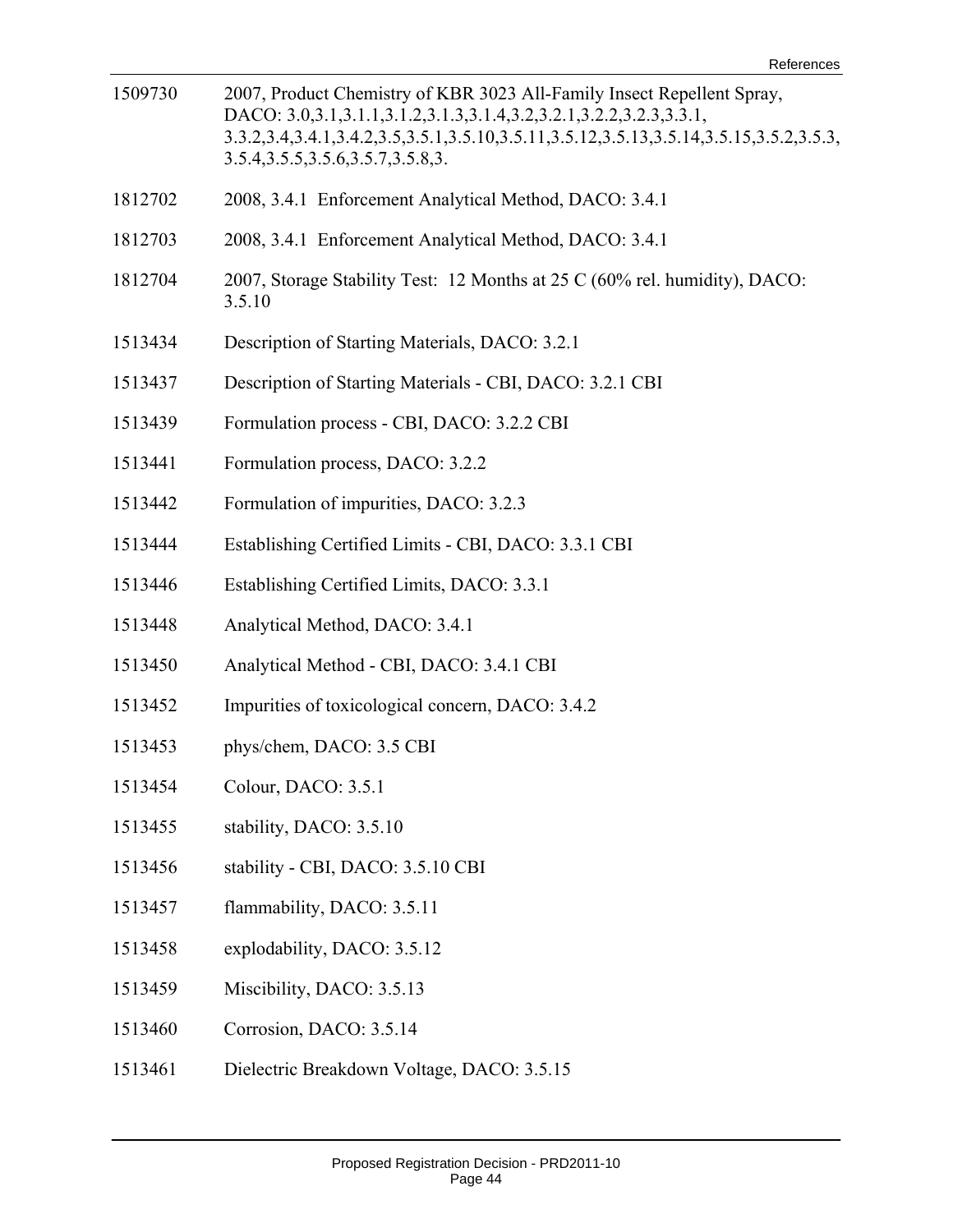- 1513463 Physical State, DACO: 3.5.2
- 1513464 Odour, DACO: 3.5.3
- 1513465 Formulation Type, DACO: 3.5.4
- 1513466 Container, DACO: 3.5.5
- 1513467 Density/Specific Gravity, DACO: 3.5.6
- 1513468 pH, DACO: 3.5.7
- 1513469 Oxidizing or Reducing action, DACO: 3.5.8
- 1513470 Viscosity, DACO: 3.5.9
- 1819820 Updated certified limits, DACO: 3.3.1 CBI
- 1819821 Determination of icaridin in repellent products, DACO: 3.4.1 CBI
- 1819822 Validation of method MV011: Determination of KBR 3023 in repellent products, DACO: 3.4.1 CBI
- 1819823 Twelve month room temperature storage stability study for Geneva, DACO: 3.5.10 CBI
- 1819824 Corrosion characteristics deficiency response, DACO: 3.5.14
- 1512670 Description of Starting Materials, DACO: 3.2.1
- 1512671 Description of Starting Materials CBI, DACO: 3.2.1 CBI
- 1512672 Formulation process CBI, DACO: 3.2.2 CBI
- 1512673 Formulation process, DACO: 3.2.2
- 1512674 Formulation of impurities, DACO: 3.2.3
- 1512675 Establishing Certified Limits CBI, DACO: 3.3.1 CBI
- 1512676 Establishing Certified Limits, DACO: 3.3.1
- 1512677 Analytical Method, DACO: 3.4.1
- 1512678 Analytical Method CBI, DACO: 3.4.1 CBI
- 1512679 Impurities of toxicological concern, DACO: 3.4.2
- 1512680 phys/chem, DACO: 3.5 CBI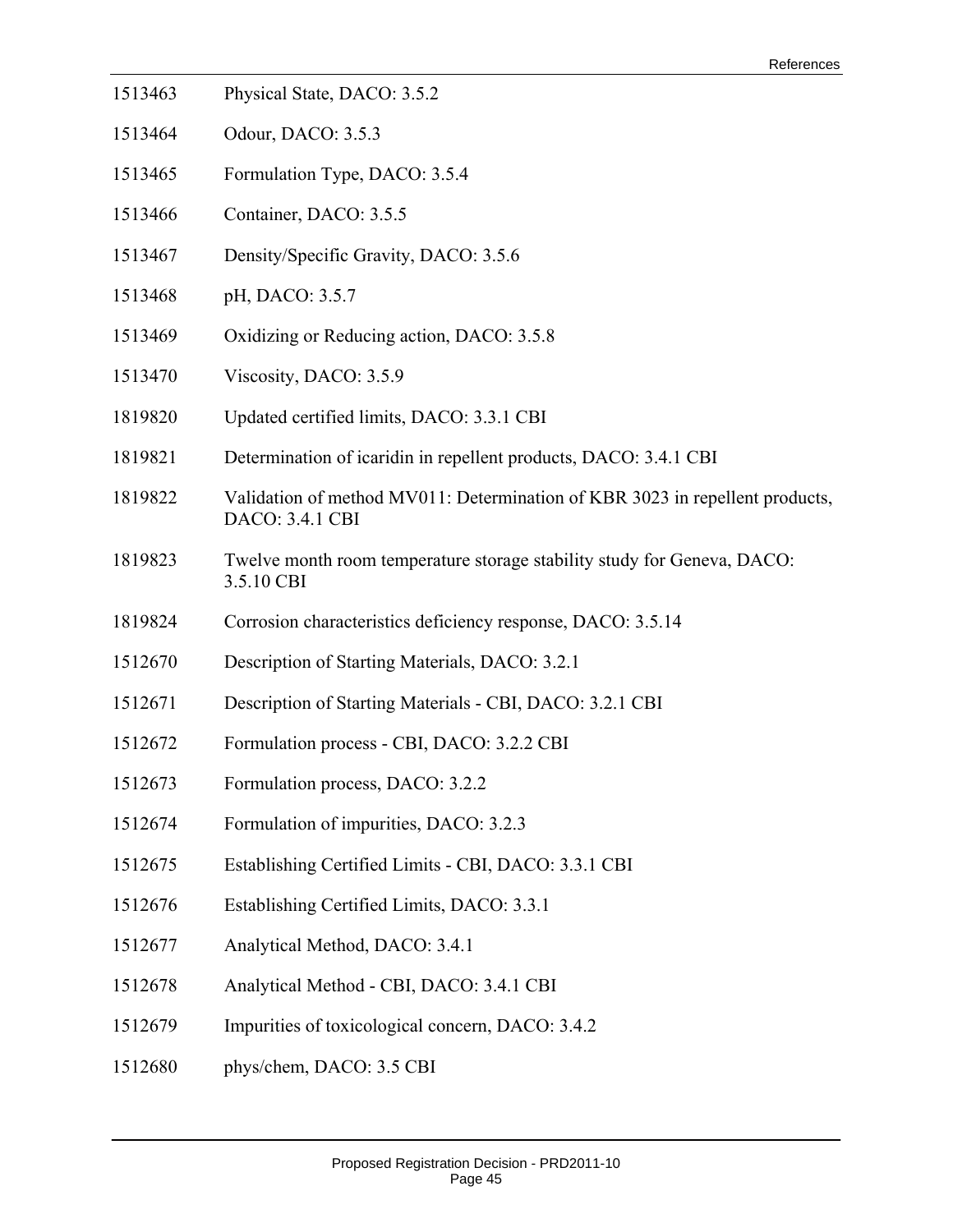- 1512681 Colour, DACO: 3.5.1
- 1512682 stability, DACO: 3.5.10
- 1512683 flammability, DACO: 3.5.11
- 1512684 explodability, DACO: 3.5.12
- 1512685 Miscibility, DACO: 3.5.13
- 1512686 Corrosion, DACO: 3.5.14
- 1512687 Dielectric Breakdown Voltage, DACO: 3.5.15
- 1512688 Physical State, DACO: 3.5.2
- 1512689 Odour, DACO: 3.5.3
- 1512690 Formulation Type, DACO: 3.5.4
- 1512691 Container, DACO: 3.5.5
- 1512692 Density/Specific Gravity, DACO: 3.5.6
- 1512693 pH, DACO: 3.5.7
- 1512694 Oxidizing or Reducing action, DACO: 3.5.8
- 1512695 Viscosity, DACO: 3.5.9
- 1819938 Updated certified limits, DACO: 3.3.1 CBI
- 1819939 Gas chromatographic determination of KBR 3023 (icaridin) in an aerosol repellent, DACO: 3.4.1 CBI
- 1819942 Final Report for the Validation of Quantitative Analytical Method ARTM-W-212710 to determine the concentration of KBR 3023 in aerosol repellent product, DACO: 3.4.1 CBI
- 1819943 Storage Stability Report 10% aerosol, DACO: 3.5.10 CBI
- 1819945 Corrosion characteristics: 10% KBR OFF! aerosol, DACO: 3.5.14
- 1510978 2007, Description of Starting Materials, DACO: 3.2.1 CBI
- 1510979 2007, Formulation Process, DACO: 3.2.2 CBI
- 1510980 2007, Discussion of the Formation of Impurities, DACO: 3.2.3 CBI
- 1510981 2007, Certified Limits, DACO: 3.3.1 CBI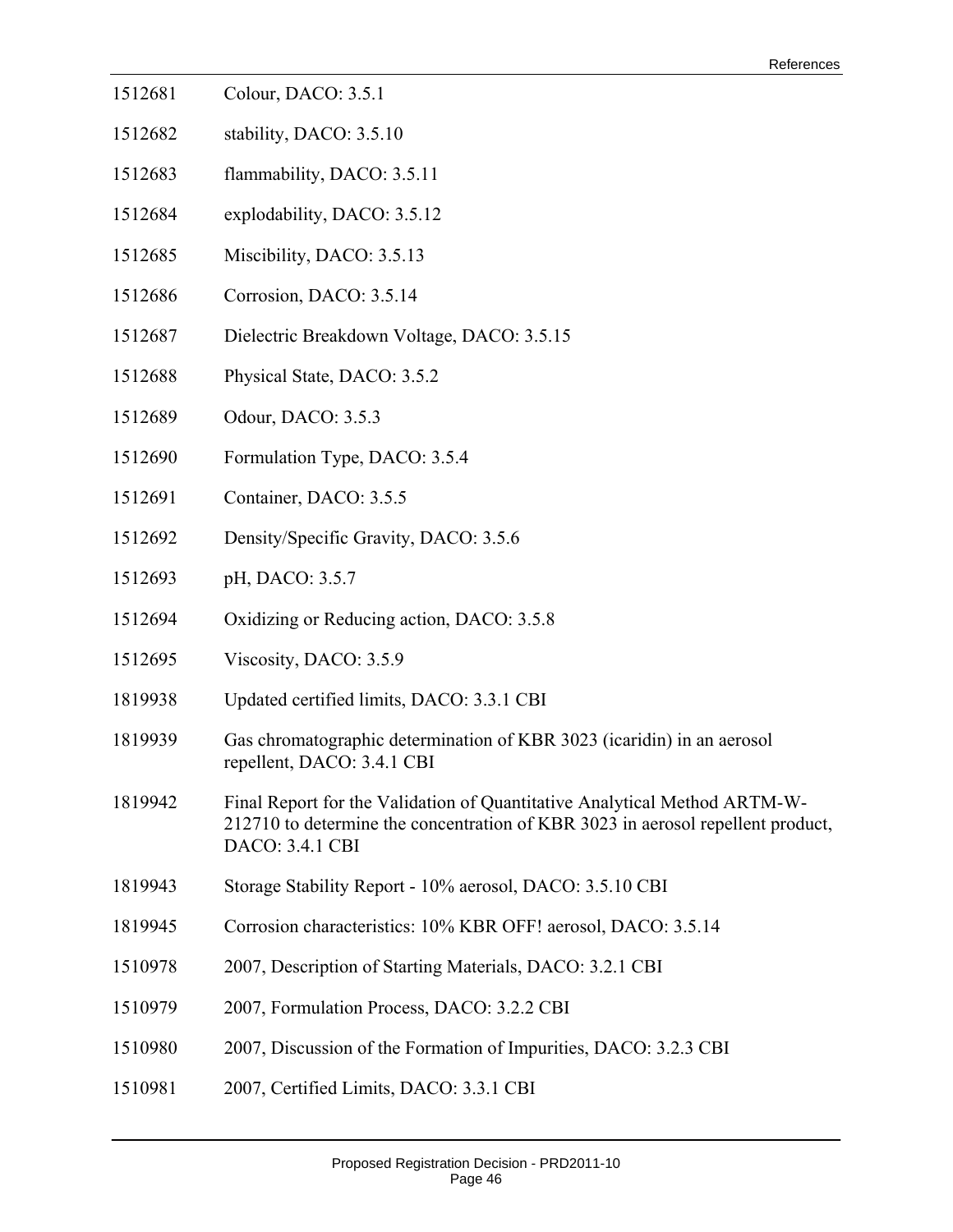| 1510982 | 2007, Sample Preparation for Aerosol Products, DACO: 3.4.1 CBI                                                                                                                                                                                                  |
|---------|-----------------------------------------------------------------------------------------------------------------------------------------------------------------------------------------------------------------------------------------------------------------|
| 1510983 | 2007, Product Analysis, DACO: 3.4.1,3.4.2 CBI                                                                                                                                                                                                                   |
| 1510984 | 2007, Chemical and Physical Properties, DACO: 3.5.1,3.5.10,3.5.11, 3.5.12,<br>3.5.13, 3.5.14, 3.5.15, 3.5.2, 3.5.3, 3.5.6, 3.5.7, 3.5.8, 3.5.9 CBI                                                                                                              |
| 1510985 | 2007, Formulation and Container Type, DACO: 3.5.4,3.5.5 CBI                                                                                                                                                                                                     |
| 1844709 | 2006, Real Time Storage Stability On Avon Skin-So-Soft SSS Bug Guard Plus<br>Picaridin Insect Repellent, DACO: 3.5.10                                                                                                                                           |
| 1844712 | 2006, Corrosion Characteristics Of Avon Skin-So-Soft SSS Bug Guard Plus<br>Picaridin Insect Repellent, DACO: 3.5.14                                                                                                                                             |
| 1900786 | Work page identified as 8214-92, DACO: 3.5                                                                                                                                                                                                                      |
| 1511037 | 2006, Product Chemistry Data for Avon Skin-So-Soft SSS Bug Guard Plus<br>Picaridin Insect Repellent Spray, DACO: 3.2,3.2.1,3.2.2,3.2.3,3.3.1,<br>3.5.1, 3.5.10, 3.5.11, 3.5.12, 3.5.13, 3.5.14, 3.5.15, 3.5.2, 3.5.3, 3.5.4, 3.5.6, 3.5.7, 3.5.8, 3.<br>5.9 CBI |
| 1511040 | 2007, Waiver - Enforcement Analytical Method, DACO: 3.4.1 CBI                                                                                                                                                                                                   |
| 1511041 | 2007, Product Container and Characteristics, DACO: 3.5.14,3.5.5 CBI                                                                                                                                                                                             |
| 1844732 | 2009, Real Time Storage Stability On Avon Skin-So-Soft SSS Bug Guard Plus<br>Picaridin Insect Repellent Spray, DACO: 3.5.10                                                                                                                                     |
| 1844733 | 2009, Corrosion Characteristics Of Avon Skin-So-Soft SSS Bug Guard Plus<br>Picaridin Insect Repellent Spray, DACO: 3.5.14                                                                                                                                       |
| 1900798 | Work page identified as 8464-38, DACO: 3.5                                                                                                                                                                                                                      |
| 1513645 | Description of Starting Materials, DACO: 3.2.1                                                                                                                                                                                                                  |
| 1513646 | Description of Starting Materials - CBI, DACO: 3.2.1 CBI                                                                                                                                                                                                        |
| 1513647 | Formulation process - CBI, DACO: 3.2.2 CBI                                                                                                                                                                                                                      |
| 1513648 | Formulation process, DACO: 3.2.2                                                                                                                                                                                                                                |
| 1513650 | Formulation of impurities, DACO: 3.2.3                                                                                                                                                                                                                          |
| 1513651 | Establishing Certified Limits - CBI, DACO: 3.3.1 CBI                                                                                                                                                                                                            |
| 1513652 | Establishing Certified Limits, DACO: 3.3.1                                                                                                                                                                                                                      |
| 1513653 | Analytical Method, DACO: 3.4.1                                                                                                                                                                                                                                  |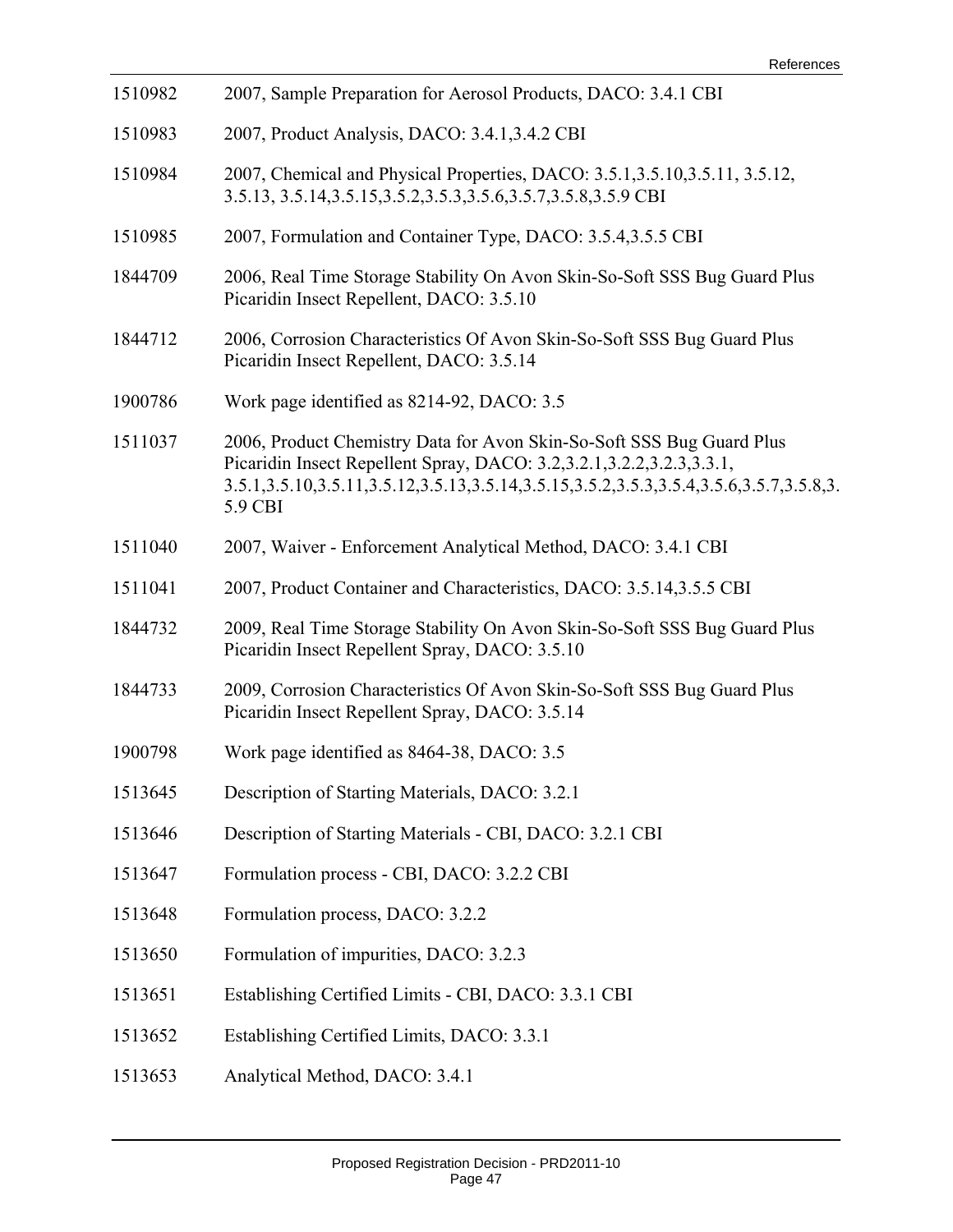- 1513654 Analytical Method CBI, DACO: 3.4.1 CBI
- 1513655 Impurities of toxicological concern, DACO: 3.4.2
- 1513656 2006, phys/chem, DACO: 3.5 CBI
- 1513657 Colour, DACO: 3.5.1
- 1513658 stability, DACO: 3.5.10
- 1513659 flammability, DACO: 3.5.11
- 1513660 explodability, DACO: 3.5.12
- 1513661 Miscibility, DACO: 3.5.13
- 1513662 Corrosion, DACO: 3.5.14
- 1513663 Dielectric Breakdown Voltage, DACO: 3.5.15
- 1513664 Physical State, DACO: 3.5.2
- 1513667 Odour, DACO: 3.5.3
- 1513668 Formulation Type, DACO: 3.5.4
- 1513669 Container, DACO: 3.5.5
- 1513670 Density/Specific Gravity, DACO: 3.5.6
- 1513671 pH, DACO: 3.5.7
- 1513672 Oxidizing or Reducing action, DACO: 3.5.8
- 1513673 Viscosity, DACO: 3.5.9
- 1819792 Updated certified limits, DACO: 3.3.1 CBI
- 1819793 Determination of icaridin in repellent products, DACO: 3.4.1 CBI
- 1819794 Determination of icaridin (KBR 3023) removed by squeezing from Autan Active Vapo Wipes, DACO: 3.4.1 CBI
- 1819795 12 month room temperature Storage Stability Study Geneva-T, DACO: 3.5.10 CBI
- 1819796 Corrosion characteristics response, DACO: 3.5.14
- 1895183 Storage stability clarifax response, DACO: 3.5.10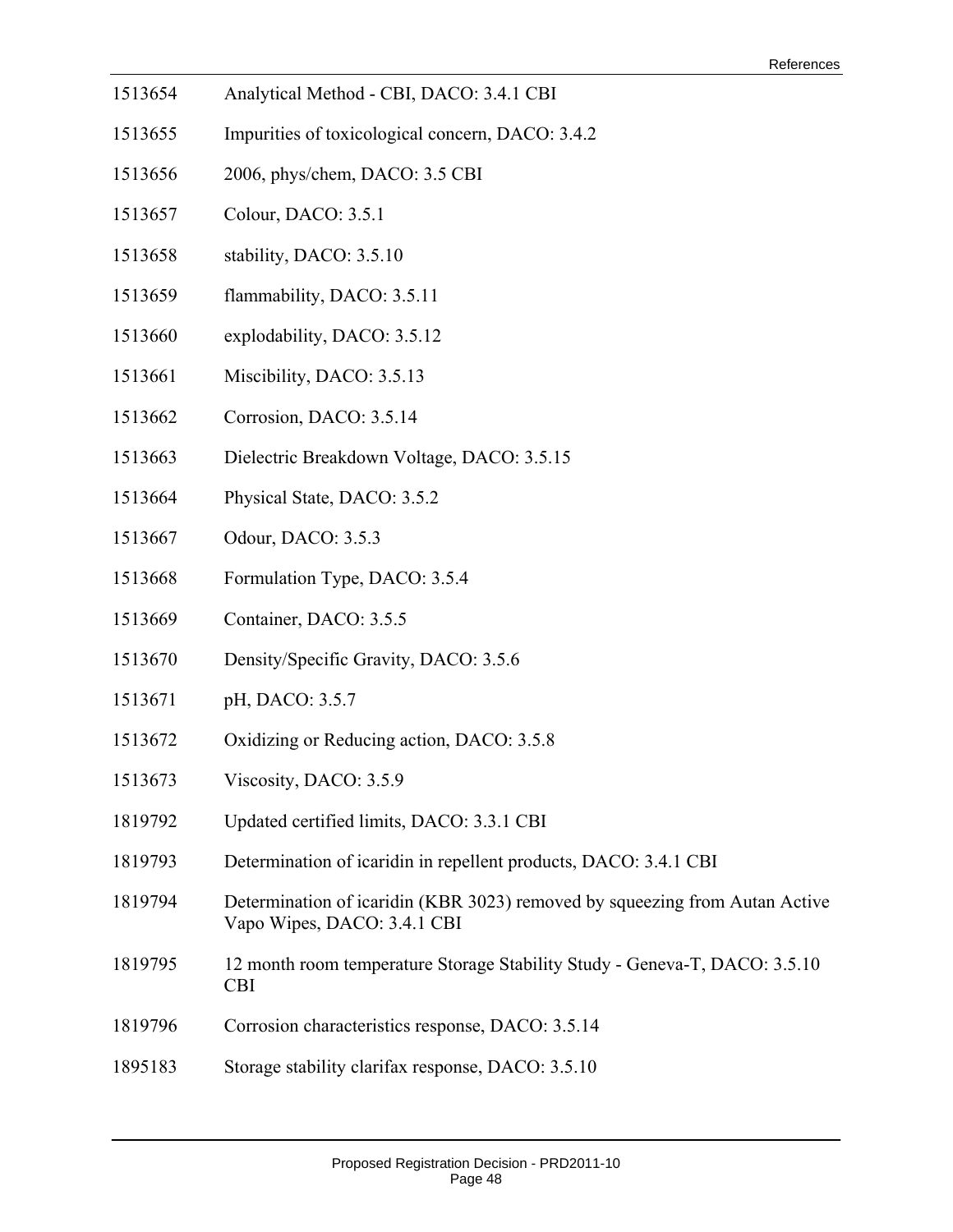| 1895185 | CBI cross reference (formula comparison), DACO: 3.5.10 CBI |  |  |
|---------|------------------------------------------------------------|--|--|
|---------|------------------------------------------------------------|--|--|

1895186 Corrosion characteristics response, DACO: 3.5.14

## **2.0 Human Health**

| <b>PMRA</b>                      |                                                                                                                                                                                                                                                              |
|----------------------------------|--------------------------------------------------------------------------------------------------------------------------------------------------------------------------------------------------------------------------------------------------------------|
| <b>Document</b><br><b>Number</b> | Reference                                                                                                                                                                                                                                                    |
| 1509242                          | 1990, KBR 3023: Study on the Acute Oral Toxicity to Rats, DACO: 4.2.1                                                                                                                                                                                        |
| 1509244                          | 1988, KBR 3023: Study on the Acute Oral Toxicity to Rats, DACO: 4.2.1                                                                                                                                                                                        |
| 1509246                          | 1991, Acute Dermal Toxicity Study with Technical Grade KBR 3023 in Rats,<br>DACO: 4.2.2                                                                                                                                                                      |
| 1509248                          | 1988, KBR 3023: Investigation of the Acute Dermal Toxicity to Rats., DACO:<br>4.2.2                                                                                                                                                                          |
| 1509250                          | 1990, KBR 3023: Study of the Acute Inhalation Toxicity in the Rat to OECD<br>guideline No 403, DACO: 4.2.3                                                                                                                                                   |
| 1509252                          | 1997, Primary Eye Irritation Study in Rabbits with Technical Grade KBR 3023.,<br>DACO: 4.2.4                                                                                                                                                                 |
| 1509254                          | 1998, KBR 3023: Study of the Irritant and Corrosive Effect on Skin and Eye<br>(Rabbits) in Accordance with OECD Guidelines No 404 and 405., DACO:<br>4.2.4,4.2.5                                                                                             |
| 1509256                          | 1997, Primary Dermal Irritation Study in Rabbits with Technical Grade KBR<br>3023., DACO: 4.2.5                                                                                                                                                              |
| 1509258                          | 1999, KBR 3023: Study of Skin-Sensitizing Effect on Guinea Pigs (Buehler-<br>Test), DACO: 4.2.6                                                                                                                                                              |
| 1509260                          | Bayrepel (KBR 3023) containing products Human poisoning, first aid, medical<br>treatment and antidote, DACO: 4.2.8                                                                                                                                           |
| 1509261                          | 1991, Study for Skin-Sensitizing Effect on Guinea Pigs - Components of KBR<br>3023: KBR 4230, KBR 4223, 2-(2-hydroxyethyl)- piperidine, chloroformic acid<br>secondary butyl ester, anhydride of chloroformic acid secondary butyl ester,<br>DACO: 4.2.6 CBI |
| 1509263                          | 1999, KBR 8180 ("N-Methyl-O-Ester") (By-product of KBR 3023): Study for<br>Acute Oral Toxicity in Rats., DACO: 4.2.1                                                                                                                                         |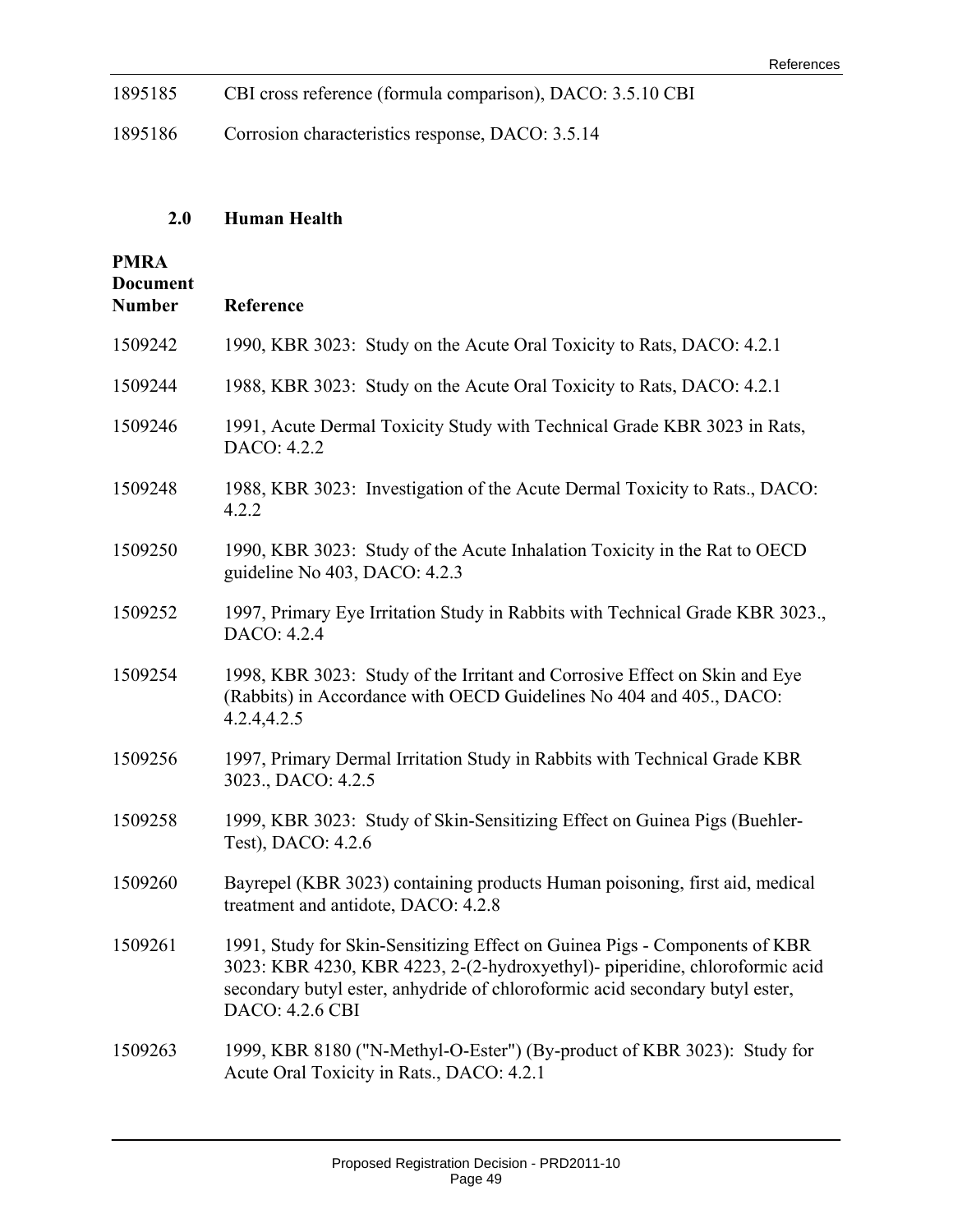| 1509264 | 2001, Technical Grade KBR 3023: A Subchronic Toxicity Study in the Rat (14-<br>week interval)., DACO: 4.3.1                                                             |
|---------|-------------------------------------------------------------------------------------------------------------------------------------------------------------------------|
| 1509266 | 2001, Technical Grade KBR 3023: A Subchronic Toxicity Study in the Rat (5-<br>week interval)., DACO: 4.3.3                                                              |
| 1509268 | 1995, A Repeated Dose 90-Day Dermal Toxicity Study with Technical Grade<br>KBR 3023 in Rats., DACO: 4.3.4                                                               |
| 1509270 | 2000, Technical Grade KBR 3023: A Subacute Toxicity Testing Study in the Rat.,<br>DACO: 4.3.8                                                                           |
| 1509272 | 1996, Technical Grade KBR 3023: An Oncogenicity Dermal Toxicity Study in<br>the Mouse., DACO: 4.4.3                                                                     |
| 1509277 | 1997, Technical Grade KBR 3023: An Oncogenicity Dermal Toxicity Study in<br>the Mouse Supplemental Submission to Report 107433, DACO: 4.4.3                             |
| 1509279 | 1996, Technical Grade KBR 3023: A Combined Chronic Toxicity/Oncogenicity<br>Testing Study in the Rat, DACO: 4.4.4                                                       |
| 1509283 | 1997, Technical Grade KBR 3023: A Combined Chronic Toxicity/Oncogenicity<br>Testing Study in the Rat Supplemental Submission to Bayer Report No. 107432,<br>DACO: 4.4.4 |
| 1509285 | 1995, Technical Grade KBR 3023: A Chronic Percutaneous Toxicity Study in the<br>Beagle Dog, DACO: 4.3.8                                                                 |
| 1509287 | 1995, A Pilot Reproductive Toxicity Study with KBR 3023 Technical in the<br>Sprague-Dawley Rat, DACO: 4.5.1                                                             |
| 1509288 | 1996, A Two Generation Reproductive Toxicity Study with KBR 3023 Technical<br>in the Sprague-Dawley Rat., DACO: 4.5.1                                                   |
| 1509290 | 1996, An Acute Dermal Neurotoxicity Screening Study with Technical Grade<br>KBR 3023 in Fischer 344 Rats., DACO: 4.5.12                                                 |
| 1509292 | 1996, Subchronic Dermal Neurotoxicity Screening Study with Technical Grade<br>KBR 3023 in Fischer 344 Rats., DACO: 4.5.13                                               |
| 1509294 | 1990, KBR 3023: Range-Finding Study for Embryotoxic Effects on Rats after<br>Oral Administration, DACO: 4.5.2                                                           |
| 1509295 | 1995, A Dose Range-Finding Developmental Toxicity Study with KBR 3023<br>Technical In the Sprague-Dawley Rat, DACO: 4.5.2                                               |
| 1509296 | 1996, A Dose Range-Finding Developmental Toxicity Study with KBR 3023<br>Technical in the Sprague-Dawley Rat, DACO: 4.5.2                                               |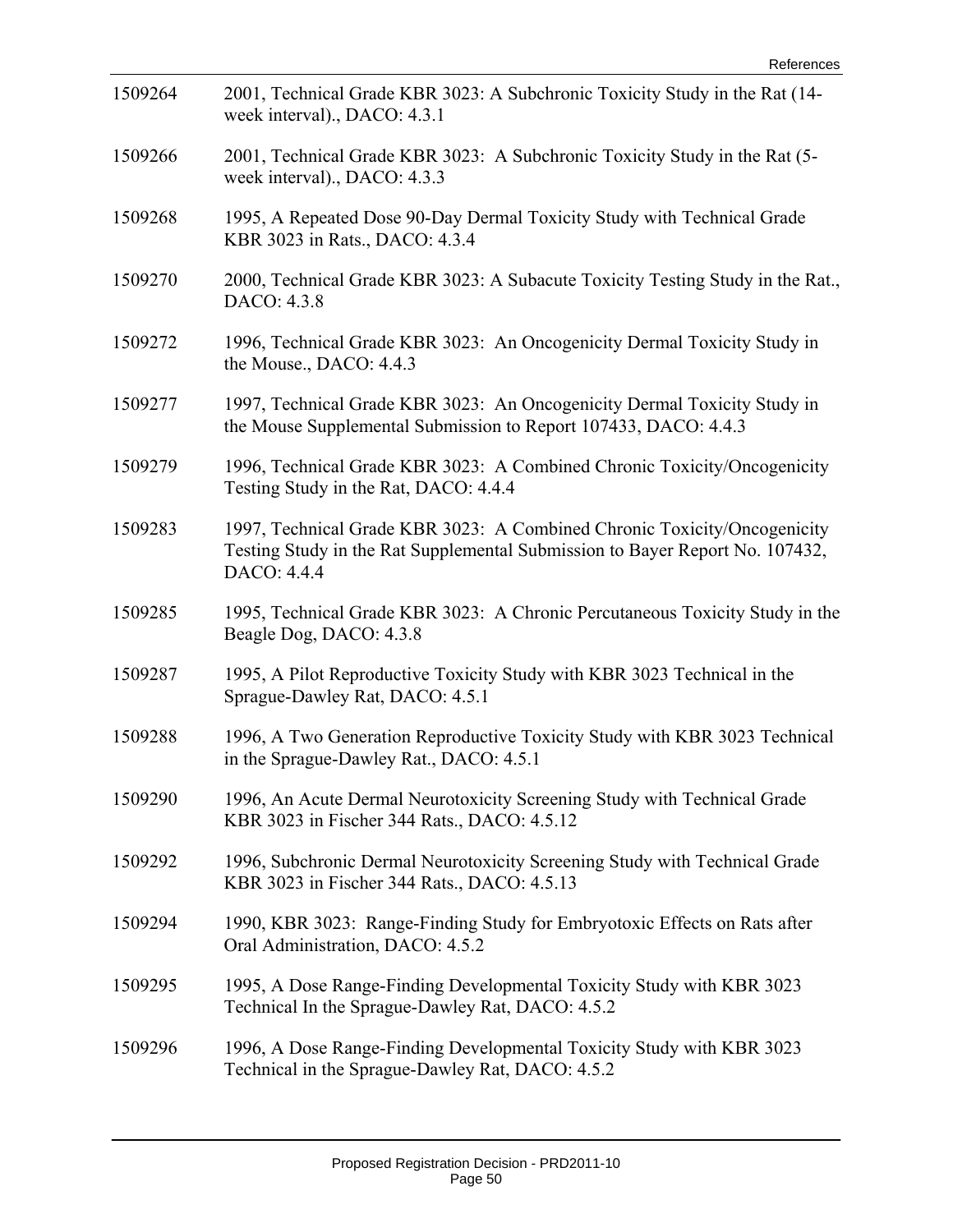| 1509297 | 1996, A Developmental Toxicity Study with KBR 3023 Technical in the Sprague-<br>Dawley Rat., DACO: 4.5.2                                |
|---------|-----------------------------------------------------------------------------------------------------------------------------------------|
| 1509299 | 1995, KBR 3023: Range Finding Developmental Study in Rabbits after Dermal<br>Administration., DACO: 4.5.3                               |
| 1509301 | 1996, KBR 3023: Developmental toxicity study in rabbits after dermal<br>application., DACO: 4.5.3                                       |
| 1509303 | 1990, KBR 3023: Salmonella Microsome Test, DACO: 4.5.4                                                                                  |
| 1509305 | 1991, KBR 3023: Mutagenicity Study for the Detection of Induced Forward<br>Mutations in the CHO-HGPRT Assay In Vitro., DACO: 4.5.5      |
| 1509307 | 1996, KBR 3023: In Vitro Mammalian Chromosome Aberration Test with<br>Chinese Hamster Ovary (CHO) Cells., DACO: 4.5.5                   |
| 1509309 | 1999, KBR 3023: V79/HPRT-Test In Vitro for the Detection of Induced Forward<br>Mutations., DACO: 4.5.5                                  |
| 1509311 | 1997, Chromosome Aberrations in Chinese Hamster Ovary (CHO) Cells, DACO:<br>4.5.5                                                       |
| 1509312 | 1994, KBR 3023 Micronucleus Test on the Mouse, DACO: 4.5.7                                                                              |
| 1509314 | 1992, KBR 3023 Mutagenicity Test on Unscheduled DNA Synthesis in Rat Liver<br>Primary Cell Cultures In Vitro, DACO: 4.5.8               |
| 1509316 | 1999, KBR 8180 (By-Product of KBR 3023): Salmonella/Microsome Test. Plate<br>Incorporation and Preincubation Method, DACO: 4.5.4        |
| 1509317 | 1997, [Hydroxmethyl-1-14C]KBR 3023: Rat Metabolism Study after Intravenous<br>Injection and after Dermal Application., DACO: 4.5.9      |
| 1509320 | 2000, A Gas Chromatographic Method for Determination of KBR 3023 in Rodent<br>Ration, DACO: 4.8                                         |
| 1509321 | 2000, The Homogeneity and Stability of KBR 3023 Technical in Rodent Ration<br>using Purina Mills Certified Rodent 5002 Meal., DACO: 4.8 |
| 1509322 | 1996, The Room Temperature Stability of KBR 3023, DACO: 4.8                                                                             |
| 1509323 | 1992, The Homogeneity and Stability of KBR 3023 Technical in Rodent Ration<br>using Purina Mills Certified Rodent 5002 Meal., DACO: 4.8 |
| 1722705 | 1991, KBR 3023 Study for Skin Sensitization Effect on Guinea Pigs (Buehler<br>Test), DACO: 4.2.6                                        |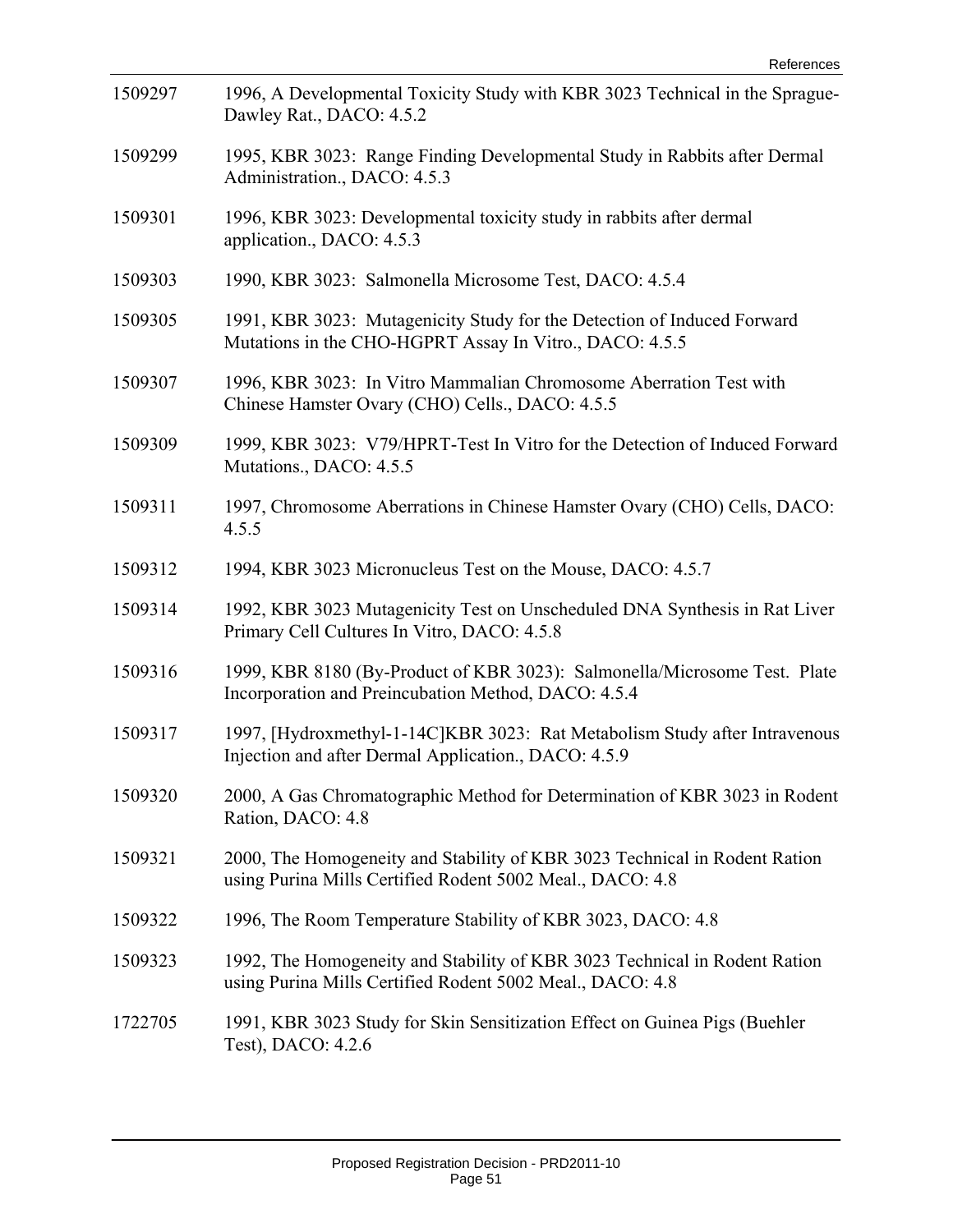| 1722706 | 1999, KBR 3023 Study for Skin Sensitization Effect on Guinea Pigs (Buehler<br>Test) Amendment 1, DACO: 4.2.6                                                       |
|---------|--------------------------------------------------------------------------------------------------------------------------------------------------------------------|
| 1723393 | Study for skin-sensitizing effect on guinea pigs (Buehler test), DACO: 4.2.6                                                                                       |
| 1509583 | 1997, Acute Oral Toxicity Study with R140/102 KBR 3023 Repellent Cream in<br>Rats., DACO: 4.6.1                                                                    |
| 1509584 | 1997, Acute Oral Toxicity Study with R140/102 KBR 3023 Repellent Cream in<br>Rats., DACO: 4.6.1 CBI                                                                |
| 1509586 | 1996, Acute Dermal Toxicity Study with R140/102 KBR 3023 Repellent Cream<br>in Rats, DACO: 4.6.2                                                                   |
| 1509587 | 1996, Acute Dermal Toxicity Study with R140/102 KBR 3023 Repellent Cream<br>in Rats, DACO: 4.6.2 CBI                                                               |
| 1509590 | 1997, Primary Eye Irritation Study in Rabbits with R140/102 (KBR 3023)<br>Repellent Cream), DACO: 4.6.4                                                            |
| 1509592 | 1996, Primary Eye Irritation Study in Rabbits with R140/102 (KBR 3023<br>Repellent Cream), DACO: 4.6.4 CBI                                                         |
| 1509594 | 1997, Primary Dermal Irritation Study in Rabbits with R140/102 (KBR 3023<br>Repellent Cream), DACO: 4.6.5                                                          |
| 1509595 | 1997, Primary Dermal Irritation Study in Rabbits with R140/102 (KBR 3023)<br>Repellent Cream), DACO: 4.6.5 CBI                                                     |
| 1509597 | 1997, Dermal Sensitization Study with R140/102 KBR 3023 Repellent Cream in<br>Guinea Pigs, DACO: 4.6.6                                                             |
| 1509598 | 1997, Dermal Sensitization Study with R140/102 KBR 3023 Repellent Cream in<br>Guinea Pigs, DACO: 4.6.6 CBI                                                         |
| 1509731 | 1997, Acute Oral Toxicity Study with R102/100 KBR 3023 Repellent Solution in<br>Rats, DACO: 4.6.1                                                                  |
| 1509737 | 1996, Acute Dermal Toxicity Study with R102/100 KBR 3023 Repellent Solution<br>in Rats, DACO: 4.6.2                                                                |
| 1509740 | 1999, Autan Aerosol 20% (Common name: Bayrepel) Study On Acute Inhalation<br>Toxicity On Rats According To OECD No. 403 and EC Guideline 92/69/EEC,<br>DACO: 4.6.3 |
| 1509741 | 2006, Primary Eye Irritation Study In Rabbits, DACO: 4.6.4                                                                                                         |
| 1509742 | 1997, Primary Dermal Irritation Study in Rabbits with R102/100 (KBR 3023<br>Repellent Solution), DACO: 4.6.5                                                       |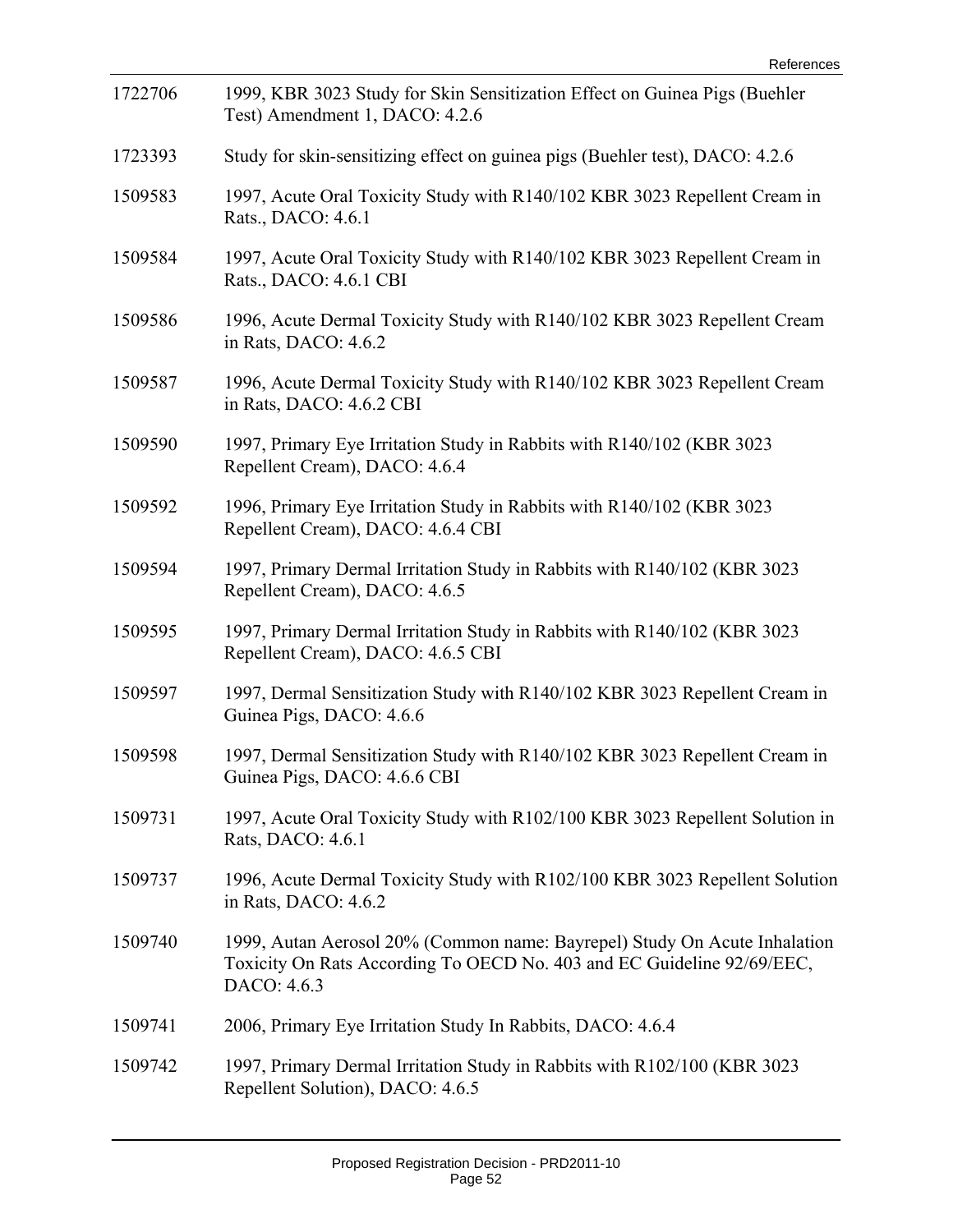| 1509745 | 1997, Dermal Sensitization Study with R102/100 KBR 3023 Repellent Solution<br>in Guinea Pigs, DACO: 4.6.6                                                                                                           |
|---------|---------------------------------------------------------------------------------------------------------------------------------------------------------------------------------------------------------------------|
| 1812706 | 2006, Dermal Sensitization Study with R102/100 KBR 3023 Repellent Solution<br>in Guinea Pigs, DACO: 4.6.6                                                                                                           |
| 1812707 | 2009, 4.6.6 Dermal Sensitization, DACO: 4.6.6                                                                                                                                                                       |
| 1513473 | Acute Oral, DACO: 4.6.1                                                                                                                                                                                             |
| 1513475 | Acute Dermal, DACO: 4.6.2                                                                                                                                                                                           |
| 1513477 | Acute Inhalation, DACO: 4.6.3                                                                                                                                                                                       |
| 1513479 | Primary Eye Irritation, DACO: 4.6.4                                                                                                                                                                                 |
| 1513481 | Primary Eye Irritation, DACO: 4.6.4                                                                                                                                                                                 |
| 1513483 | Primary Dermal Irritation, DACO: 4.6.5                                                                                                                                                                              |
| 1513485 | Dermal Sensitization, DACO: 4.6.6                                                                                                                                                                                   |
| 1819829 | 4.6.6 deficiency response, DACO: 4.6.6                                                                                                                                                                              |
| 1513486 | Dermal Sensitization - CBI, DACO: 4.6.6 CBI                                                                                                                                                                         |
| 1819826 | 4.1 CBI cross reference, DACO: 4.1 CBI                                                                                                                                                                              |
| 1509751 | 2007, [Hydroxyethyl-1-14C]KBR3023: Human Volunteer Metabolism Study<br>After Dermal Application, DACO: 5.14                                                                                                         |
| 1509753 | 1997, Dermal Absorption of Technical KBR 3023 in Rats, DACO: 5.8                                                                                                                                                    |
| 1509755 | 1994, A Single Dose Open Label Study to Investigate the Absorption and<br>Excretion of a 14C-Labelled Insect Repellent from Two Different Formulations<br>after Dermal Application to Healthy Volunteers, DACO: 5.8 |
| 1511001 | 2007, Summary and Use Description, DACO: 5.1,5.2                                                                                                                                                                    |
| 1511046 | 2007, Summary and Use Description, DACO: 5.1,5.2                                                                                                                                                                    |
| 1513682 | Use Description/Scenario, DACO: 5.2                                                                                                                                                                                 |
| 1812666 | Icaridin: DACO: 12.5 Foreign Reviews                                                                                                                                                                                |
| 1812675 | 2009, 5.2 Use Description/Scenario (Application and Post Application), DACO:<br>5.2                                                                                                                                 |
| 1812710 | 2009, 5.2. Use Description/Scenario (Application and Post Application), DACO:<br>5.2                                                                                                                                |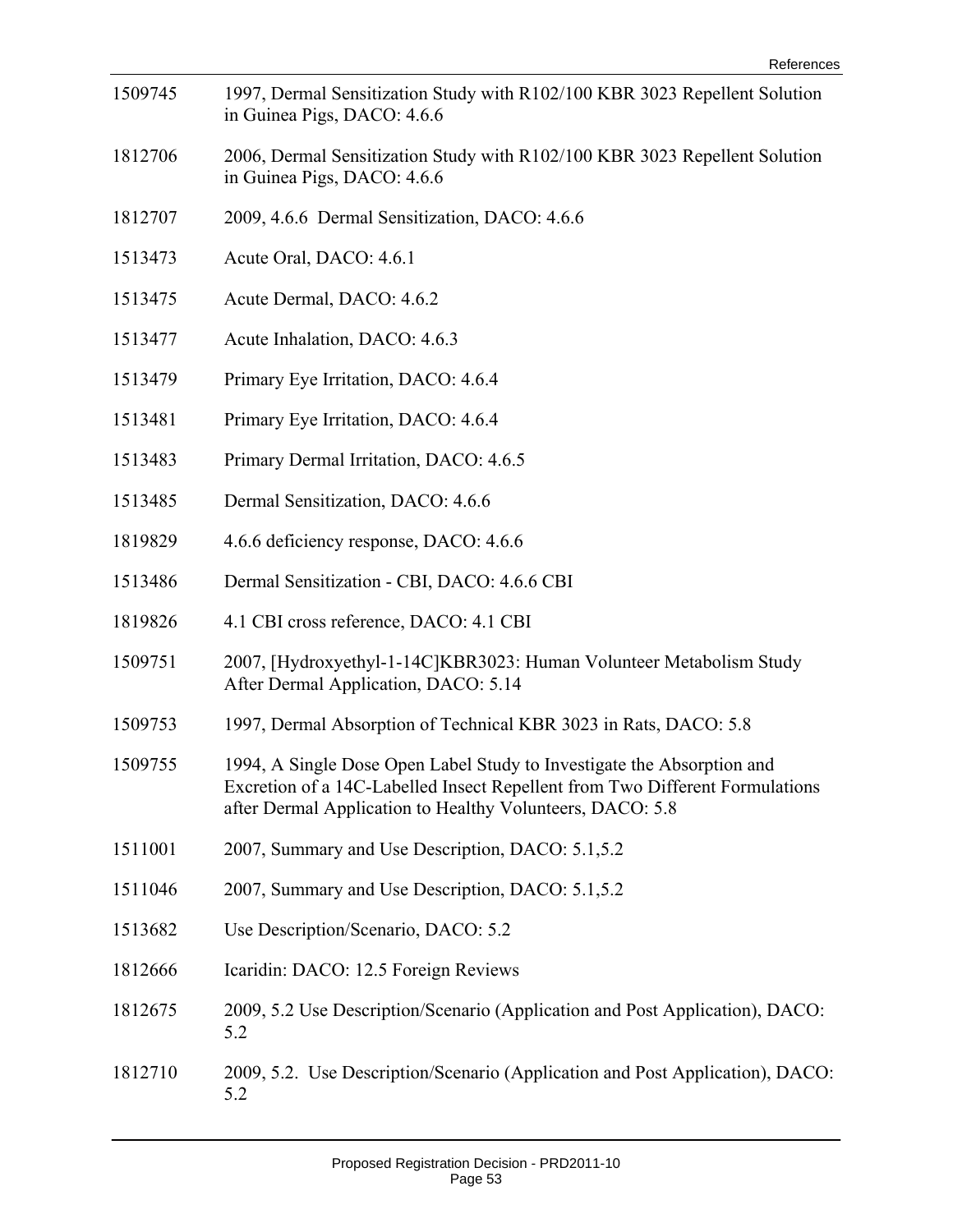1819800 Use Description/Scenario (updated), DACO: 5.2

| 3.0     | Value                                                                                                                                                                                                  |
|---------|--------------------------------------------------------------------------------------------------------------------------------------------------------------------------------------------------------|
| 1509707 | 2007, Icaridin Mode of Action, Pest Problem and Value Assessment, DACO:<br>10.2.1, 10.2.2, 10.5.1                                                                                                      |
| 1509709 | 2007, Summary Report of Efficacy Data, DACO: 10.2.3.1                                                                                                                                                  |
| 1509710 | 2007, Efficacy of Icaridin (KBR 3023)-Based Insect Repellents to Phlebotomine<br>Sandflies, DACO: 10.2.3.2(C)                                                                                          |
| 1509711 | 2007, Efficacy of Icaridin (KBR 3023)-Based Insect Repellents to Cat Flea<br>(Ctenocephalides felis), DACO: 10.2.3.2(C)                                                                                |
| 1509712 | 2007, Efficacy of Icaridin (KBR 3023)-Based Insect Repellents to Mosquitoes,<br>DACO: 10.2.3.2(C), 10.2.3.3(C)                                                                                         |
| 1509713 | 2007, Efficacy of Icaridin (KBR 3023)-Based Insect Repellents to Ticks, DACO:<br>10.2.3.2(C), 10.2.3.3(C)                                                                                              |
| 1509716 | 2007, Efficacy of Icaridin (KBR 3023)-Based Insect Repellents to Flies, DACO:<br>10.2.3.2(C), 10.2.3.3(C)                                                                                              |
| 1509720 | 2007, Efficacy of Icaridin (KBR 3023)-Based Insect Repellents to Scottish Biting<br>Midge (Culicoides impunctatus), DACO: 10.2.3.3(C)                                                                  |
| 1509722 | 2007, Icaridin Adverse Effects Related to Use of Icaridin Containing Products,<br>DACO: 10.3.1,10.3.2                                                                                                  |
| 1812686 | 2009, 10.2.3.4 Efficacy: Operational Trails, DACO: 10.2.3.4                                                                                                                                            |
| 1812688 | 2008, Efficacy test of KBR 3023 (Picaridin; Icaridin)-based Personal Insect<br>Repellents (20% Cream and 20% Spray) with Mosquitoes under Field Conditions,<br>DACO: 10.2.3.4                          |
| 1812689 | 2009, Evaluation of the Efficacy of KBR 3023 (Picaridin; Icaridin)-based<br>Personal Insect Repellents (20% Cream and 20% Spray) Against Stable Flies in<br>the Laboratory--Supplement, DACO: 10.2.3.4 |
| 1812690 | 2009, Evaluation of the Efficacy of KBR 3023 (Picaridin; Icaridin)-based<br>Personal Insect Repellents (20% Cream and 20% Spray) Against Stable Flies in<br>the Laboratory, DACO: 10.2.3.4             |
| 1812695 | 2008, Efficacy test of KBR 3023 (Picaridin; Icaridin)-based Personal Insect<br>Repellents (20% Cream and 20% Spray) with Mosquitoes under Field<br>Conditions--Supplement, DACO: 10.2.3.4              |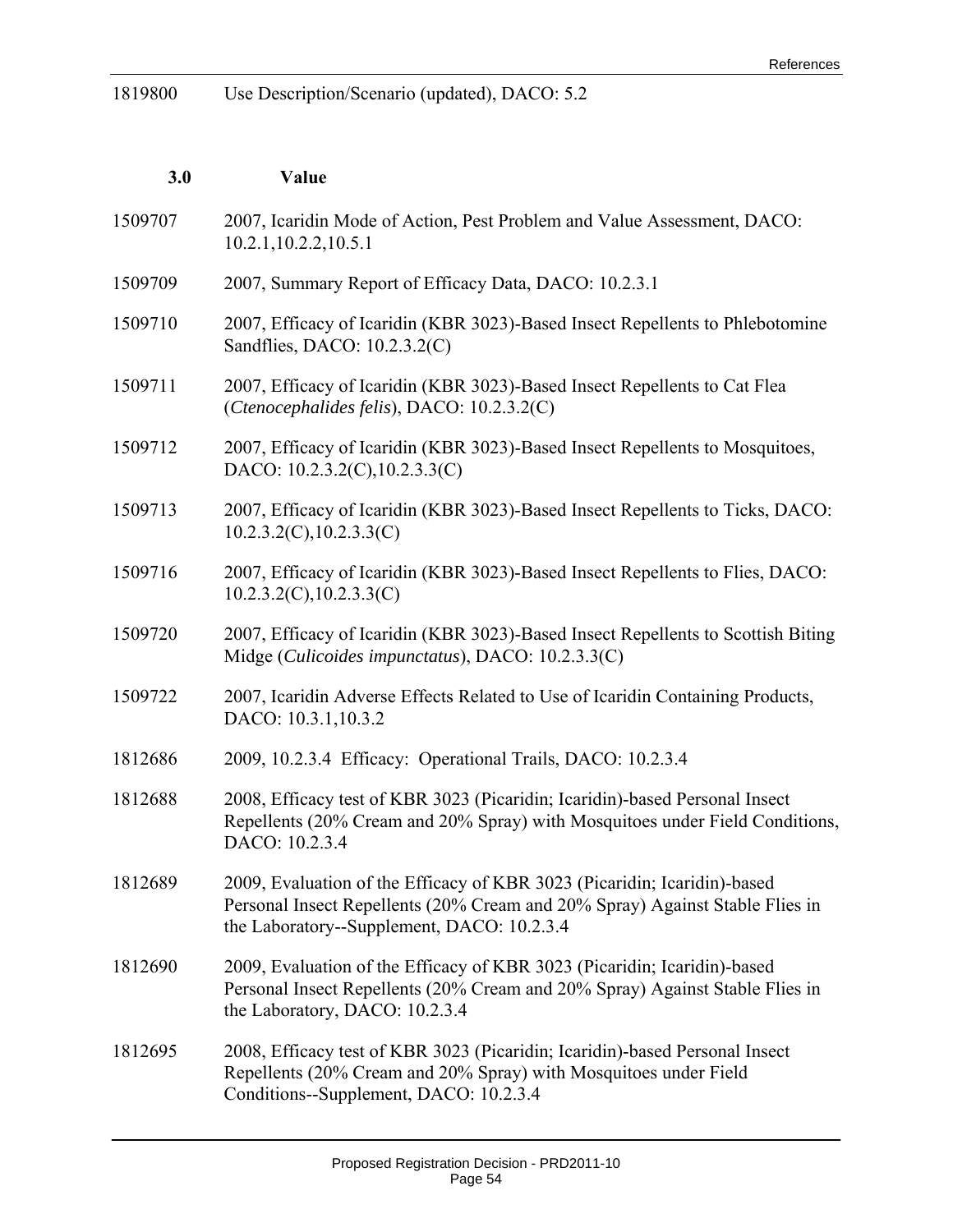| 1890972 | 2010, EFFICACY TEST OF KBR 3023 (PICARIDIN; ICARIDIN) - BASED<br>PERSONAL INSECT REPELLENTS (20% CREAM AND 20% SPRAY) WITH<br>TICKS UNDER LABORATORY CONDITIONS, DACO: 10.2.3.4                                                |
|---------|--------------------------------------------------------------------------------------------------------------------------------------------------------------------------------------------------------------------------------|
| 1890973 | 2010, EFFICACY TEST OF KBR 3023 (PICARIDIN; ICARIDIN) - BASED<br>PERSONAL INSECT REPELLENTS (20% CREAM AND 20% SPRAY) WITH<br>BLACK FLIES UNDER LABORATORY CONDITIONS, DACO: 10.2.3.4                                          |
| 1510961 | 2007, Summaries, DACO: 10.1, 10.2.3.1                                                                                                                                                                                          |
| 1510962 | 2007, Mode of Action, DACO: 10.2.1                                                                                                                                                                                             |
| 1510963 | 2007, Description of Pest Problem, DACO: 10.2.2                                                                                                                                                                                |
| 1510964 | 2004, Repellency of AVON IR Aerosol Spray 1001108-030 Against nymphal<br>Ixodes scapularis ticks, DACO: 10.2.3.2                                                                                                               |
| 1510965 | 2004, Evaluation of The Efficacy of a Personal Repellent Against Mosquitoes<br>(B), DACO: 10.2.3.3                                                                                                                             |
| 1510966 | 2004, Evaluation of the Efficacy of a Personal Repellent Against Biting Midges<br>(B), DACO: 10.2.3.3                                                                                                                          |
| 1510967 | 2004, Evaluation of the Efficacy of a Personal Repellent Against Black Flies (B),<br>DACO: 10.2.3.3                                                                                                                            |
| 1510968 | 2004, Evaluation of the Efficacy of a Personal Repellent Against Mosquitoes (B),<br>DACO: 10.2.3.3                                                                                                                             |
| 1510969 | 2007, Summary of Adverse Effects, DACO: 10.3,10.3.1                                                                                                                                                                            |
| 1510970 | 2007, Fabric Compatibility, DACO: 10.3.2                                                                                                                                                                                       |
| 1510971 | 2007, Product Resistance Testing, DACO: 10.3.2                                                                                                                                                                                 |
| 1510972 | 2007, Nail Enamel Effect, DACO: 10.3.2                                                                                                                                                                                         |
| 1510975 | 2007, Economics, DACO: 10.4                                                                                                                                                                                                    |
| 1844708 | 2009, Deficiency Response Cover Letter, DACO:<br>10.2.3.4(C), 3.4.1, 5.2, 5.4, 5.5, 5.7, 5.8 CBI                                                                                                                               |
| 1844713 | Carroll, J.F, J.A. Klun and M. Kramer., 2008, Similarity in responses of<br>Laboratory-Reared and Field-Collected Lone Star Tick (Acari: Ixodidae) Nymphs<br>to Repellents, J. Entomoe. Sci. 43(4): 426-430, DACO: 10.2.3.4(C) |
| 1844714 | 2008, Evaluation of the Efficacy of Personal Repellents Against Mosquitoes in<br>the Laboratory, DACO: $10.2.3.2(D)$                                                                                                           |
| 1511047 | 2007, Value Summaries, DACO: 10.1, 10.2.3.1                                                                                                                                                                                    |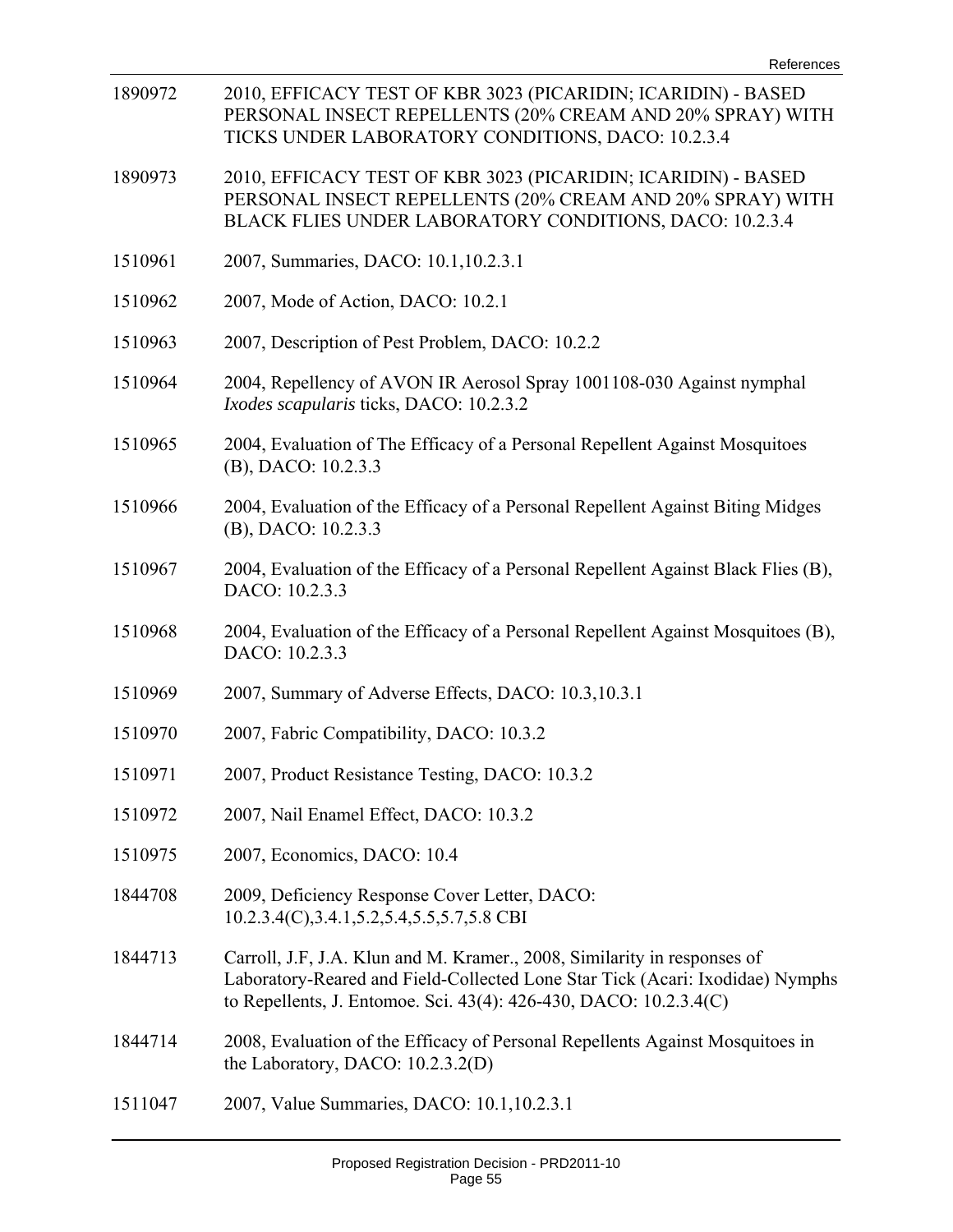| 1511048 | 2007, Mode of Action, DACO: 10.2.1                                                                                                                                                                                 |
|---------|--------------------------------------------------------------------------------------------------------------------------------------------------------------------------------------------------------------------|
| 1511049 | 2007, Description of Pest problem, DACO: 10.2.2                                                                                                                                                                    |
| 1511050 | 2006, Repellency of AVON Skin-So-Soft SSS Bug Guard Plus Picardin Insect<br>Repellent Spray EPA Reg. No. 806-31 Against Deer Ticks, DACO: 10.2.3.2                                                                 |
| 1511051 | 2005, Evaluation of The Efficacy of a Personal Repellent Against Mosquitoes<br>(B), DACO: 10.2.3.3                                                                                                                 |
| 1511052 | 2005, Evaluation of the Efficacy of a Personal Repellent Against Biting Midges<br>(B), DACO: 10.2.3.3                                                                                                              |
| 1511053 | 2005, Evaluation of the Efficacy of a Personal Repellent Against Mosquitoes (B),<br>DACO: 10.2.3.3                                                                                                                 |
| 1511054 | 2007, Summary of Adverse Effects, DACO: 10.3.1                                                                                                                                                                     |
| 1511055 | 2007, Fabric Compatibility, DACO: 10.3.2 CBI                                                                                                                                                                       |
| 1511056 | 2007, Nail Enamel, DACO: 10.3.2                                                                                                                                                                                    |
| 1511057 | 2007, Product Resistance, DACO: 10.3.2                                                                                                                                                                             |
| 1511058 | 2007, Economics, DACO: 10.4                                                                                                                                                                                        |
| 1844731 | 2009, Deficiency Response Cover Letter, DACO: 10.2.3.4(C), 5.2, 5.4, 5.5, 5.7, 5.8<br><b>CBI</b>                                                                                                                   |
| 1512648 | Value Summary, DACO: 10.1                                                                                                                                                                                          |
| 1512649 | Mode of Action, DACO: 10.2.1                                                                                                                                                                                       |
| 1512650 | Description of Pest Problem, DACO: 10.2.2                                                                                                                                                                          |
| 1512652 | Summary of Efficacy studies - 10%, DACO: 10.2.3.1                                                                                                                                                                  |
| 1512653 | Data on Efficacy Cage tests on Human U Aedes spec., DACO: 10.2.3.3                                                                                                                                                 |
| 1512654 | Data on Efficacy Cage tests on Human Aedes aegypti, DACO: 10.2.3.3                                                                                                                                                 |
| 1512655 | Data on Efficacy Cage tests on Human Aedes aegypti - CBI, DACO: 10.2.3.3 CBI                                                                                                                                       |
| 1512656 | 2002, Efficacy of AUTAN Family Stick (10 % KBR 3023) on human arms<br>against the mosquitoes Aedes agypti and Culex quinquefasciatus., DACO:<br>10.2.3.3                                                           |
| 1512657 | 2003, Repellent effect of Autan LAL Emulsion "Autan Blue Hour" in comparison<br>to Autan LAL Emulsion "Standard" against the mosquitoes Aedes aegypti and<br>Culex quinquefasciatus on human skin., DACO: 10.2.3.3 |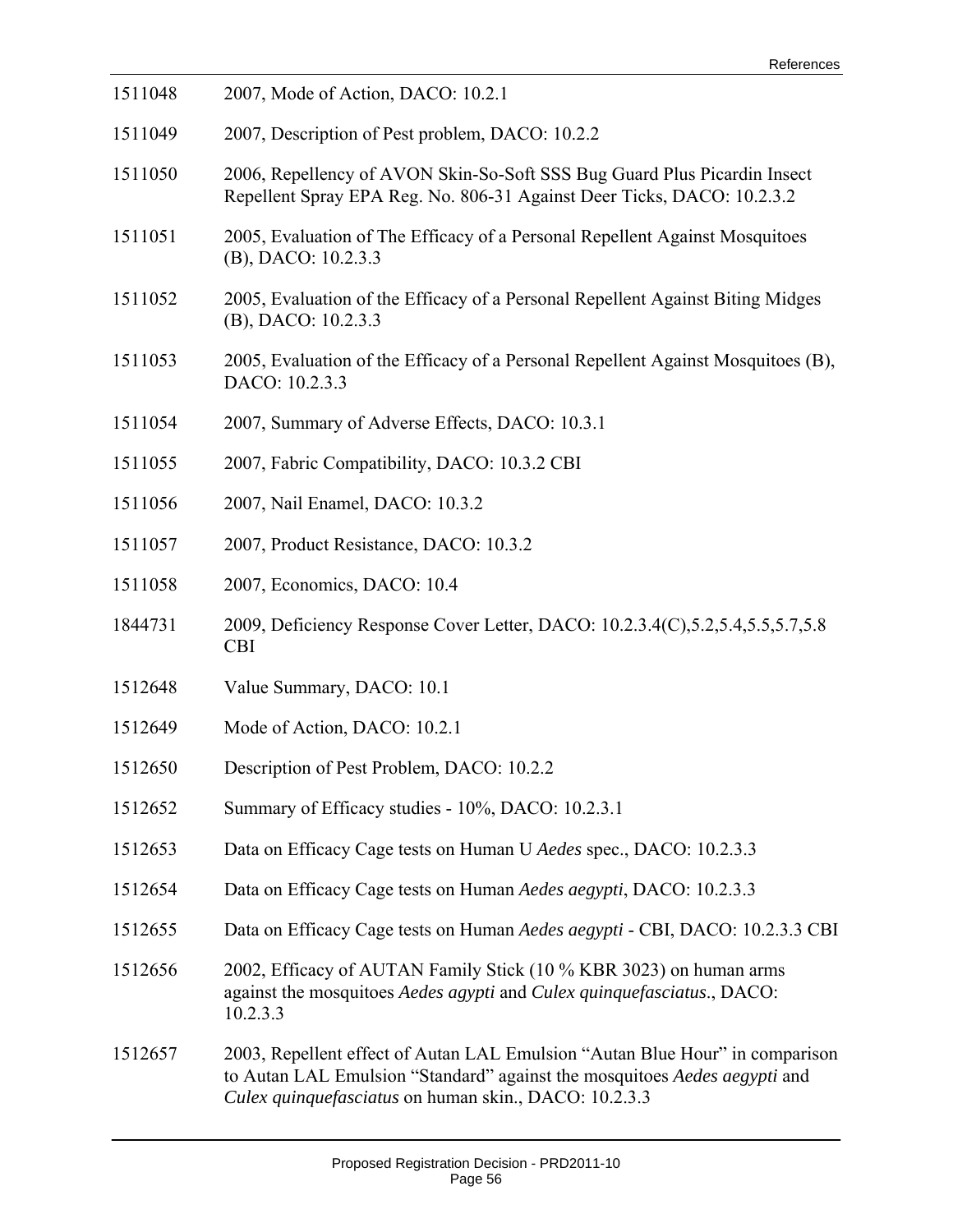| 1512658 | 1997, Efficacy of six formulations of KBR 3023 in comparison to deet on human<br>arms against the malaria mosquito Anopheles stephensi, DACO: 10.2.3.3      |
|---------|-------------------------------------------------------------------------------------------------------------------------------------------------------------|
| 1512659 | Adverse effects on use sites, DACO: 10.3.1                                                                                                                  |
| 1512660 | Non-safety adverse effects, DACO: 10.3.2                                                                                                                    |
| 1512662 | Economics, DACO: 10.4                                                                                                                                       |
| 1819933 | 2009, Updated Efficacy Summary, DACO: 10.2.3.1                                                                                                              |
| 1819935 | 2007, Repellent Effect of Various Products (Mosquito Repellent Effect of various<br>products against malaria mosquito Anopheles gambiae., DACO: 10.2.3.2    |
| 1819937 | 2009, BIO 98-07 CBI cross reference document, DACO: 10.2.3.2 CBI                                                                                            |
| 1863843 | 2010, response to clarifax question, DACO: 10.2.3.4                                                                                                         |
| 1863844 | 2010, CBI cross reference for clarifax question, DACO: 10.2.3.4 CBI                                                                                         |
| 1513408 | Value Summary, DACO: 10.1                                                                                                                                   |
| 1513409 | Mode of Action, DACO: 10.2.1                                                                                                                                |
| 1513411 | Description of Pest Problem, DACO: 10.2.2                                                                                                                   |
| 1513412 | Summary of Efficacy studies - 20%, DACO: 10.2.3.1                                                                                                           |
| 1513413 | 2007, Field testing insect repellents on human test subjects using 95% repellency<br>against mosquitoes (Culicidae) in the field., DACO: 10.2.3.3           |
| 1513416 | 2007, Field testing insect repellents on human test subjects using 95% repellency<br>against mosquitoes (Culicidae) in the field. - CBI, DACO: 10.2.3.3 CBI |
| 1513417 | 2007, Testing insect repellents on human test subjects using 95% repellency<br>against ticks in the laboratory, DACO: 10.2.3.2                              |
| 1513418 | 2007, Testing insect repellents on human test subjects using 95% repellency<br>against ticks in the laboratory - CBI, DACO: 10.2.3.2 CBI                    |
| 1513419 | 2007, Efficacy of AUTAN ACTIVE LOTION (20% Bayrepel) on human arms<br>against the mosquitoes <i>Culex quinquefasciatus</i> ., DACO: 10.2.3.2                |
| 1513420 | 2007, Efficacy of AUTAN ACTIVE LOTION (20% Bayrepel) on human arms<br>against the mosquitoes Culex quinquefasciatus. - CBI, DACO: 10.2.3.2 CBI              |
| 1513421 | 1997, Report on the Efficacy test of repellents, DACO: 10.2.3.3                                                                                             |
| 1513422 | 2007, Bioefficacy of Autan active against biting flies, DACO: 10.2.3.3                                                                                      |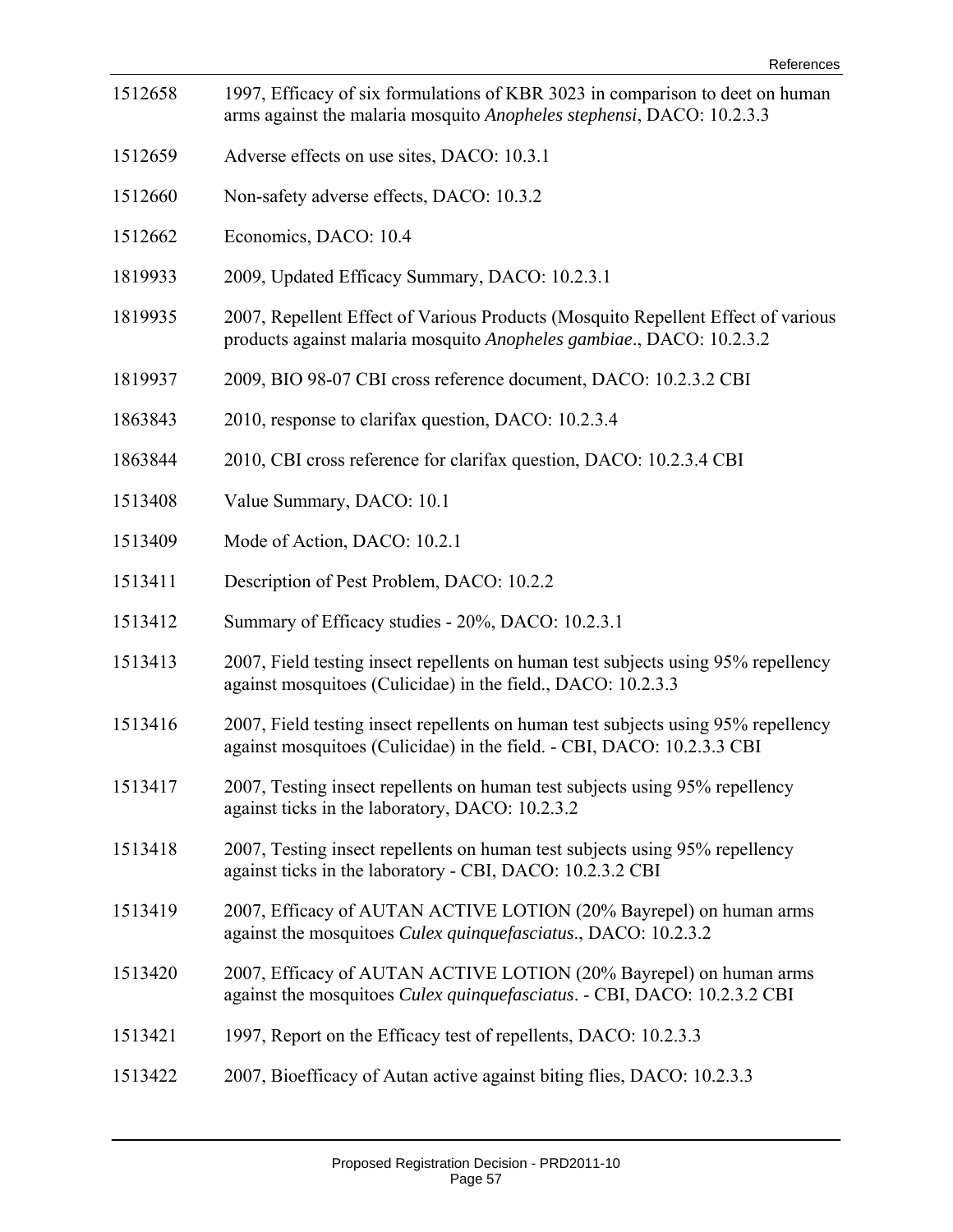| 1513423 | 2007, Bioefficacy of Autan active against biting flies - CBI, DACO: 10.2.3.3 CBI                                                                                                                       |
|---------|--------------------------------------------------------------------------------------------------------------------------------------------------------------------------------------------------------|
| 1513424 | Adverse effects on use sites, DACO: 10.3.1                                                                                                                                                             |
| 1513425 | Non-safety adverse effects, DACO: 10.3.2                                                                                                                                                               |
| 1513426 | Economics, DACO: 10.4                                                                                                                                                                                  |
| 1819811 | Updated Efficacy Summary, DACO: 10.2.3.1                                                                                                                                                               |
| 1819812 | 2007, Repellent Effect of Various Products (Mosquito Repellent Effect of various<br>products against yellow fever mosquito Aedes aegypti and house mosquito Culex<br>quinquefasciatus., DACO: 10.2.3.2 |
| 1819813 | 2007, BIO 102-07 CBI cross reference document, DACO: 10.2.3.2 CBI                                                                                                                                      |
| 1819814 | 2007, Repellent Effect of Various Products (Mosquito Repellent Effect of various<br>products against yellow fever mosquito Aedes aegypti and house mosquito Culex<br>quinquefasciatus., DACO: 10.2.3.2 |
| 1819815 | 2009, BIO 100-07 CBI cross reference document, DACO: 10.2.3.2 CBI                                                                                                                                      |
| 1819816 | 2009, Evaluation of the repellency of 3 products against the European Sheep<br>Tick, Ixodes ricinus, on human volunteers, DACO: 10.2.3.2                                                               |
| 1819817 | 2009, IS-BGN-0108 CBI cross reference document, DACO: 10.2.3.2 CBI                                                                                                                                     |
| 1819818 | 2009, Rationale explaining why the use of Aedes aegypti, Culex quinquefasciatus<br>and Anopheles gambiae mosquito species are relevant to Canadian mosquitoes.,<br>DACO: 10.2.3.2                      |
| 1819819 | 2009, Rationale for the use of lab data for Tick studies in lieu of field data,<br>DACO: 10.2.3.2                                                                                                      |
| 1863839 | 2010, response to clarifax question, DACO: 10.2.3.4 CBI                                                                                                                                                |
| 1513632 | Value Summary, DACO: 10.1                                                                                                                                                                              |
| 1513633 | Mode of Action, DACO: 10.2.1                                                                                                                                                                           |
| 1513634 | Description of Pest Problem, DACO: 10.2.2                                                                                                                                                              |
| 1513635 | Summary of Efficacy studies - 20%, DACO: 10.2.3.1                                                                                                                                                      |
| 1513636 | Efficacy Field Trials, DACO: 10.2.3.3                                                                                                                                                                  |
| 1513637 | Adverse effects on use sites, DACO: 10.3.1                                                                                                                                                             |
| 1513638 | Non-safety adverse effects, DACO: 10.3.2                                                                                                                                                               |